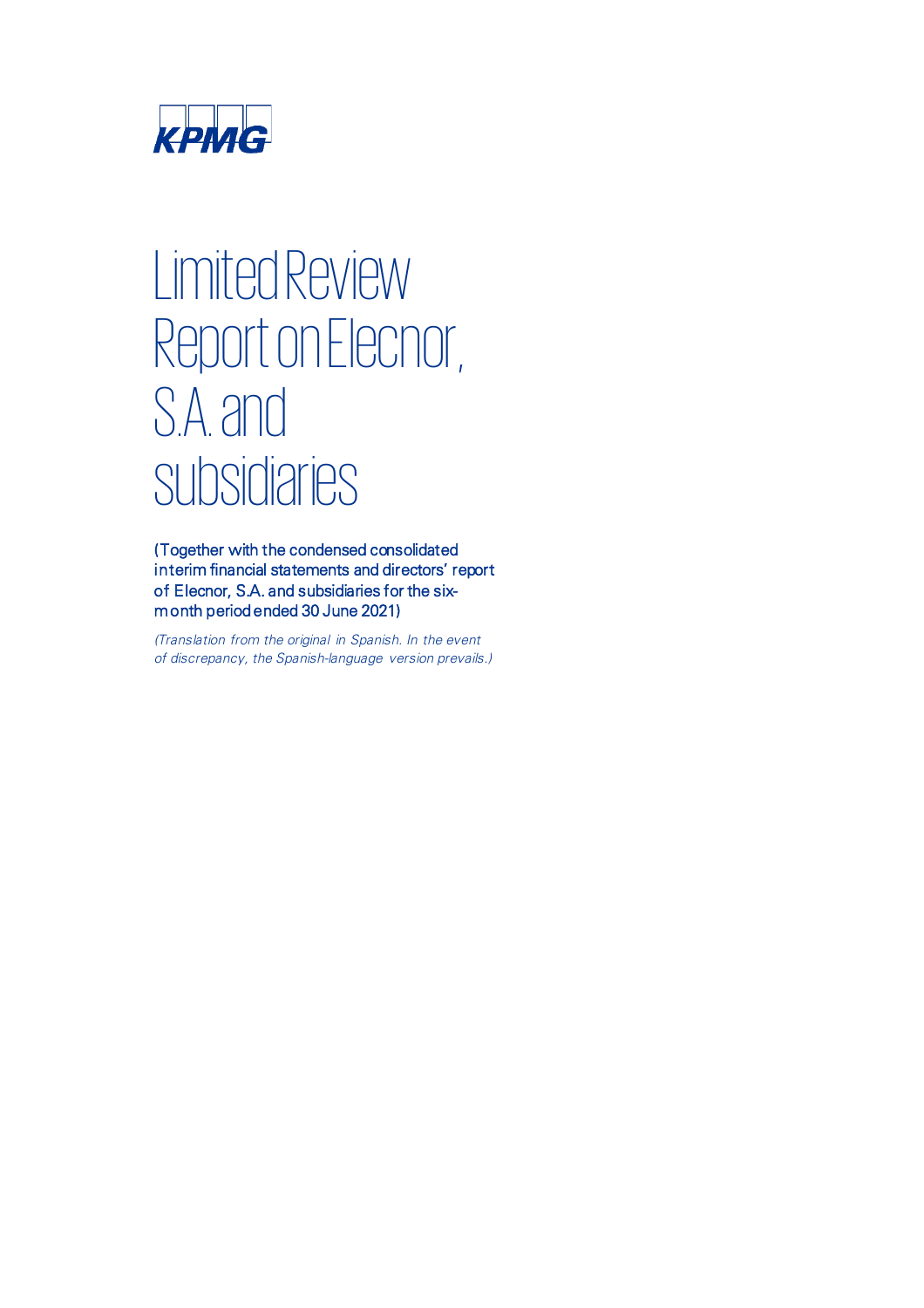

KPMG Auditores, S.L. Torre Iberdrola Plaza Euskadi, 5 Planta 17 48009 Bilbao

# **Limited Review Report on the Condensed Consolidated Interim Financial Statements**

*(Translation from the original in Spanish. In the event of discrepancy, the Spanish-language version prevails.)*

To the Shareholders of Elecnor, S.A. commissioned by management

### **Report on the Condensed Consolidated Interim Financial Statements**

### **Introduction \_\_\_\_\_\_\_\_\_\_\_\_\_\_\_\_\_\_\_\_\_\_\_\_\_\_\_\_\_\_\_\_\_\_\_\_\_\_\_\_\_\_\_\_\_\_\_\_\_\_\_\_\_\_\_\_\_**

We have carried out a limited review of the accompanying condensed consolidated interim financial statements (the "interim financial statements") of Elecnor, S.A. (the "Company") and subsidiaries (together the "Group"), which comprise the statement of financial position at 30 June 2021, the income statement, statement of comprehensive income, statement of changes in equity, statement of cash flows and the explanatory notes thereto for the six-month period then ended (all condensed and consolidated). The Directors of the Company are responsible for the preparation of these interim financial statements in accordance with International Accounting Standard (IAS) 34 "Interim Financial Reporting" as adopted by the European Union, for the preparation of condensed interim financial statements, pursuant to article 12 of Royal Decree 1362/2007. Our responsibility is to express a conclusion on these interim financial statements based on our limited review.

### Scope of Review

We conducted our limited review in accordance with International Standard on Review Engagements 2410, "Review of Interim Financial Information Performed by the Independent Auditor of the Entity". A limited review of interim financial statements consists of making inquiries, primarily of persons responsible for financial and accounting matters, and applying analytical and other review procedures. A limited review is substantially less in scope than an audit conducted in accordance with prevailing legislation regulating the audit of accounts in Spain and, consequently, does not enable us to obtain assurance that we would become aware of all significant matters that might be identified in an audit. Accordingly, we do not express an audit opinion on the accompanying interim financial statements.

### **Conclusion\_\_\_\_\_\_\_\_\_\_\_\_\_\_\_\_\_\_\_\_\_\_\_\_\_\_\_\_\_\_\_\_\_\_\_\_\_\_\_\_\_\_\_\_\_\_\_\_\_\_\_\_\_\_\_\_\_\_\_**

Based on our limited review, which can under no circumstances be considered an audit, nothing has come to our attention that causes us to believe that the accompanying interim financial statements for the six-month period ended 30 June 2021 have not been prepared, in all material respects, in accordance with International Accounting Standard (IAS) 34 "Interim Financial Reporting", as adopted by the European Union, for the preparation of condensed interim financial statements, pursuant to article 12 of Royal Decree 1362/2007.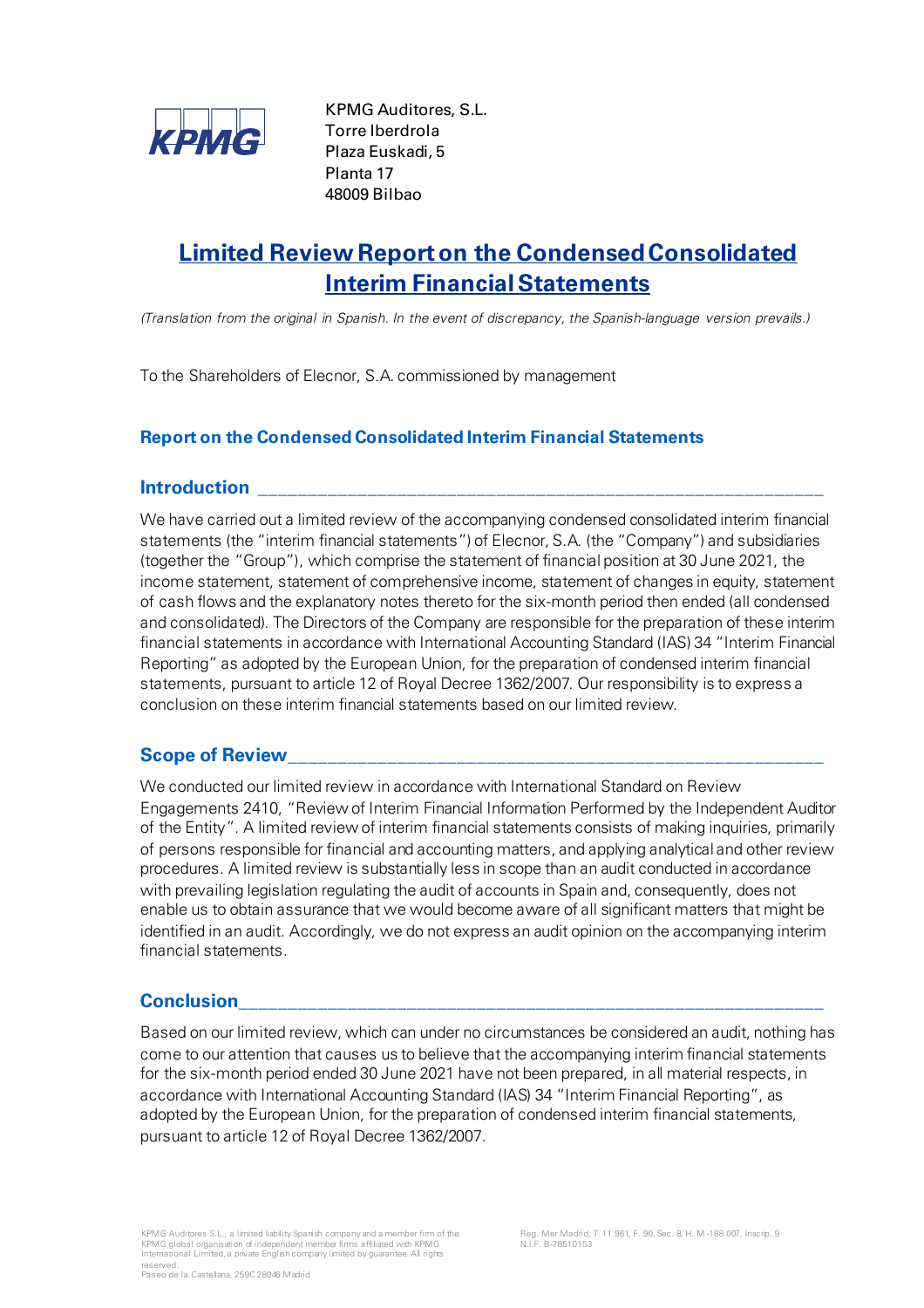

*(Translation from the original in Spanish. In the event of discrepancy, the Spanish-language version prevails.)*

*2*

### **Emphasis of Matter**

We draw your attention to the accompanying note 1, which states that these interim financial statements do not include all the information that would be required in a complete set of consolidated financial statements prepared in accordance with International Financial Reporting Standards as adopted by the European Union. The accompanying interim financial statements should therefore be read in conjunction with the Group's consolidated annual accounts for the year ended 31 December 2020. This matter does not modify our conclusion.

### **REPORT ON OTHER LEGAL AND REGULATORY REQUIREMENTS**

The accompanying consolidated interim directors' report for the six-month period ended 30 June 2021 contains such explanations as the Directors of the Company consider relevant with respect to the significant events that have taken place in this period and their effect on the interim financial statements, as well as the disclosures required by article 15 of Royal Decree 1362/2007. The consolidated interim directors' report is not an integral part of the interim financial statements. We have verified that the accounting information contained therein is consistent with that disclosed in the interim financial statements for the six-month period ended 30 June 2021. Our work is limited to the verification of the consolidated interim directors' report within the scope described in this paragraph and does not include a review of information other than that obtained from the accounting records of Elecnor, S.A. and subsidiaries.

### **Other Matter**

This report has been prepared at the request of management in relation to the publication of the sixmonthly financial report required by article 119 of the Revised Securities Market Law, approved by Royal Legislative Decree 4/2015 of 23 October 2015 and enacted by Royal Decree 1362/2007 of 19 October 2007.

KPMG Auditores, S.L.

*(Signed on original in Spanish)*

Cosme Carral López-Tapia

29 July 2021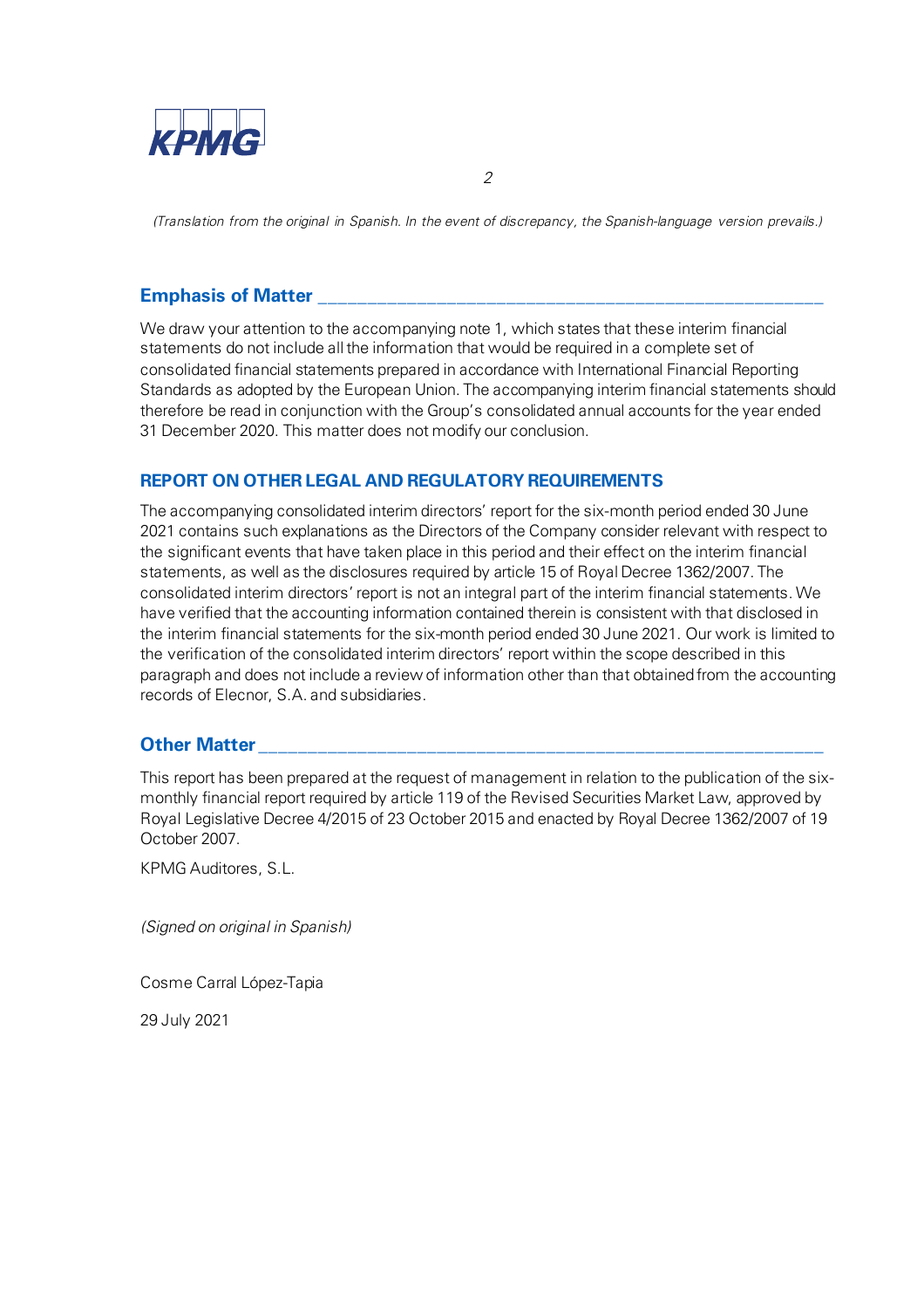| PRESIDENTE (No ejecutivo): | D. JAIME REAL DE ASUA ARTECHE       | D.N.I. 14.906.314-Z |
|----------------------------|-------------------------------------|---------------------|
| VICEPRESIDENTE:            | D. IGNACIO PRADO REY-BALTAR         | D.N.I. 14.899.260-K |
| CONSEJERO DELEGADO:        | D. RAFAEL MARTIN DE BUSTAMANTE VEGA | D.N.I. 788.886-D    |
| VOCALES::                  | D. FERNANDO AZAOLA ARTECHE          | D.N.I. 14.500.614-B |
|                            | D. MIGUEL CERVERA EARLE             | D.N.I. 05.390.195-F |
|                            | Dña. ISABEL DUTILH CARVAJAL         | D.N.I. 5.392.056-M  |
|                            | D. JOAQUÍN GÓMEZ DE OLEA Y MENDARO  | D.N.I. 16.038.401-H |
|                            | Dña. IRENE HERNANDEZ ALVAREZ        | D.N.I. 00.811.866-N |
|                            | D. JUAN LANDECHO SARABIA            | D.N.I. 16.025.693-Y |
|                            | D. SANTIAGO LEÓN DOMECQ             | D.N.I. 31.604.065-H |
|                            | <b>D. MIGUEL MORENES GILES</b>      | D.N.I. 31.552.959-H |
|                            | D. GABRIEL DE ORAA Y MOYUA          | D.N.I. 14.170.156-V |
|                            | D. RAFAEL PRADO ARANGUREN           | D.N.I. 16.042.601-D |
|                            | D. EMILIO YBARRA AZNAR              | D.N.I. 16.039.261-G |
|                            |                                     |                     |

*CONSEJERO -VICESECRETARIO:* D. CRISTÓBAL GONZÁLEZ DE AGUILAR ALONSO-URQUIJO D.N.I. 1.397.142-F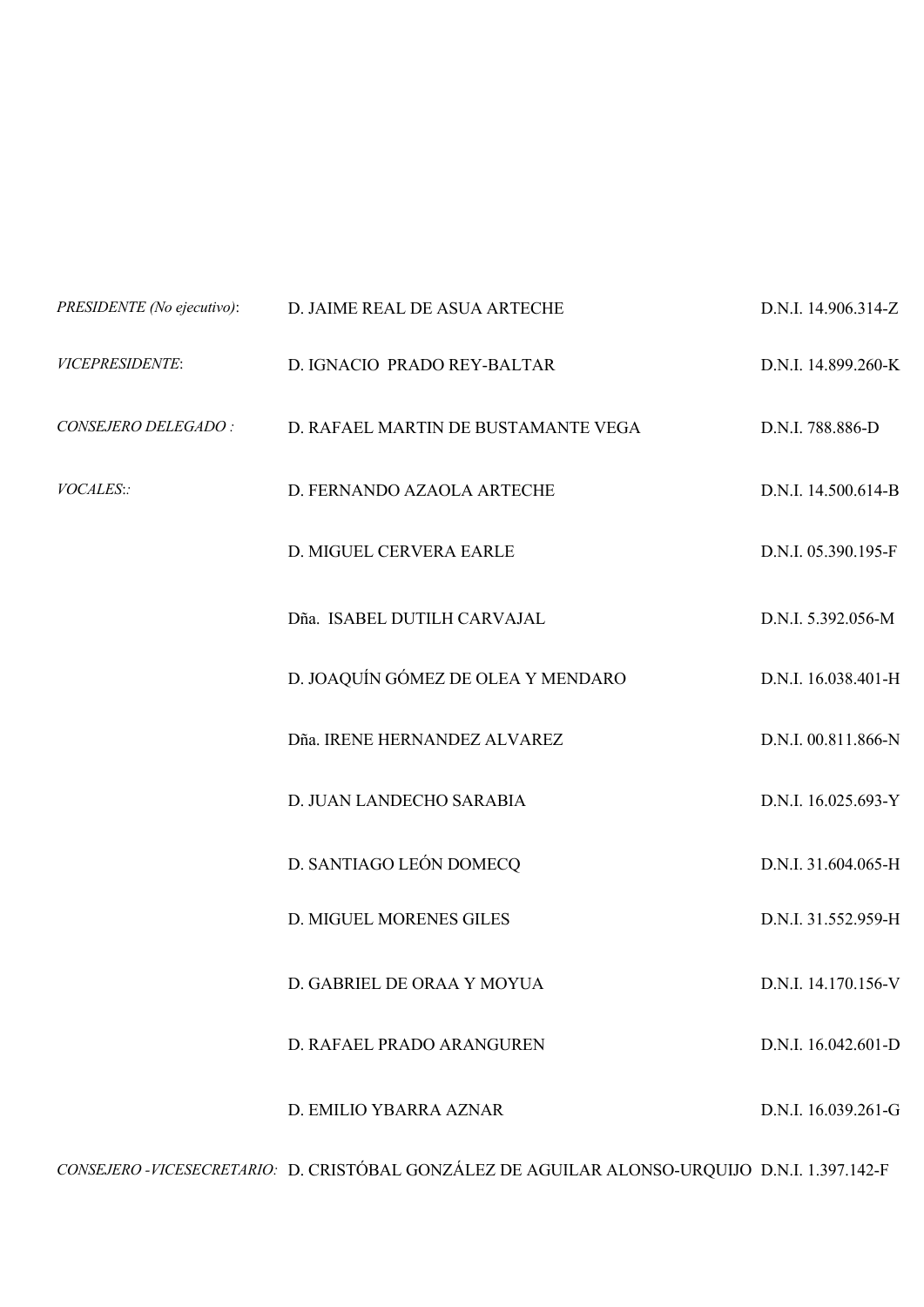En cumplimiento de lo dispuesto por la Legislación vigente, todos los miembros que componen en el día de la fecha la totalidad del Consejo de Administración de la Sociedad ELECNOR, S.A., han formulado los "Estados Financieros Intermedios Resumidos Consolidados e Informe de Gestión Intermedio" de Elecnor, S.A. y Sociedades dependientes que componen el Grupo ELECNOR (consolidado) correspondientes al período de seis meses terminado el 30 de Junio de 2021.

Asimismo y de conformidad con el apartado primero, letra b) del Artículo 8 del Real Decreto 1362/2007, los miembros del Consejo de Administración de ELECNOR, S.A., declaran que hasta donde alcanza su conocimiento, los "Estados Financieros Intermedios Resumidos Consolidados" del Grupo ELECNOR (consolidado) correspondientes al período de seis meses terminado el 30 de Junio de 2021, han sido elaborados de acuerdo con lo establecido por las Normas Internacionales de Información Financiera adoptadas por la Unión Europea, aplicando los principios de consolidación, políticas contables y criterios de valoración correspondientes, y muestran la imagen fiel del patrimonio consolidado, de la situación financiera consolidada y de los resultados de las empresas comprendidas en la consolidación tomados en su conjunto, de los cambios en el patrimonio neto consolidado y de sus flujos de tesorería consolidados, y que el "Informe de Gestión Intermedio" del Grupo ELECNOR (consolidado) correspondiente al período de seis meses terminado el 30 de Junio de 2021, incluye un análisis fiel de la evolución y resultados empresariales y de la posición de las empresas comprendidas en la consolidación tomadas en su conjunto, junto con la descripción de los principales riesgos e incertidumbres a los que se enfrenta el Grupo ELECNOR (consolidado).

Las cuentas consolidadas vienen constituidas por los documentos anexos que acompañan a este escrito.

En Bilbao, a veintiocho de Julio de dos mil veintiuno.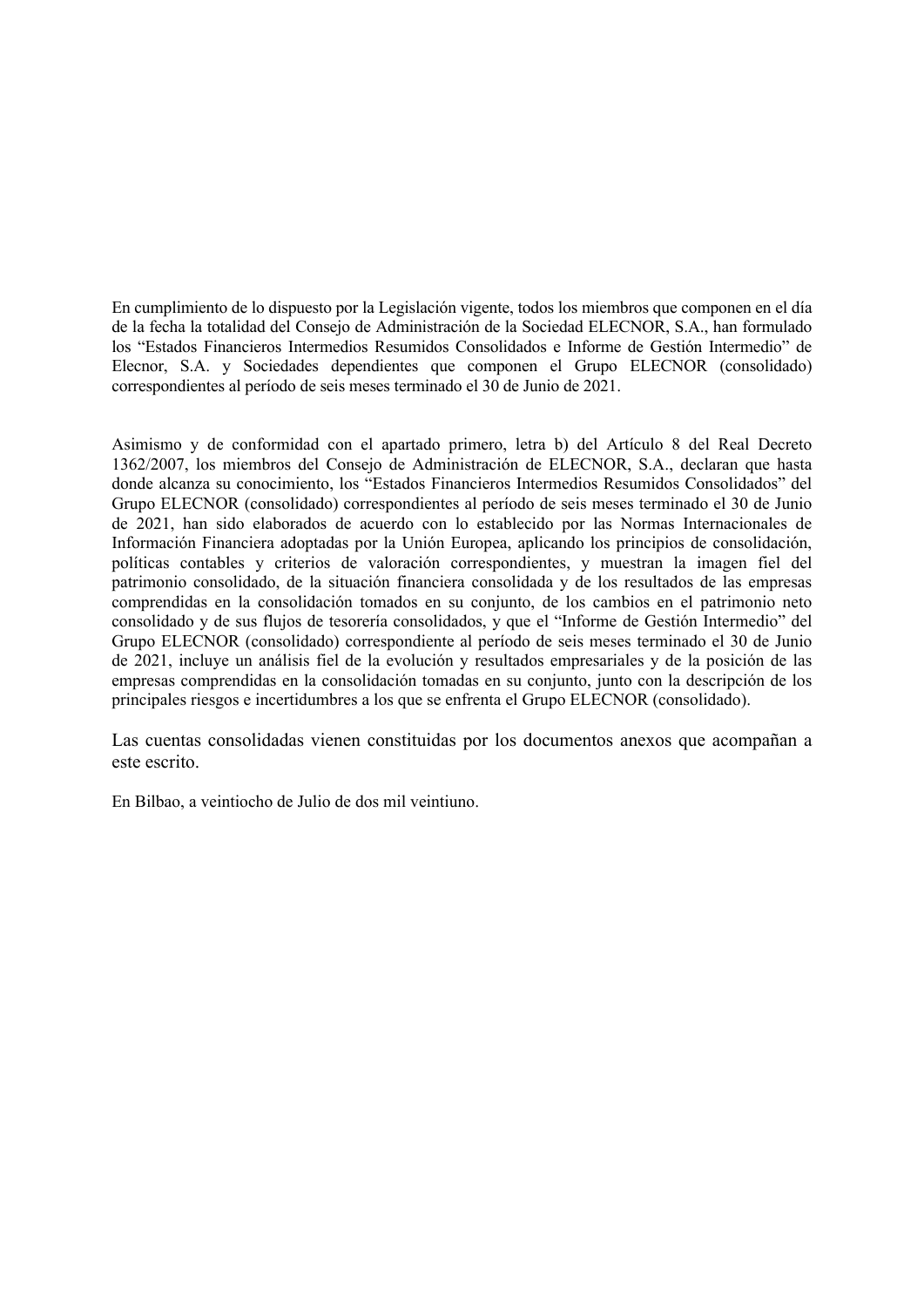### **Consolidated Summary Statement of Financial Position**

### **at 30 June 2021 and 31 December 2020**

(Thousands of Euros)

| <b>Assets</b>                                     | 30/06/2021 | 31/12/2020 |
|---------------------------------------------------|------------|------------|
|                                                   |            |            |
| Non-current assets:                               |            |            |
| Intangible assets- (Note 4)                       |            |            |
| Goodwill                                          | 24,952     | 24,853     |
| Other intangible assets                           | 15,935     | 16,338     |
|                                                   | 40,887     | 41,191     |
| <b>Right-to-use assets</b>                        | 52,101     | 49,902     |
| Property, plant and equipment (Note 6)            | 792,150    | 755,835    |
| Equity-accounted investees (Note 7)               | 524,636    | 479,970    |
| Non-current financial assets (Note 5)             | 49,235     | 46,640     |
| Deferred tax assets                               | 82,127     | 80,555     |
| <b>Total non-current assets</b>                   | 1,541,136  | 1,454,093  |
| <b>Current assets:</b>                            |            |            |
| Inventories                                       | 12,652     | 5,892      |
| <b>Customer contract assets</b>                   | 350,926    | 338,880    |
| Trade and other receivables (Note 5)              | 708,234    | 743,284    |
| Trade receivables from related companies (Note 5) | 25,615     | 32,317     |
| Public entities, receivable                       | 58,364     | 35,967     |
| <b>Current income tax assets</b>                  | 6,863      | 7,624      |
| Other receivables (Note 5)                        | 21,591     | 16,612     |
| Current investments in related companies (Note 5) | 1,089      | 141        |
| Other current financial investments (Note 5)      | 23,254     | 9,594      |
| Derivative financial instruments (Note 5)         | 445        | 830        |
| Other current assets                              | 13,694     | 9,463      |
| Cash and cash equivalents                         | 427,780    | 391,628    |
| Non-current assets held for sale                  | 305        | 306        |
| <b>Total current assets</b>                       | 1,650,812  | 1,592,538  |
| <b>Total assets</b>                               | 3,191,948  | 3,046,631  |

The accompanying Explanatory Notes 1 to 15 form an integral part of the Interim Summary Consolidated Financial Statements for the half-year periods ended on 30 June 2021.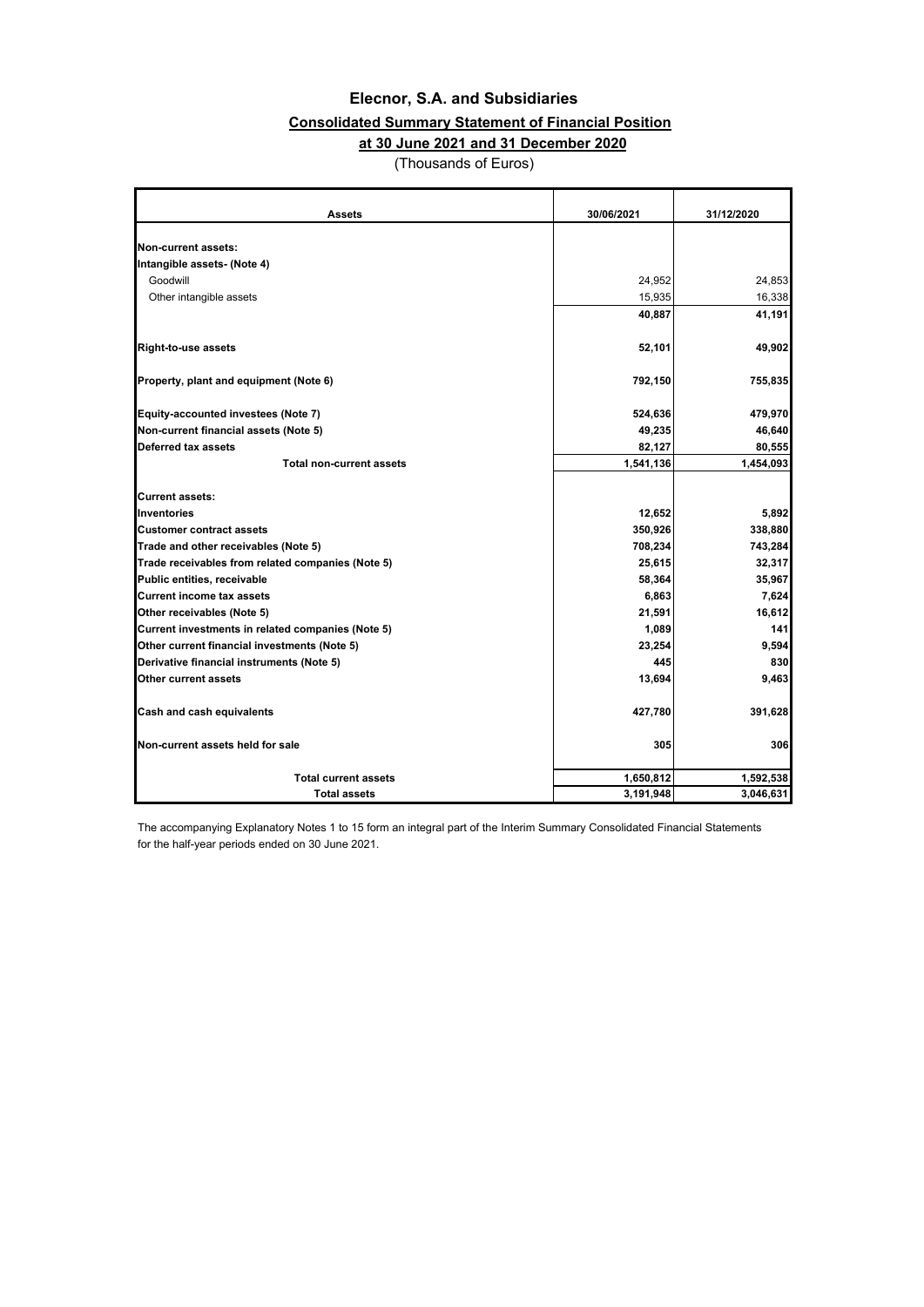### **Consolidated Summary Statement of Financial Position**

 **at 30 June 2021 and 31 December 2020**

(Thousands of Euros)

| <b>Equity and Liabilities</b>                                                               | 30/06/2021 | 31/12/2020   |
|---------------------------------------------------------------------------------------------|------------|--------------|
| Equity (Note 9):                                                                            |            |              |
|                                                                                             |            |              |
| Equity attributable to equity holders of the Parent                                         |            |              |
| Capital                                                                                     | 8,700      | 8,700        |
| Own share                                                                                   | (22,051)   | (21, 899)    |
| Other reserves                                                                              | 936,805    | 887,047      |
| Translation differences (Note 9.c)                                                          | (309, 627) | (345, 957)   |
| Valuation adjustments to equity                                                             | (38, 594)  | (25, 126)    |
| Profit/loss for the year attributable to the Parent                                         | 37,610     | 78,303       |
| Interim dividend paid in the year                                                           |            | (4,987)      |
|                                                                                             | 612,843    | 576,081      |
| <b>Non-controlling interests</b>                                                            | 22,594     | 23,855       |
| <b>Total equity</b>                                                                         | 635,437    | 599,936      |
| <b>Non-current liabilities:</b>                                                             |            |              |
| Government grants                                                                           | 5,145      | 5,218        |
| Provisions for liabilities and charges                                                      | 55,946     | 53,325       |
| Financial liabilities for the issuance of bonds and other marketable                        |            |              |
| securities (Note 8)                                                                         | 30,660     | 32,331       |
| Financial liabilities on loans and borrowings (Note 8)                                      | 665,956    | 766,463      |
| Derivative financial instruments (Note 8)                                                   | 9,457      | 10,676       |
| Lease liabilities (Note 8)                                                                  | 45,568     | 43,484       |
| Other non-current liabilities                                                               | 14,478     | 14,343       |
| <b>Deferred tax liabilities</b>                                                             | 25,768     | 26,381       |
| <b>Total non-current liabilities</b>                                                        | 852,978    | 952,221      |
|                                                                                             |            |              |
| <b>Current liabilities:</b>                                                                 |            |              |
| Provisions for liabilities and charges                                                      | 66,123     | 76,755       |
| Financial liabilities for the issuance of bonds and other marketable<br>securities (Note 8) | 215,523    | 78,018       |
| Financial liabilities on loans and borrowings (Note 8)                                      | 56,831     | 41,377       |
| Derivative financial instruments (Note 8)                                                   | 29,003     | 7,455        |
| Lease liabilities (Note 8)                                                                  | 12,483     | 12,090       |
| Trade payables to associates and related companies (Note 8)                                 | 12,953     | $\mathbf{2}$ |
| Trade and other payables- (Note 8)                                                          |            |              |
| Trade payables for purchases or services                                                    | 503,624    | 548,451      |
| Advances from customers                                                                     | 120,873    | 113,618      |
|                                                                                             | 624,497    | 662,069      |
| <b>Customer contract liabilities</b>                                                        | 451,815    | 430,974      |
| <b>Current income tax liabilities</b>                                                       | 54,855     | 40,373       |
| Other payables-                                                                             |            |              |
| Public entities, payable                                                                    | 68,772     | 47,495       |
| Other current liabilities (Note 8)                                                          | 110,678    | 97,866       |
|                                                                                             | 179,450    | 145,361      |
|                                                                                             |            |              |
| <b>Total current liabilities</b>                                                            | 1,703,533  | 1,494,474    |
| <b>Total liabilities and equity</b>                                                         | 3,191,948  | 3,046,631    |

The accompanying Explanatory Notes 1 to 15 form an integral part of the Interim Summary Consolidated Financial Statements for the half-year periods ended on 30 June 2021.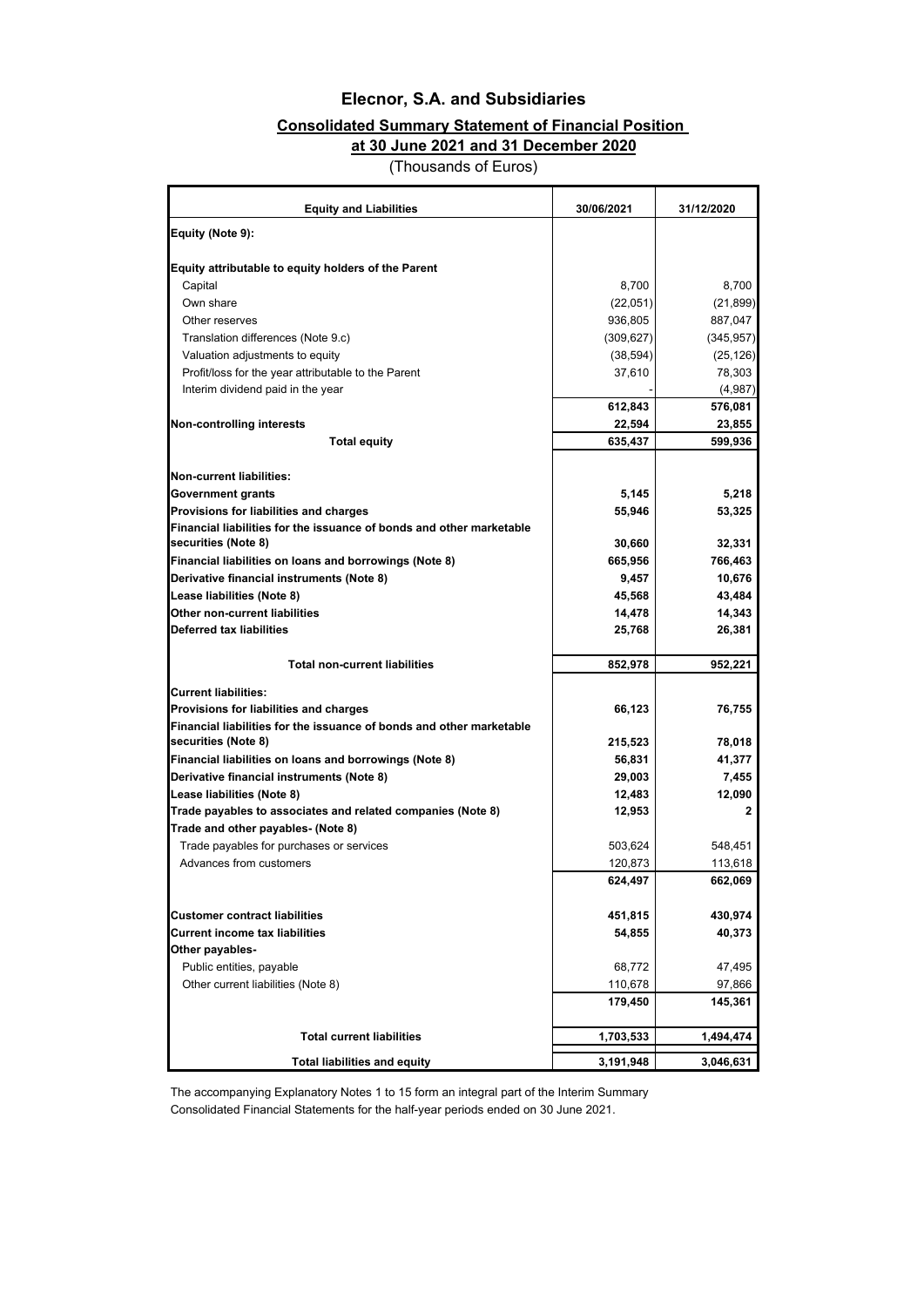### **Consolidated Income Statements**

### **orresponding to the six-month periods ended 30 June 2021 and 30 June 2020 is shown below 30 June 2021 and 30 June 2020**

|                                                                              | (Debit) Credit |            |
|------------------------------------------------------------------------------|----------------|------------|
|                                                                              | 30/06/2021     | 30/06/2020 |
|                                                                              |                |            |
| <b>Continuing operations:</b>                                                |                |            |
| Net turnover (Note 13)                                                       | 1,333,020      | 1,013,755  |
| Changes in inventories of finished goods and work in progress                | (121)          | 373        |
| Self-constructed assets (Note 6)                                             | 7,265          | 15,932     |
| Materials consumed                                                           | (650, 205)     | (479, 269) |
| Other operating income                                                       | 9,728          | 4,922      |
| Personnel expenses                                                           | (412, 475)     | (329, 323) |
| Other operating expenses                                                     | (187, 332)     | (143, 087) |
| Net profit/loss on the sale of non-current assets                            | 413            | 1,533      |
| Expense for amortisation, depreciation, impairment and charges to provisions | (28, 049)      | (33, 604)  |
| Profit/loss from                                                             |                |            |
| equity-accounted investees (Note 7)                                          | 11,985         | 6,741      |
| <b>Operating income</b>                                                      | 84,229         | 57,973     |
|                                                                              |                |            |
| Finance income                                                               | 1,861          | 2,317      |
| Finance expenses (Note 8)                                                    | (22, 264)      | (16,049)   |
| <b>Translation differences</b>                                               | (897)          | 8,018      |
| Impairment and profit/loss on disposal of financial instruments              |                | 3          |
| Profit/loss before taxes                                                     | 62,929         | 52,262     |
|                                                                              |                |            |
| Income tax (Note 10)                                                         | (23, 773)      | (16, 330)  |
| Profit/loss from continuing operations                                       | 39,156         | 35,932     |
|                                                                              | 39,156         | 35,932     |
| Profit/loss for the year                                                     |                |            |
| Attributable to:                                                             |                |            |
| Shareholders of the Parent                                                   | 37,610         | 33,787     |
| Non-controlling interests                                                    | 1,546          | 2,145      |
|                                                                              |                |            |
| Earnings per share (in Euros)                                                |                |            |
| Basic (Note 3.b)                                                             | 0.44           | 0.40       |
| Diluted (Note 3.b)                                                           | 0.44           | 0.40       |

(Thousands of Euros)

Consolidated Financial Statements for the half-year periods ended on 30 June 2021. The accompanying Explanatory Notes 1 to 15 form an integral part of the Interim Summary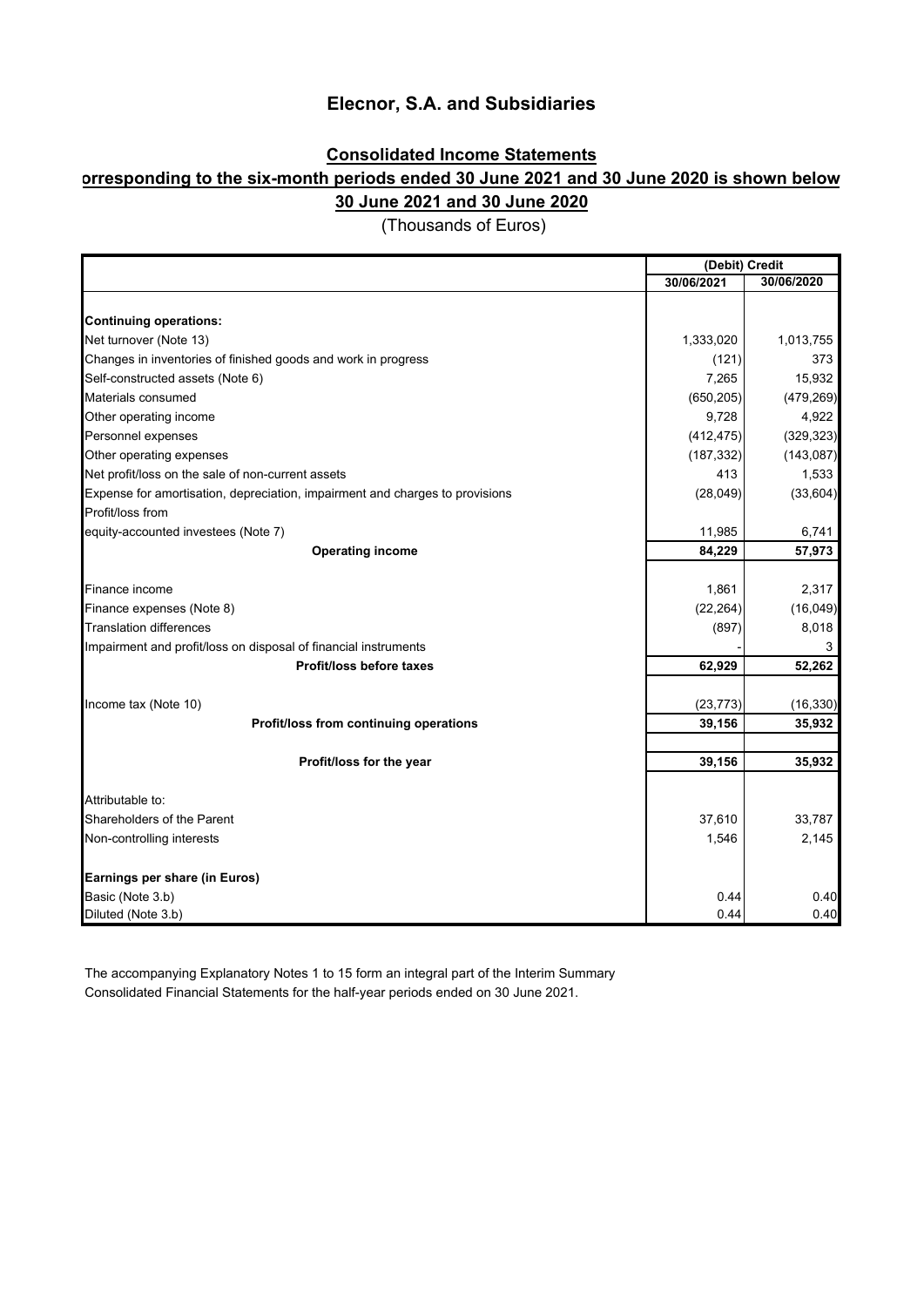### **Consolidated Summary Statements of Comprehensive Income for the half-year periods ended on 30 June 2021 and 30 June 2020**

(Thousands of Euros)

|                                                                         | 30/06/2021 | 30/06/2020 |
|-------------------------------------------------------------------------|------------|------------|
|                                                                         |            |            |
| <b>CONSOLIDATED PROFIT/LOSS</b>                                         | 39,156     | 35,932     |
| Other comprehensive income:                                             |            |            |
| Items that will not be reclassified to profit or loss                   |            |            |
| Items to be reclassified to profit or loss                              |            |            |
| - Cash flow hedges                                                      | (14, 925)  | (4,073)    |
| - Translation differences of financial statements for businesses abroad | 14,869     | (51, 549)  |
| - Share of other comprehensive income of equity-accounted investees     | 24,981     | (79, 756)  |
| - Tax ettect                                                            |            |            |
| Other comprehensive income for the year, net of tax                     | 24,925     | (135, 378) |
|                                                                         |            |            |
| Total comprehensive income attributable to:                             | 64,081     | (99, 446)  |
| a) Equity holders of the Parent                                         | 60,472     | (96, 581)  |
| b) Non-controlling interests                                            | 3,609      | (2,865)    |
|                                                                         | 64,081     | (99, 446)  |

The accompanying Explanatory Notes 1 to 15 form an integral part of the Interim Summary Consolidated Financial Statements for the half-year periods ended on 30 June 2021.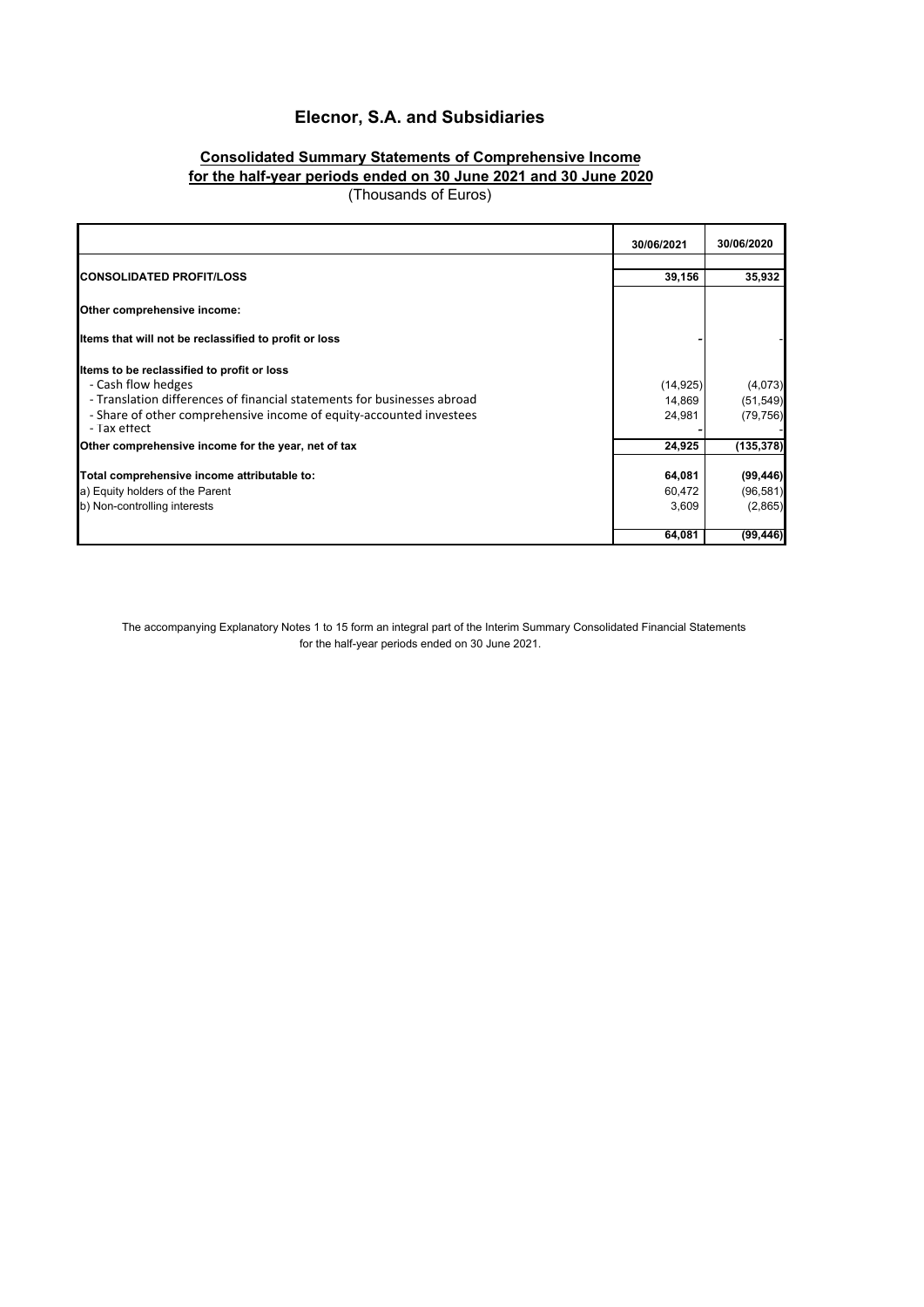#### **30 JUNE 2021 AND 30 JUNE 2020 FOR THE HALF-YEAR PERIODS ENDED ON CONSOLIDATED SUMMARY STATEMENT OF TOTAL CHANGES IN EQUITY**

#### (Thousands of Euros)

|                                                    |         |             |           | Interim  |           |             |                 |                 |                     |
|----------------------------------------------------|---------|-------------|-----------|----------|-----------|-------------|-----------------|-----------------|---------------------|
|                                                    |         |             |           | dividend | Cash      |             |                 |                 |                     |
|                                                    | Capital | Accumulated | Own       | paid in  | flow      | Translation | Net profit/loss | Non-controlling | Total               |
|                                                    |         | reserves    | shares    | the year | hedge     | differences | for the year    | interests       | <b>Total Equity</b> |
| Balances at 01 January 2020                        | 8,700   | 790,867     | (21, 963) | (4,987)  | (13, 569) | (179, 813)  | 126,377         | 31,708          | 737,320             |
| Distribution of profit/loss:                       |         |             |           |          |           |             |                 |                 |                     |
| Reserves                                           |         | 97,504      |           |          |           |             | (97, 504)       |                 |                     |
| Supplementary dividend                             |         |             |           |          |           |             | (23, 886)       | (2,942)         | (26, 828)           |
| Interim dividend                                   |         |             |           | 4,987    |           |             | (4,987)         |                 |                     |
| Transactions with own shares (net) (Note 10)       |         | (159)       |           |          |           |             |                 |                 | (88)                |
| Total recognised income and expense for the period |         |             |           |          | (8,067)   | (122, 301)  | 33,787          | (2,865)         | (99, 446)           |
| Other changes                                      |         | (881)       |           |          |           |             |                 | (328)           | (1, 209)            |
| Balances at 30 June 2020                           | 8,700   | 887,331     | (21, 892) |          | (21, 636) | (302, 114)  | 33,787          | 25,573          | 609,749             |
| Balances at 31 December 2020                       | 8,700   | 887,047     | (21, 899) | (4,987)  | (25, 126) | (345, 957)  | 78,303          | 23,855          | 599,936             |
| Distribution of profit/loss:                       |         |             |           |          |           |             |                 |                 |                     |
| Reserves                                           |         | 49,430      |           |          |           |             | (49, 430)       |                 |                     |
| Supplementary dividend                             |         |             |           |          |           |             | (23, 886)       | (4,870)         | (28, 756)           |
| Interim dividend                                   |         |             |           | 4,987    |           |             | (4,987)         |                 |                     |
| Transactions with own shares (net) (Note 10)       |         | 167         | (152)     |          |           |             |                 |                 | 15                  |
| Total recognised income and expense for the period |         |             |           |          | (13, 468) | 36,330      | 37,610          | 3,609           | 64,081              |
| Other changes                                      |         | 161         |           |          |           |             |                 |                 | 161                 |
| Balances at 30 June 2021                           | 8,700   | 936,805     | (22,051)  |          | (38, 594) | (309, 627)  | 37,610          | 22,594          | 635,437             |

The accompanying Explanatory Notes 1 to 15 form an integral part of the Interim Summary Consolidated Financial Statements for the half-year periods ended on 30 June 2021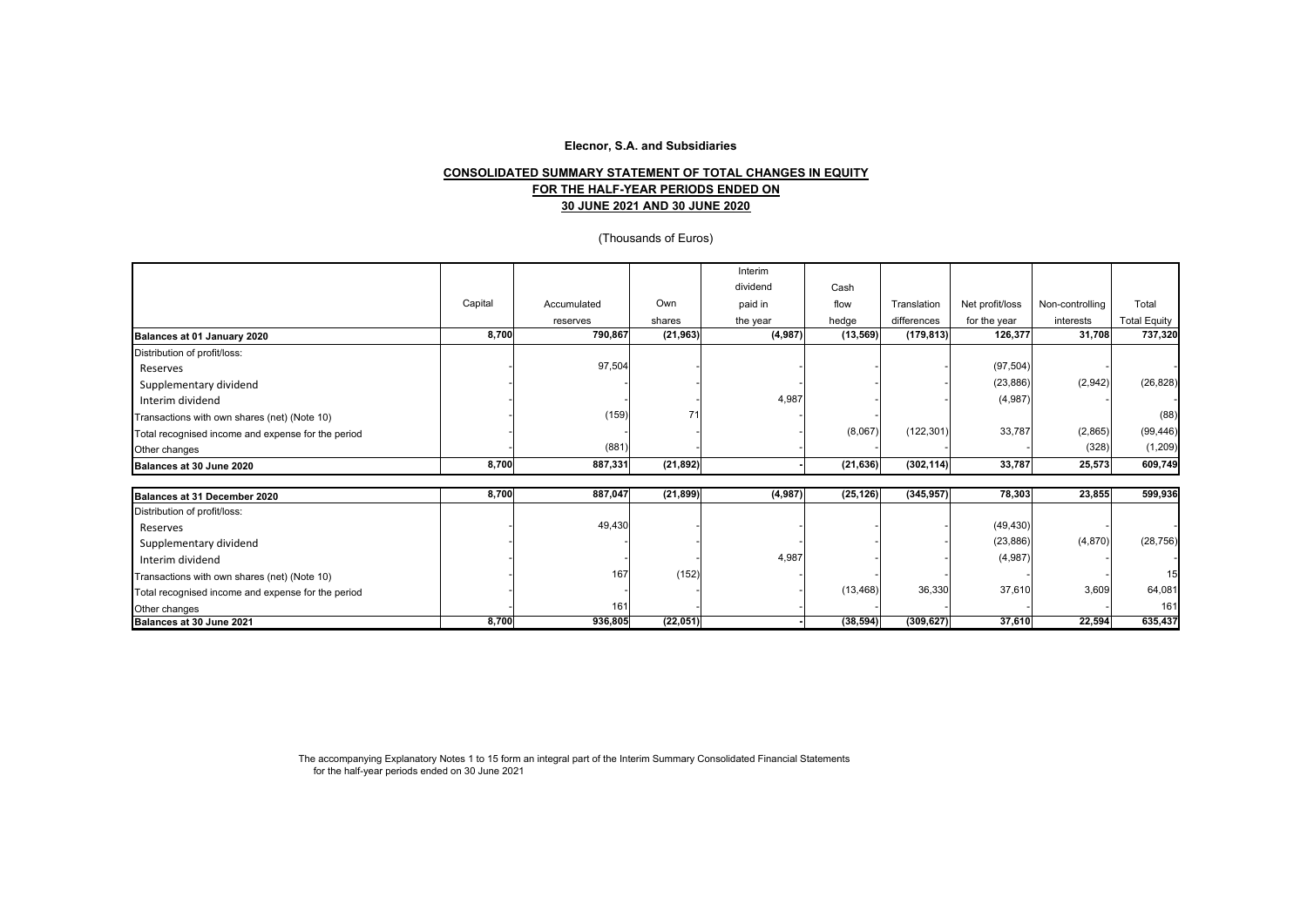#### **CONSOLIDATED SUMMARY STATEMENT OF CASH FLOWS FOR THE HALF-YEAR PERIODS ENDED ON 30 JUNE 2021 AND 30 JUNE 2020**

(Thousands of Euros)

|                                                                                      | 30/06/2021        | 30/06/2020        |
|--------------------------------------------------------------------------------------|-------------------|-------------------|
| <b>CASH FLOWS FROM OPERATING ACTIVITIES:</b>                                         |                   |                   |
| Consolidated profit/loss for the year before taxes                                   | 62.929            | 52,262            |
| Adjustments to profit/loss:                                                          |                   |                   |
| Depreciation and amortisation                                                        | 40,194            | 33,076            |
| Impairment and net profit/(loss) from disposals of property, plant and equipment a   | (413)             | (1, 288)          |
| Changes in provisions for liabilities and charges and other provisions               | (12, 145)         | 283               |
| Capital grants taken to income                                                       | (89)              | (187)             |
| Share in (profit)/loss for the year of equity-accounted investees (Note 7)           | (11, 985)         | (6, 741)          |
| Impairment and net profit/loss on disposal of financial instruments                  |                   | (3)               |
| Finance income                                                                       | (1,861)           | (2, 317)          |
| Finance expenses                                                                     | 22,264            | 16,049            |
| <b>Translation differences</b>                                                       | 897               | (8,018)           |
| Other income and expenses                                                            | 573               | 1,303             |
| Funds generated from operations                                                      | 100,364           | 84,419            |
| Changes in working capital:<br>Trade and other receivables                           | 289               | 82,767            |
| Inventories                                                                          | (6,760)           | (2, 181)          |
|                                                                                      | 4,552             | (91, 901)         |
| Trade and other payables                                                             | 2,209             | 21,151            |
| Changes in other current assets and liabilities                                      |                   |                   |
| Income tax paid                                                                      | (4, 326)          | (10, 393)         |
| Net cash flows from operating activities                                             | 96,328            | 83,862            |
| <b>CASH FLOWS FROM INVESTMENT ACTIVITIES:</b>                                        |                   |                   |
| Payments for acquisition of Group companies, associates and jointly-controlled entit | (8, 160)          | (3,596)           |
| Payments for acquisition of intangible assets and property, plant and equipment      | (40,066)          | (80, 291)         |
| Payments for acquisition of financial assets                                         | (16, 880)         | (33, 344)         |
| Proceeds from disposal of financial assets, net                                      | 675               |                   |
| Proceeds from the sale of intangible assets and property, plant and equipment        | 611               | 2,062             |
| Dividends received from associates                                                   | 132               |                   |
| Interest received                                                                    | 1.861             | 2,317             |
| Net cash flows from (used in) investment activities                                  | (61, 827)         | (112, 852)        |
|                                                                                      |                   |                   |
| <b>CASH FLOWS FROM FINANCING ACTIVITIES:</b>                                         |                   |                   |
| Cash inflows from financial debt and other non-current borrowings                    | 781,902           | 533,564           |
| Repayment of financial debt and other non-current borrowings                         | (755, 737)        | (406, 512)        |
| Dividends paid                                                                       | (4,870)           | (26, 828)         |
| Interest paid                                                                        | (19, 659)         | (15, 278)         |
| Cash inflows due to disposal of own shares                                           | 1,459             | 869               |
| Cash outflows due to purchase of own shares                                          | (1, 444)          | (886)             |
| Net cash flows from (used in) financing activities                                   | 1,651             | 84,929            |
| NET INCREASE/DECREASE IN CASH AND CASH EQUIVALENTS                                   |                   |                   |
| CASH AND EQUIVALENTS AT THE START OF THE PERIOD                                      | 36,152<br>391,628 | 55,939<br>325,116 |
| CASH AND EQUIVALENTS AT THE END OF THE PERIOD                                        | 427,780           | 381,055           |
|                                                                                      |                   |                   |

The accompanying Explanatory Notes 1 to 15 form an integral part of the Interim Summary Consolidated Financial Statements for the half-year periods ended on 30 June 2021.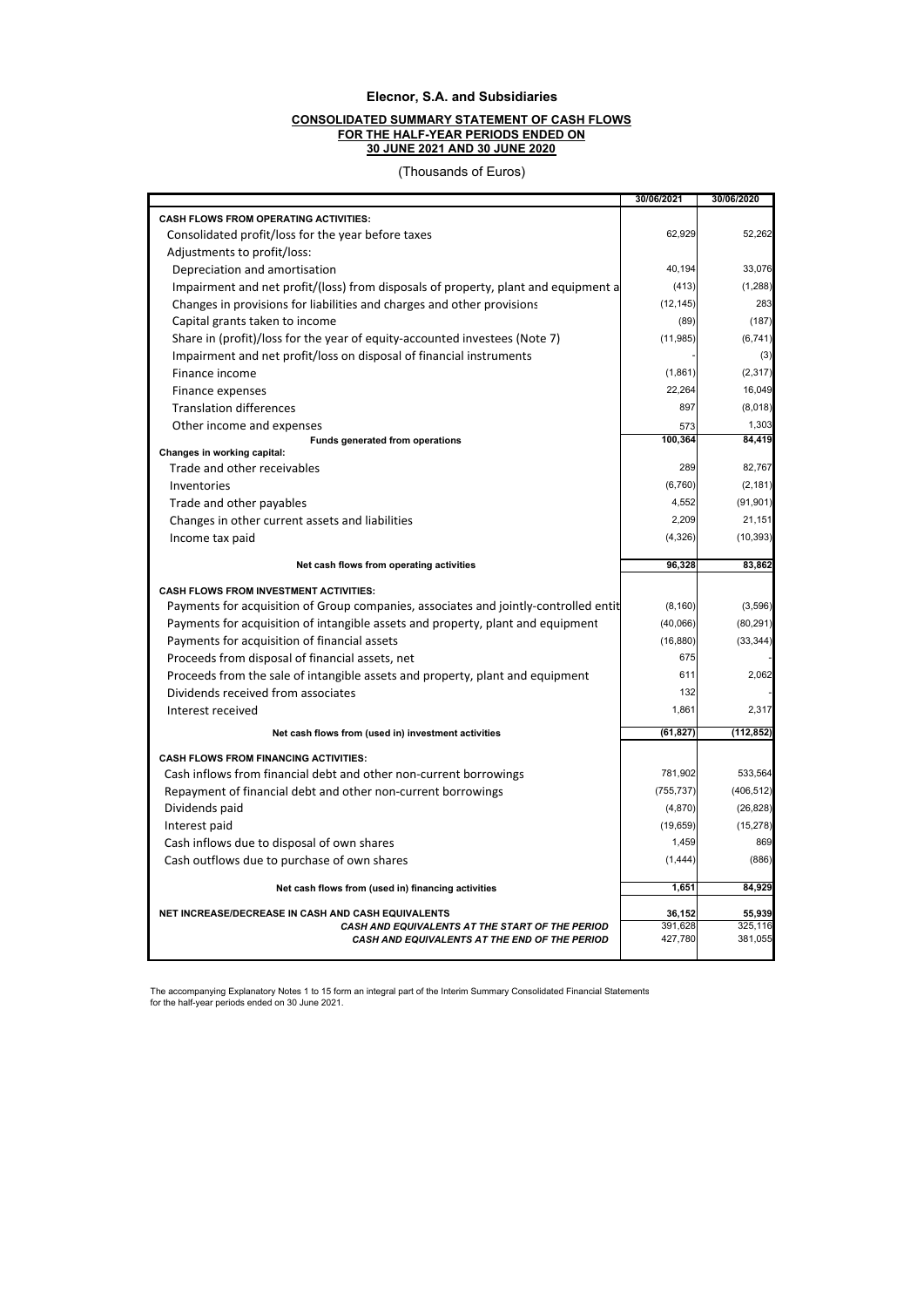Explanatory Notes to the summary consolidated half-yearly financial statements for the half-year period ended on 30 June 2021

#### Introduction, bases for presentation of the summary consolidated half-yearly **financial statements and other information**

#### *a) Introduction*

The company Elecnor, S.A., Parent of the ELECNOR Group, is a company incorporated in Spain in accordance with the Public Limited Companies Act. Its corporate object, according to its Bylaws, is:

- Wide-ranging commercial activity in connection with the engineering, design, construction, erection, repair, maintenance and upkeep of all manner of construction projects and installation work in the broadest sense, i.e. the entire execution thereof with or without the supply of materials, on its own account or through third parties, on an exclusive basis or through associations of any kind.
- The provision of public and private services in relation to the collection of all types of waste; sweeping and cleaning of streets; transfer and transport of waste to the place of end disposal; the end disposal of such waste, recycling, treatment and deposit of public, private, industrial, hospital and pathological waste; cleaning, maintenance and upkeep of sewers; and, in general, urban water treatment services and all other ancillary services related directly or indirectly to the aforementioned services in their broadest sense.
- The design, research, development, construction, operation, maintenance and marketing of waste treatment, recovery and elimination facilities, and the purchase and sale of the by-products originating from these treatments.
- The design, research, development, construction, operation, maintenance and marketing of plants and facilities for the treatment of water, wastewater and waste, the recovery and elimination of waste, and the purchase and sale of the by-products originating from these treatments.
- The use, transformation and marketing of water of all types.

The aforementioned business activities can also be fully or partially carried out indirectly by the Parent through investments in other companies with a similar statutory activity, both in Spain and abroad. The Elecnor Group may not carry out any business activity for which specific conditions or limitations are imposed by law, unless it fully meets such conditions.

The subsidiaries basically engage in business activities comprising the aforementioned statutory activity, and in the operation of wind energy generation facilities, the provision of aeronautical and aerospace software research, advisory and development services and the manufacture and distribution of solar panels and solar PV plants.

The Company's registered office is located at Marqués de Mondéjar 33, Madrid (Spain). The Parent's bylaws and other related public information may be viewed on the website www.elecnor.com/home-en and at its registered office.

In addition to the operations it carries out directly, Elecnor, S.A. is the head of a group of subsidiaries that engage in various business activities and which comprise, together with Elecnor, S.A., the Elecnor Group (hereinafter, "the Group" or the "Elecnor Group"). Therefore, in addition to its own separate annual accounts, the Parent is obliged to prepare the Group's consolidated annual accounts, which also include interests in joint ventures and investments in associates.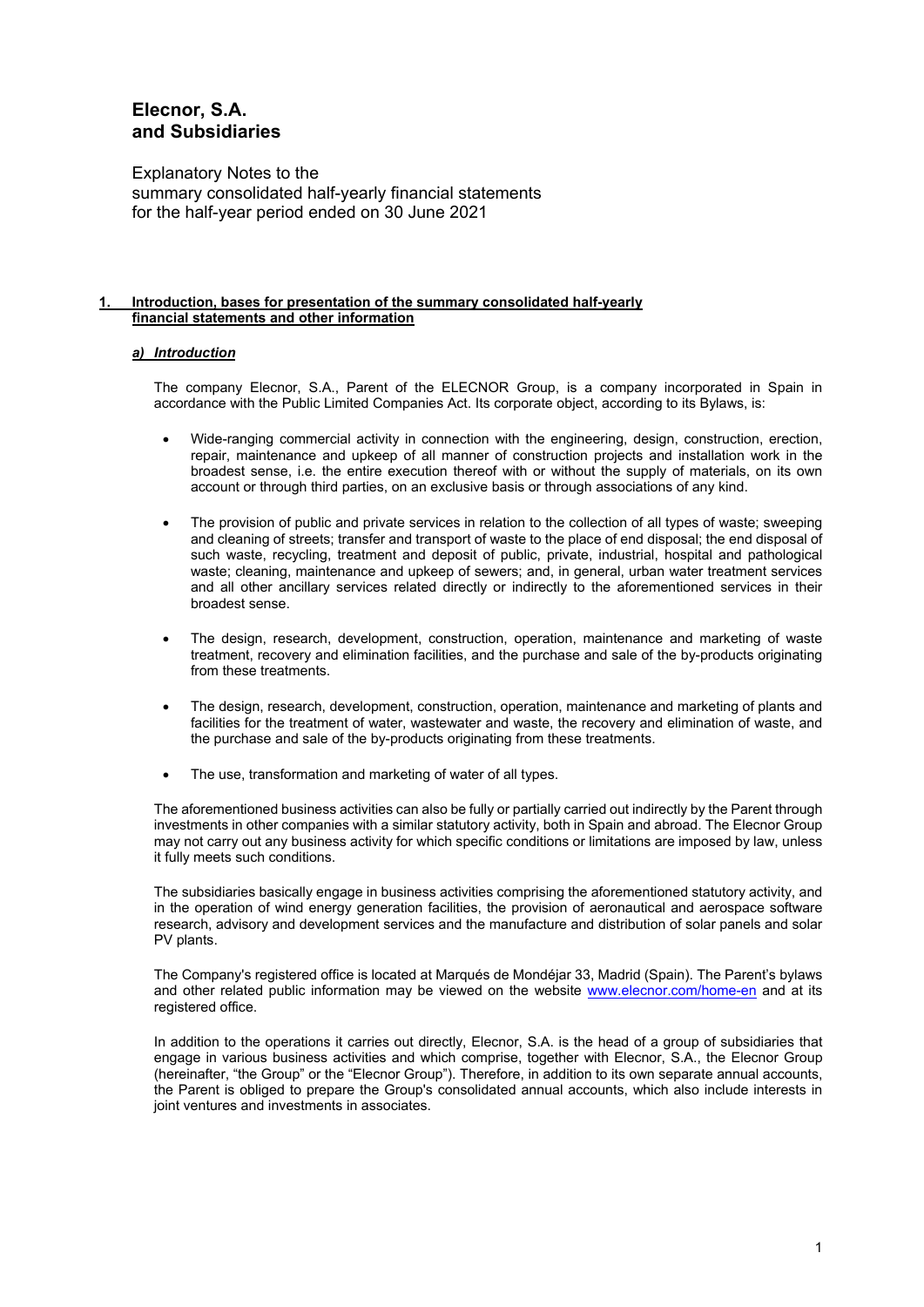Explanatory Notes to the summary consolidated half-yearly financial statements

#### *b) Bases for presentation of the summary consolidated half-yearly financial statements*

In compliance with Regulation (EC) no. 1606/2002 of the European Parliament and of the Council of 19 July 2002, all companies governed by the Law of an EU Member State and whose shares are listed on a market regulated in one of the States of the Union, have to file their consolidated annual accounts for the years commencing after 1 January 2005 in accordance with the International Financial Reporting Standards (hereinafter, IFRS) previously adopted by the European Union.

These summary consolidated half-yearly financial statements are filed in accordance with IAS 34 on Interim Financial Reporting and were drawn up by the Directors of the Group on 28 July 2021, all in compliance with the provisions of article 12 of Royal Decree 1362/2007.

Under the provisions of IAS 34, the interim financial reporting is only prepared with the intention of updating the content of the last consolidated annual accounts presented by the Group, placing emphasis on any new activities, events and circumstances occurring during the half-year period and without duplicating the information published previously in the consolidated annual accounts for 2020. Accordingly, for a proper understanding of the information included in these summary consolidated half-yearly financial statements, they should be read together with the consolidated annual accounts of the Group for the year 2020.

The Group's consolidated annual accounts for 2020 were authorised for issue by the General Shareholders' Meeting of the Parent at their annual general meeting held on 23 June 2021.

The information included in the explanatory notes, except where indicated otherwise, is expressed in thousands of Euros.

#### *c) Material changes in accounting policies*

The accounting policies and methods used to prepare the summary consolidated half-yearly financial statements are the same as those applied to the consolidated annual accounts in 2020.

A number of new standards came into force on 1 January 2021, but they have no significant effect on the summary consolidated financial statements of the Group.

All accounting principles with a significant effect have been applied in the drawing up of the half-year summary consolidated financial statements.

#### *d) Estimates made*

The consolidated profit/loss and the determination of consolidated equity are subject to the accounting principles and policies, assessment criteria and estimates used by the Directors of the Parent for the preparation of the half-year summary consolidated financial statements. The main accounting principles and policies and assessment criteria are indicated in Note 3 of the notes to the consolidated annual accounts for 2020.

The preparation of interim summary consolidated financial statements in accordance with IFRS-EU requires the application of relevant accounting estimates and making judgements, estimates and assumptions in the process of applying the Group's accounting policies.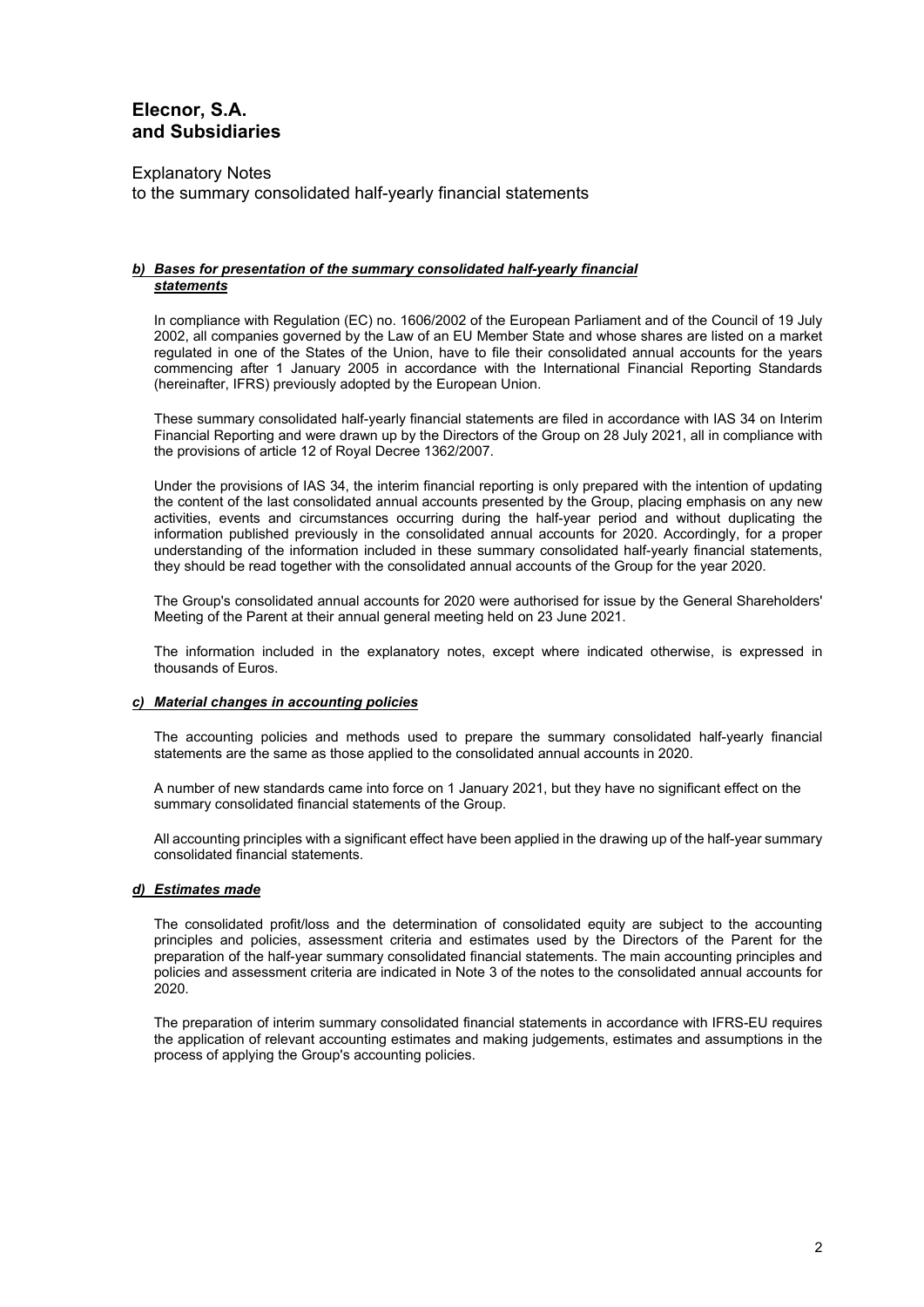Explanatory Notes

to the summary consolidated half-yearly financial statements

Although the estimates performed by the Parent company's Directors were calculated based on the best information available at 30 June 2021, it is possible that future events might oblige their modification in the next few years. The effect of modifications that, in the event, may derive from adjustments over the next few years would be recognised prospectively.

In the preparation of these interim financial statements there were no significant changes in the judgements and accounting estimates used by the Directors of the Group compared to their consolidated annual accounts for the twelve months concluding on 31 December 2020.

#### *e) Contingent assets and liabilities*

Note 23 of the notes to the consolidated annual accounts of the Group for the year ended 31 December 2020 shows information on the contingent liabilities on that date. There have been no significant changes in the Group's contingent liabilities in the first six months of 2021.

#### *f) Comparative information*

The information contained in these half-year summary consolidated financial statements for the year 2020 is solely and exclusively shown for the purposes of comparison with the information relating to the six-month period ended on 30 June 2021.

#### *g) Seasonality of the Group's transactions*

Given the business in which the Group companies are engaged, their transactions are not of a cyclical or seasonal nature to any significant extent. Accordingly, no specific breakdowns are included in these explanatory notes to the summary consolidated financial statements corresponding to the six-month period ended on 30 June 2021.

#### *h) Relative importance*

In establishing the information to disclose in these notes on the different items of the financial statements or other issues, in accordance with IAS 34, the Group has considered the relative importance in connection with those summary consolidated financial statements of the six month-period ended on 30 June 2021.

#### *i) Summary consolidated statement of cash flows*

The Group presents the summary consolidated statement of cash flows using the following expressions with the following meanings:

- Cash flows are inflows and outflows of cash and cash equivalents.
- Operating activities are the activities that make up for the entity's main source of ordinary revenue and other activities that cannot be classified as investing or financing activities.
- Investing activities are the acquisition and disposal of long-term assets and other investments not included in cash and cash equivalents.
- Financing activities are activities that result in changes in the size and composition of the contributed equity and borrowings of the entity.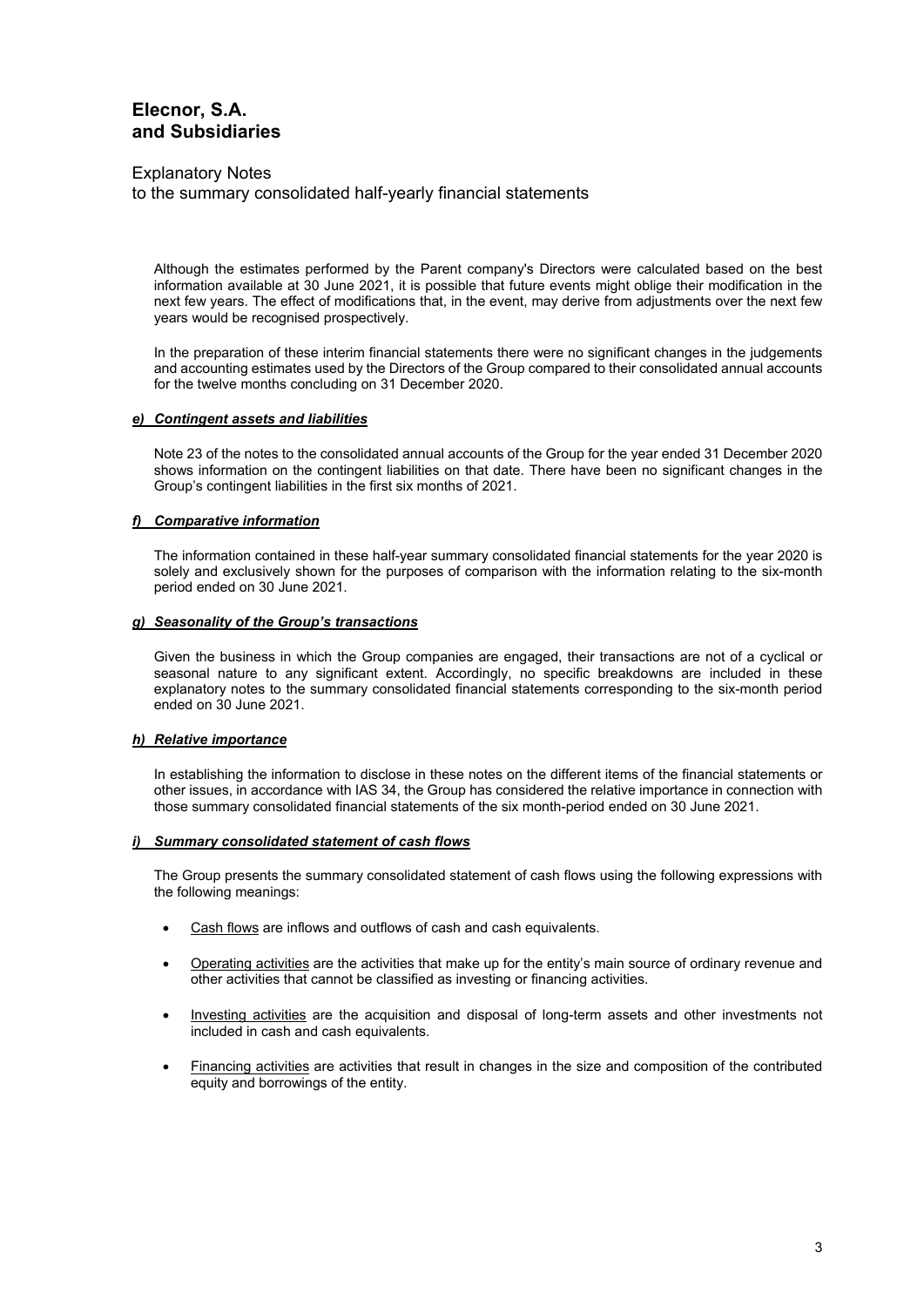Explanatory Notes to the summary consolidated half-yearly financial statements

For the purposes of drawing up the summary consolidated statement of cash flow, cash in hand and demand bank deposits have been considered as "Cash and cash equivalents", and also any highly liquid short term investments that can be easily traded into cash amounts, subject to very little risk with regard to changes in value.

The funds generated from operations corresponding to the first six months of 2021 have increased compared to those generated in the first six months of the previous year as a result of the good performance of the services and projects business. The changes in working capital for the period has led to funds being generated, before considering the income tax paid, amounting to EUR 290 thousand (EUR 9,836 thousand for generation of resources in the first six months of 2020).

Payments for investment in the first six months of 2021 mainly relate to the investments made in this period in certain wind farms in Brazil (new wind farms in Brazil and Spain in the first six months of 2020) (see Note 6).

Likewise, the flows from financing activities reflect an increase in the period in the outstanding balance of the promissory notes issued in the Alternative Fixed Income Market, amounting to EUR 135 million (EUR 95 million in 2020), an increase in the financial debt to fund certain wind farms in Brazil for approximately EUR 17 million (EUR 51 million in 2020), the disbursement of EUR 50 million in relation to the debt arranged in 2020 through the Elecnor Eficiencia Energética 2020 Securitisation Fund and the repayment of EUR 134 million of the credit tranche of the syndicated loan arranged by Elecnor, S. A. (see Note 8).

#### **2. Changes in the composition of the Group**

Appendix I of the consolidated annual accounts for the year ended 31 December 2020 shows relevant information on the Group companies that were consolidated at that date and on those measured using the equity method.

During the first six months of 2021 the corporate transactions have not had any significant impact on the interim summary consolidated financial statements of the Elecnor Group at 30 June 2021.

#### **3. Dividends paid by the Parent**

#### *a) Dividends paid by the Parent*

The dividends approved by the Parent during the first six months of 2021 and 2020 are shown below:

|                        | First six-month period 2021 |        |              | First six-month period 2020 |           |            |
|------------------------|-----------------------------|--------|--------------|-----------------------------|-----------|------------|
|                        |                             | Euros  | Amount (in   | % of                        |           | Amount (in |
|                        | % of par                    | per    | thousands of | par                         | Euros per | thousands  |
|                        | value                       | Share  | Euros)       | value                       | Share     | of Euros)  |
| Supplementary dividend | 274.55                      | 0.2746 | 23.886       | 274.55                      | 0.2746    | 23,886     |

#### *b) Earnings per share*

Basic earnings per share are calculated by dividing the Group's attributable net profit/loss for one year by the average weighted number of shares outstanding during that year, excluding the average number of treasury shares held.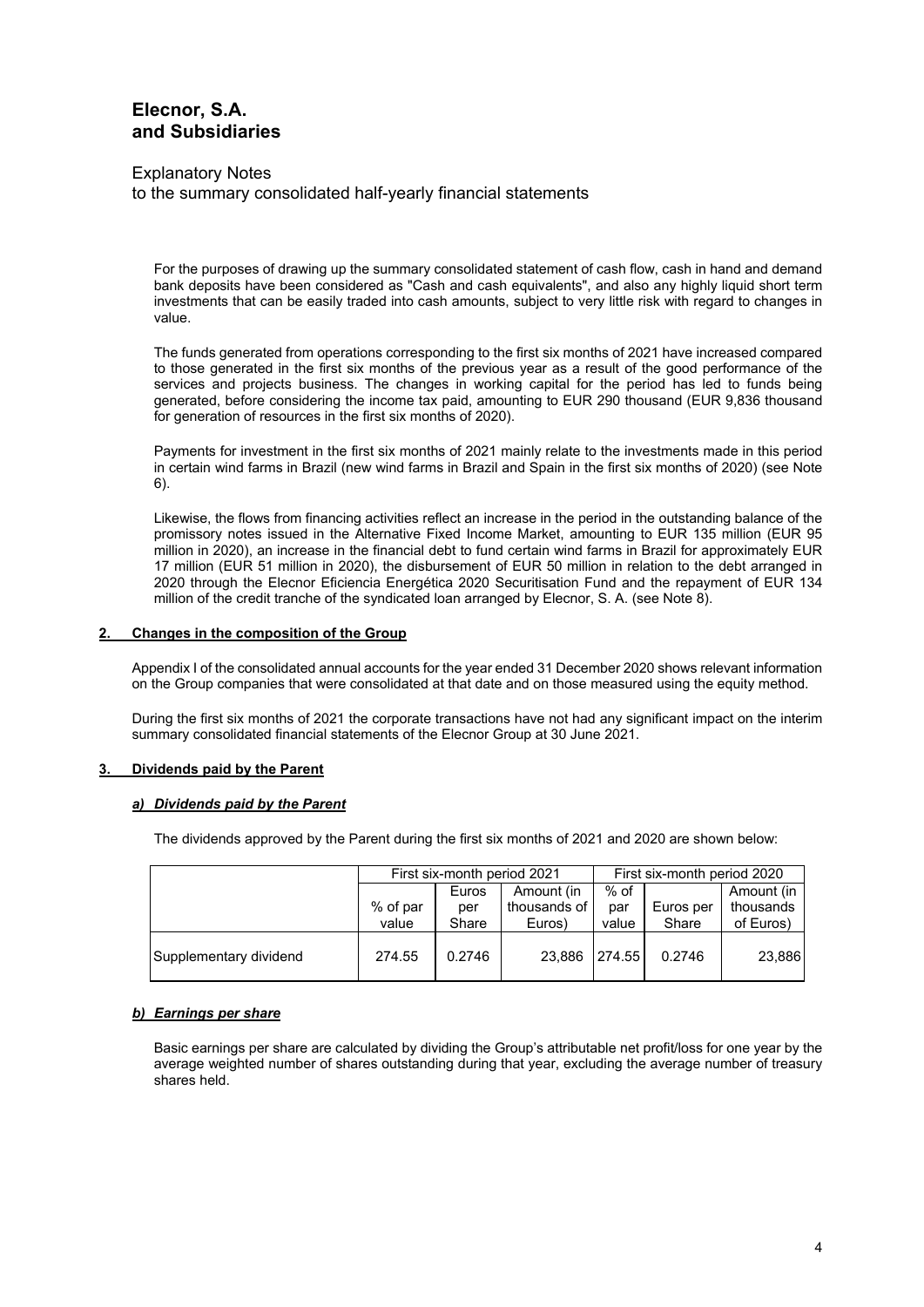#### Explanatory Notes

to the summary consolidated half-yearly financial statements

Details of basic earnings per share in the first six months of 2021 and 2020 are as follows:

|                                                                                                                                                                                                | 30/06/2021                                        | 30/06/2020                                        |
|------------------------------------------------------------------------------------------------------------------------------------------------------------------------------------------------|---------------------------------------------------|---------------------------------------------------|
| Net profit/loss for the six-month period attributable<br>to the Parent (thousands of Euros)<br>Total number of shares outstanding<br>Less - Own shares<br>Average number of shares outstanding | 37,610<br>87,000,000<br>(2,320,108)<br>84,679,892 | 33,788<br>87,000,000<br>(2,320,133)<br>84,679,867 |
| <b>Basic earnings per share (Euros)</b>                                                                                                                                                        | 0.44                                              | 0.40                                              |

At 30 June 2021 and 2020 Elecnor, S.A., the Parent of the Elecnor Group, has not issued any financial instruments or other contracts entitling the holder to receive ordinary shares from the Company, and therefore diluted earnings per share coincide with basic earnings per share.

#### **4. Intangible assets**

#### *a) Goodwill*

There have been no important changes under the heading "Intangible assets – Goodwill" on the asset side of the consolidated summary statement of financial position at 30 June 2021 compared to the same caption at 31 December 2020. The breakdown of this heading at 31 December 2020 according to the companies from where it originates is shown in Note 9 of the notes to the consolidated annual accounts for 2020.

The impairment analysis policies used by the Group on its intangible assets and, particularly, on its goodwill, is described in Notes 3 and 9 of the consolidated annual accounts for the year ended 31 December 2020.

In 2021, no modifications were considered in relation to the basic assumptions defined in the previous year, which ended on 31 December 2020, so it has not been necessary to update the impairment tests.

#### *b) Other intangible assets*

The heading "Other intangible assets" includes an approximate amount of EUR 8,051 thousand at 30 June 2021 (EUR 8,873 thousand at 30 June 2020) reflecting the estimated fair value, net of amortisation, of the Audeca contracts with public entities for road maintenance and upkeep at the date on which this company was acquired by the Elecnor Group in 2010. The Group amortises this asset over a period of 15 years which, based on past experience, is the estimated average term of the aforementioned contracts including the related renewals.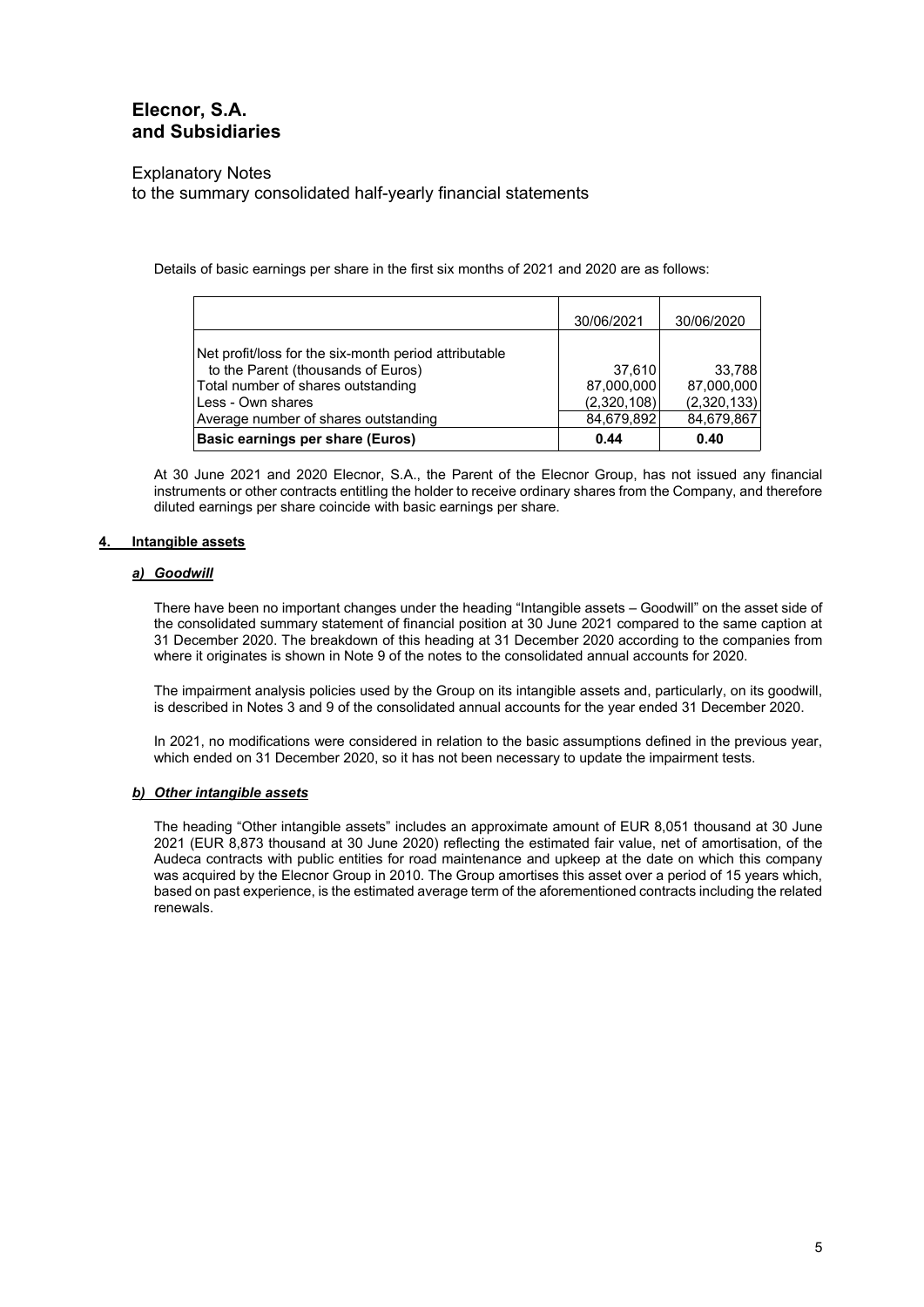Explanatory Notes to the summary consolidated half-yearly financial statements

#### **5. Financial assets**

### *a) Composition and breakdown*

The breakdown of the Group's financial assets at 30 June 2021 and 31 December 2020 is shown below, presented according to nature and category for the purposes of measurement:

|                                          | <b>Thousands of Euros</b> |             |           |              |  |
|------------------------------------------|---------------------------|-------------|-----------|--------------|--|
|                                          | 30/06/2021                |             |           |              |  |
|                                          | Assets                    |             |           |              |  |
|                                          | designated at             |             | Financial |              |  |
|                                          | fair value                |             | assets at |              |  |
|                                          | through                   | Hedge       | amortised |              |  |
|                                          | profit/loss               | derivatives | cost      | <b>Total</b> |  |
|                                          |                           |             |           |              |  |
| Equity instruments                       | 1,842                     |             |           | 1,842        |  |
| Credits                                  |                           |             | 8,166     | 8,166        |  |
| Other financial assets                   |                           |             | 38,954    | 38,954       |  |
| Derivatives                              |                           | 273         |           | 273          |  |
| <b>Non-current financial assets</b>      | 1,842                     | 273         | 47,120    | 49,235       |  |
|                                          |                           |             |           |              |  |
| Trade and other receivables              |                           |             | 708,234   | 708,234      |  |
| Trade receivables from related companies |                           |             | 25.615    | 25.615       |  |
| Other receivables                        |                           |             | 21.591    | 21.591       |  |
| Current investments in related companies |                           |             | 1,089     | 1,089        |  |
| Other investments                        |                           |             | 23,254    | 23,254       |  |
| <b>Derivatives</b>                       |                           | 445         |           | 445          |  |
| <b>Current financial assets</b>          |                           | 445         | 779,783   | 780,228      |  |
| <b>Total</b>                             | 1,842                     | 718         | 826,903   | 829,463      |  |

|                                          | Thousands of Euros |             |           |         |  |
|------------------------------------------|--------------------|-------------|-----------|---------|--|
|                                          | 31/12/2020         |             |           |         |  |
|                                          | Assets             |             |           |         |  |
|                                          | designated at      |             | Financial |         |  |
|                                          | fair value         |             | assets at |         |  |
|                                          | through            | Hedge       | amortised |         |  |
|                                          | profit/loss        | derivatives | cost      | Total   |  |
|                                          |                    |             |           |         |  |
| Equity instruments                       | 1,971              |             |           | 1,971   |  |
| Credits                                  |                    |             | 7.994     | 7,994   |  |
| Other financial assets                   |                    |             | 36,495    | 36,495  |  |
| <b>Derivatives</b>                       |                    | 180         |           | 180     |  |
| <b>Non-current financial assets</b>      | 1,971              | 180         | 44,489    | 46,640  |  |
|                                          |                    |             |           |         |  |
| Trade and other receivables              |                    |             | 743,284   | 743,284 |  |
| Trade receivables from related companies |                    |             | 32.317    | 32,317  |  |
| Other receivables                        | $\,$               |             | 16,612    | 16,612  |  |
| Current investments in related companies |                    |             | 141       | 141     |  |
| Other investments                        |                    |             | 9,594     | 9,594   |  |
| Derivatives                              |                    | 830         |           | 830     |  |
| <b>Current financial assets</b>          |                    | 830         | 801,948   | 802,778 |  |
| <b>Total</b>                             | 1,971              | 1,010       | 846,437   | 849,418 |  |

The fair value of financial assets does not differ significantly from their book value.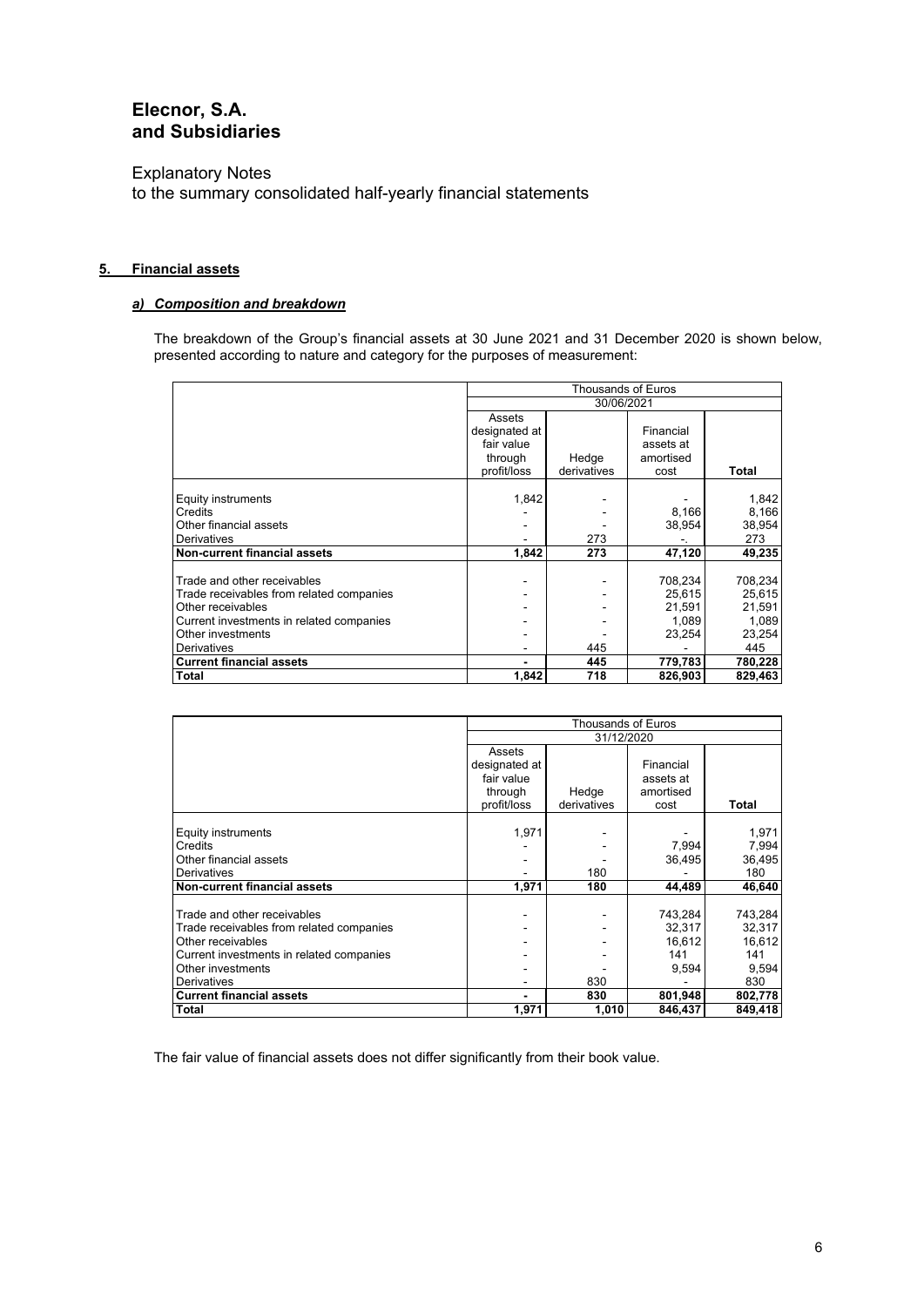Explanatory Notes to the summary consolidated half-yearly financial statements

#### *Financial assets at amortised cost-*

#### **Credits-**

At 30 June 2021 this heading includes various subordinated loans and a VAT credit facility granted during 2012 to the company Gasoducto Morelos S.A.P.I. de CV amounting to a total of EUR 8,166 thousand (EUR 7,994 thousand at 31 December 2020), which accrue 7.5% interest and a maximum maturity date anticipated for 2033.

#### **Other non-current financial assets-**

Other-

At 30 June 2021 this heading includes the "Debt service reserve account" for the amount of EUR 17,298 thousand (EUR 16,161 thousand at 31 December 2020), which the Spanish and Brazilian subsidiaries engaged in operating wind farm must maintain in bank deposit accounts pursuant to the financing agreements they have entered into. The deadline for repaying those deposits coincides with the date for the total cancellation of the syndicated loans received by those companies (Note 8).

#### **Trade and other current receivables and Customer contract assets-**

At 30 June 2021 and 31 December 2020, the Group had no construction contracts with negative margins whose estimated loss is material (see Note 19 to the 2020 consolidated annual accounts).

#### *b) Impairment adjustments*

During the first six months of 2021 and 2020 no significant impairment was observed in the value of the financial assets of Elecnor Group.

The amount for current financial assets due and payable at 30 June 2021 has not varied significantly compared to the information reflected in the consolidated annual accounts at 31 December 2020.

#### **6. Property, plant and equipment**

#### *a) Changes during the period*

Additions in the first half of 2021 amounted to approximately EUR 37 million and relate mainly to investments in the construction of wind farms in Brazil totalling approximately EUR 17 million (EUR 63 million in the first half of 2020 from wind farms in Brazil and Spain).

Of the above additions, EUR 6 million relate to work carried out by the Group on its own property, plant and equipment (EUR 16 million in the first six months of 2020).

The exchange fluctuations of the Brazilian real have meant an increase of approximately EUR 27 million in the value of property, plant and equipment compared to the close of 2020.

Disposals of items of material assets, and also net earnings obtained from their sales during the first six months of 2021 and 2020, were insignificant.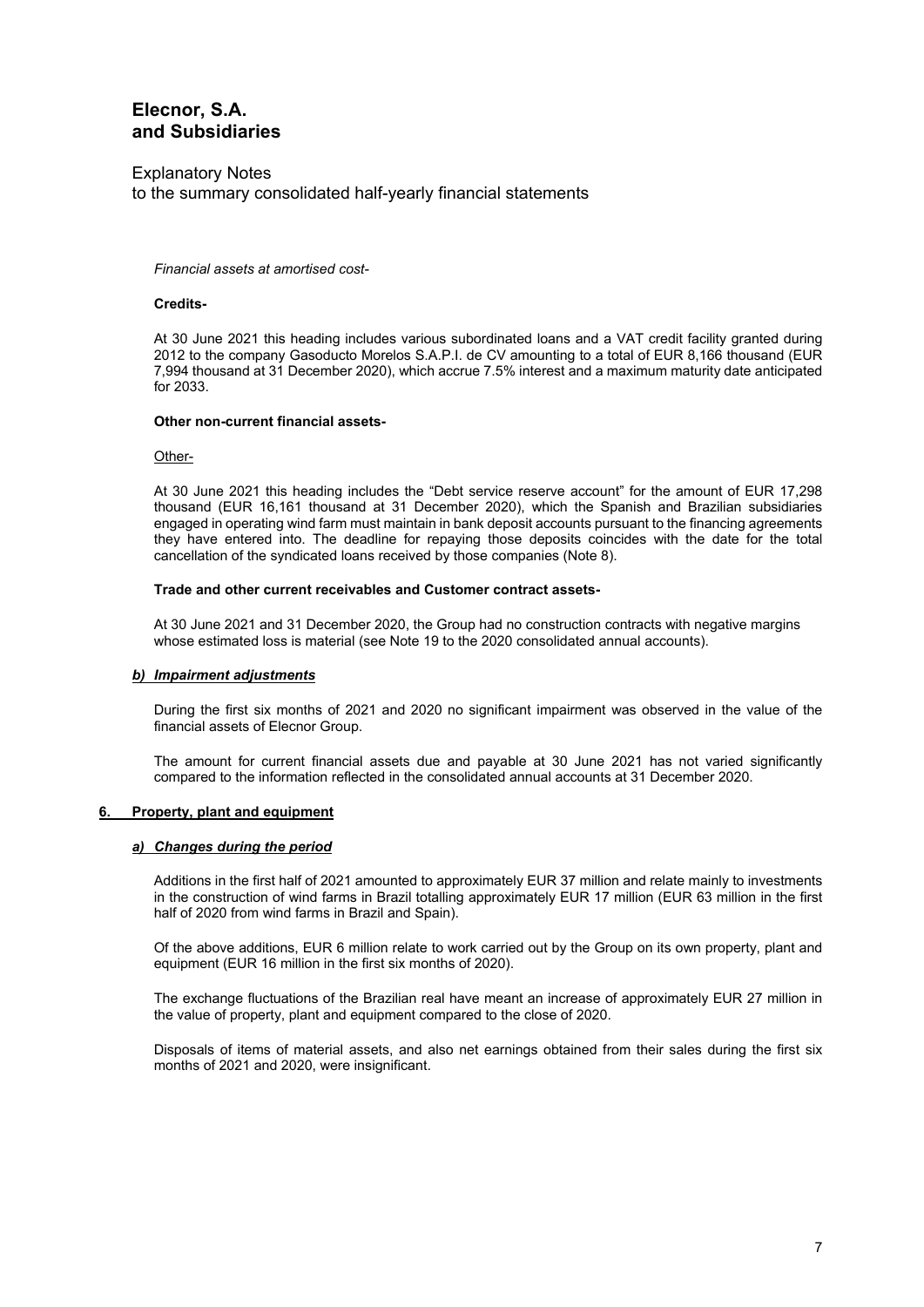Explanatory Notes

to the summary consolidated half-yearly financial statements

#### *b) Impairment losses*

During the first six months of 2021 and 2020 there were no impairment losses on items of property, plant and equipment for any significant amount.

#### *c) Commitments to purchase items of Property, plant and equipment*

At 30 June 2021 and 2020 the Group had no significant commitments to purchase items of property, plant and equipment.

#### **7. Equity-accounted investees**

Changes that have taken place in the first six months of 2021 and 2020 under the caption of Equity-accounted investees are shown below:

|                                     | First six-month<br>period 2021 | First six-month<br>period 2020 |
|-------------------------------------|--------------------------------|--------------------------------|
| <b>Opening balance</b>              | 479,970                        | 580,567                        |
| Acquisitions                        |                                | 3,598                          |
| Share in profits/(losses)           | 11,985                         | 6,741                          |
| Contributions                       | 8,160                          |                                |
| <b>Translation differences</b>      | 23,525                         | (75, 796)                      |
| Dividends received                  | (132)                          |                                |
| Share in other comprehensive income | 1,456                          | (3,960)                        |
| Other                               | (328)                          | (1, 358)                       |
| Closing balance for the period      | 524,636                        | 509,792                        |

The appreciation of the Brazilian real against the euro in the first half of 2021 had a positive impact on the value of equity-accounted affiliates of approximately EUR 19 million (negative impact in the first half of 2020 of approximately EUR 85 million).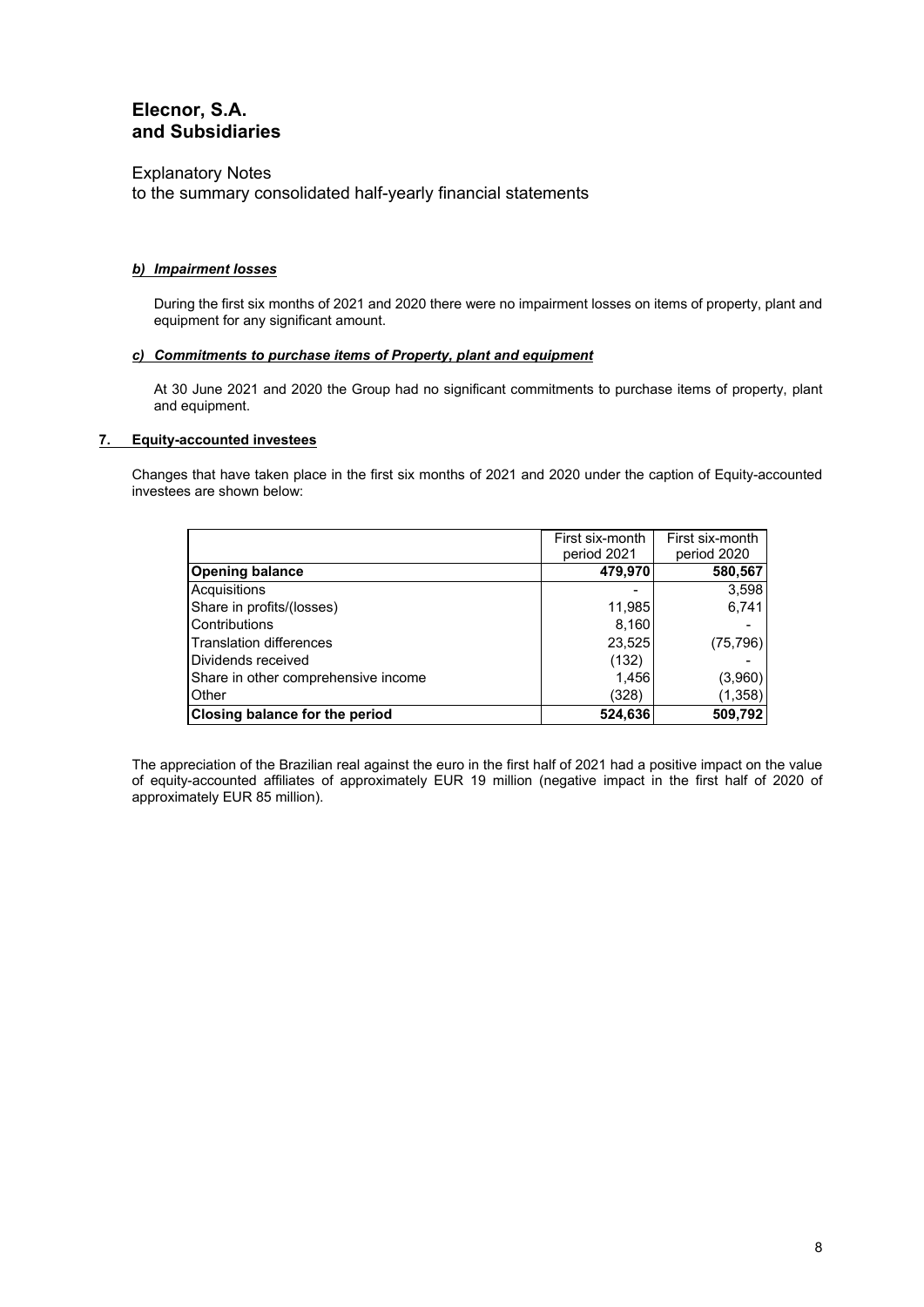Explanatory Notes to the summary consolidated half-yearly financial statements

### **8. Financial liabilities**

### *a) Composition and breakdown*

The breakdown of the Group's financial liabilities at 30 June 2021 and 31 December 2020 is shown below, presented according to nature and category for the purposes of measurement:

|                                          | Thousands of Euros |             |           |  |
|------------------------------------------|--------------------|-------------|-----------|--|
|                                          | 30/06/2021         |             |           |  |
|                                          | Financial          |             |           |  |
|                                          | liabilities at     |             |           |  |
| Financial liabilities:                   | amortised          | Hedge       |           |  |
| Nature / Category                        | cost               | derivatives | Total     |  |
|                                          |                    |             |           |  |
| Bonds and other marketable securities    | 30,660             |             | 30,660    |  |
| Loans and borrowings                     | 665,956            |             | 665,956   |  |
| Lease liabilities                        | 45.568             |             | 45,568    |  |
| <b>Derivatives</b>                       |                    | 9,457       | 9,457     |  |
| <b>Non-current financial liabilities</b> | 742,184            | 9,457       | 751,641   |  |
|                                          |                    |             |           |  |
| Bonds and other marketable securities    | 215,523            |             | 215,523   |  |
| Loans and borrowings                     | 56,831             |             | 56,831    |  |
| Lease liabilities                        | 12,483             |             | 12,483    |  |
| Trade and other payables                 | 637.450            |             | 637.451   |  |
| <b>Derivatives</b>                       |                    | 29,003      | 29,003    |  |
| <b>Current financial liabilities</b>     | 922,287            | 29,003      | 951,291   |  |
| Total                                    | 1,664,471          | 38,460      | 1,702,932 |  |

|                                          | <b>Thousands of Euros</b> |             |           |  |
|------------------------------------------|---------------------------|-------------|-----------|--|
|                                          | 31/12/2020                |             |           |  |
|                                          | Financial                 |             |           |  |
|                                          | liabilities at            |             |           |  |
| Financial liabilities:                   | amortised                 | Hedge       |           |  |
| Nature / Category                        | cost                      | derivatives | Total     |  |
|                                          |                           |             |           |  |
| Bonds and other marketable securities    | 32,331                    |             | 32,331    |  |
| Loans and borrowings                     | 766,463                   |             | 766,463   |  |
| Lease liabilities                        | 43.484                    |             | 43,484    |  |
| Derivatives                              |                           | 10,676      | 10,676    |  |
| <b>Non-current financial liabilities</b> | 842,278                   | 10,676      | 852,954   |  |
|                                          |                           |             |           |  |
| Bonds and other marketable securities    | 78,018                    |             | 78,018    |  |
| Loans and borrowings                     | 41.377                    |             | 41,377    |  |
| Lease liabilities                        | 12,090                    |             | 12,090    |  |
| Trade and other payables                 | 662,071                   |             | 662,071   |  |
| Derivatives                              |                           | 7,455       | 7,455     |  |
| <b>Current financial liabilities</b>     | 793,556                   | 7,455       | 801,011   |  |
| Total                                    | 1,635,834                 | 18,131      | 1,653,965 |  |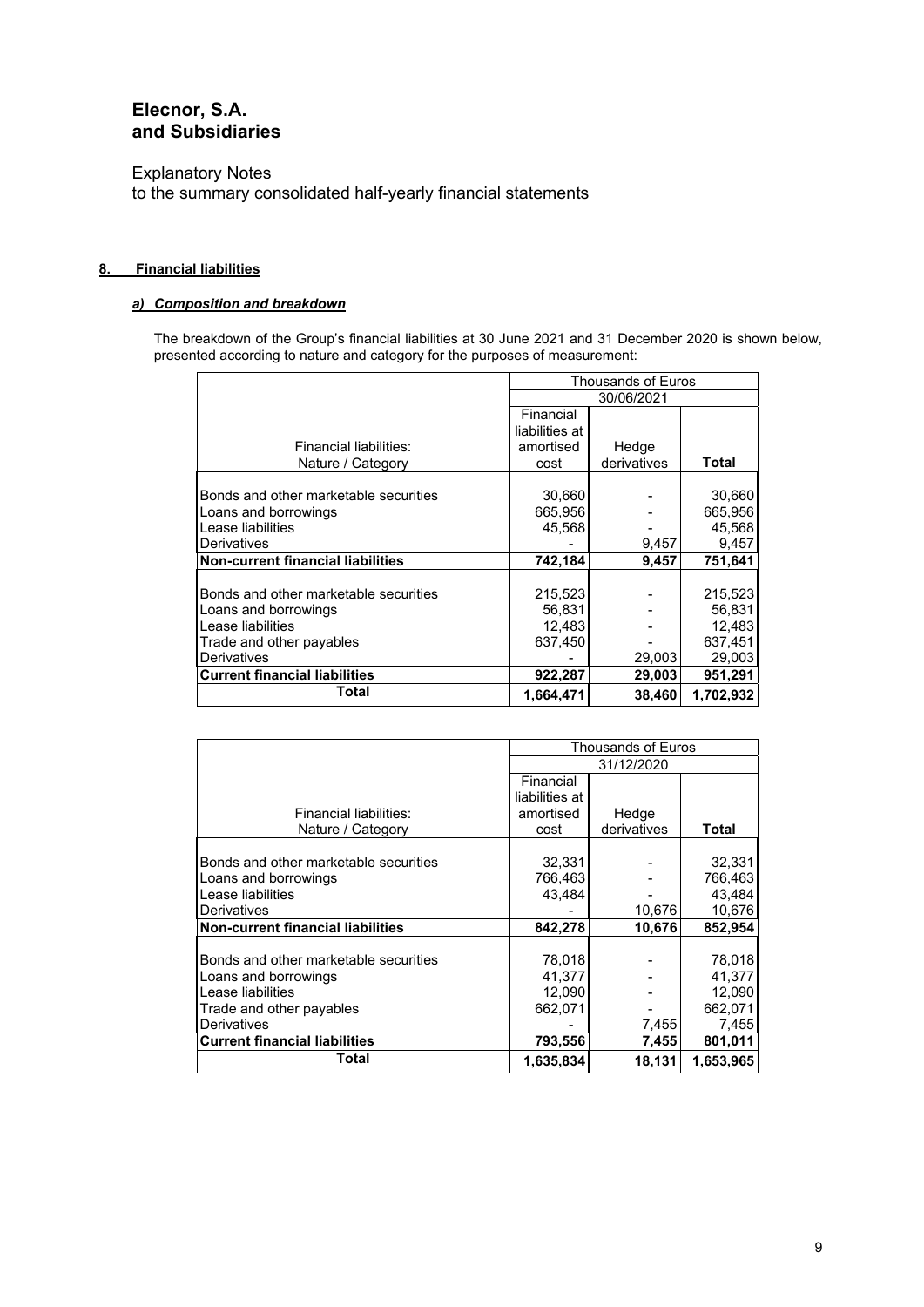### Explanatory Notes to the summary consolidated half-yearly financial statements

Lease liabilities mature between one and fourteen years for contracts for premises, and between one and twenty four years for contracts for leasing Solar PV plants.

In the first six months of 2021, the Parent issued 18 promissory notes on the Alternative Fixed Income Market for a nominal amount of EUR 709 million, leaving an outstanding balance at 30 June 2021 of EUR 205 million (EUR 70 million at 31 December 2020). None of the outstanding issues at 30 June mature in more than one year. The maximum amount under the promissory note programme is EUR 300 million of nominal outstanding amount at any given time (EUR 300 million at 31 December 2020).

As indicated in Note 17 to the consolidated annual accounts for the year ended on 31 December 2020, in 2020 the Parent Company set up a Securitisation Fund 'Elecnor Eficiencia Energética 2020, Fondo de Titulización", to which it assigned the credit claims derived from the contracts for the management of energy services and maintenance of public street lighting installations which Elecnor executes for 43 municipalities and public entities in Spain. By means of this new structure, the Group obtained financing for investments in contracts assigned in the amount of Euros 50 million. The securitisation fund issued 7-year bonds worth Euros 50 million, which are subscribed and fully paid in, and which are trading in Spain's Alternative Fixed Income Market (MARF). The Group drew down this financing in the first half of 2021.

In addition, during the first half of 2021 the Group reduced its syndicated debt by EUR 134 million relating to the credit tranche of the syndicated loan and increased its debt by issuing commercial paper in the Alternative Fixed Income Market for a net amount of EUR 135 million.

During the first six months of 2021 there were no further significant changes in either the amounts or the nature and composition of the financial liabilities which, as indicated in Note 17 to the consolidated annual accounts for the year ended on 31 December 2020, relate mainly to the loan and the syndicated loan, the credit facilities that certain Group companies have signed for funding the wind farms belonging to them, the issuance of bonds and other marketable securities and the financing contracts signed in 2017, 2018 and 2020 with European Energy Efficiency Fund S.A., Efficiency Solutions and Elecnor Eficiencia Energética 2020, Fondo de Titulización, respectively. The rest of the changes relate to the repayment of loans based on the established payment schedules and changes in credit facilities.

Furthermore, the appreciation of the Brazilian real led to an increase in "Loans and borrowings" in the first six months of 2021 of approximately EUR 13 million.

In addition, as indicated in Note 18 of the consolidated annual accounts for the year ended on 31 December 2020, the Elecnor Group uses derivative financial instruments to hedge the risks to which its business activities, transactions and future cash flows are exposed, mainly as a result of fluctuations in exchange rates, interest rates and energy prices.

#### *Exchange rate-*

For exchange rate risk, the Elecnor Group has used derivatives during the first six-month period of 2021 mainly to mitigate the possible adverse effect of exchange rate fluctuations on future cash flows relating to two types of transactions:

 Payments made relating to works and supply agreements denominated in a currency other than the functional currency for each subsidiary.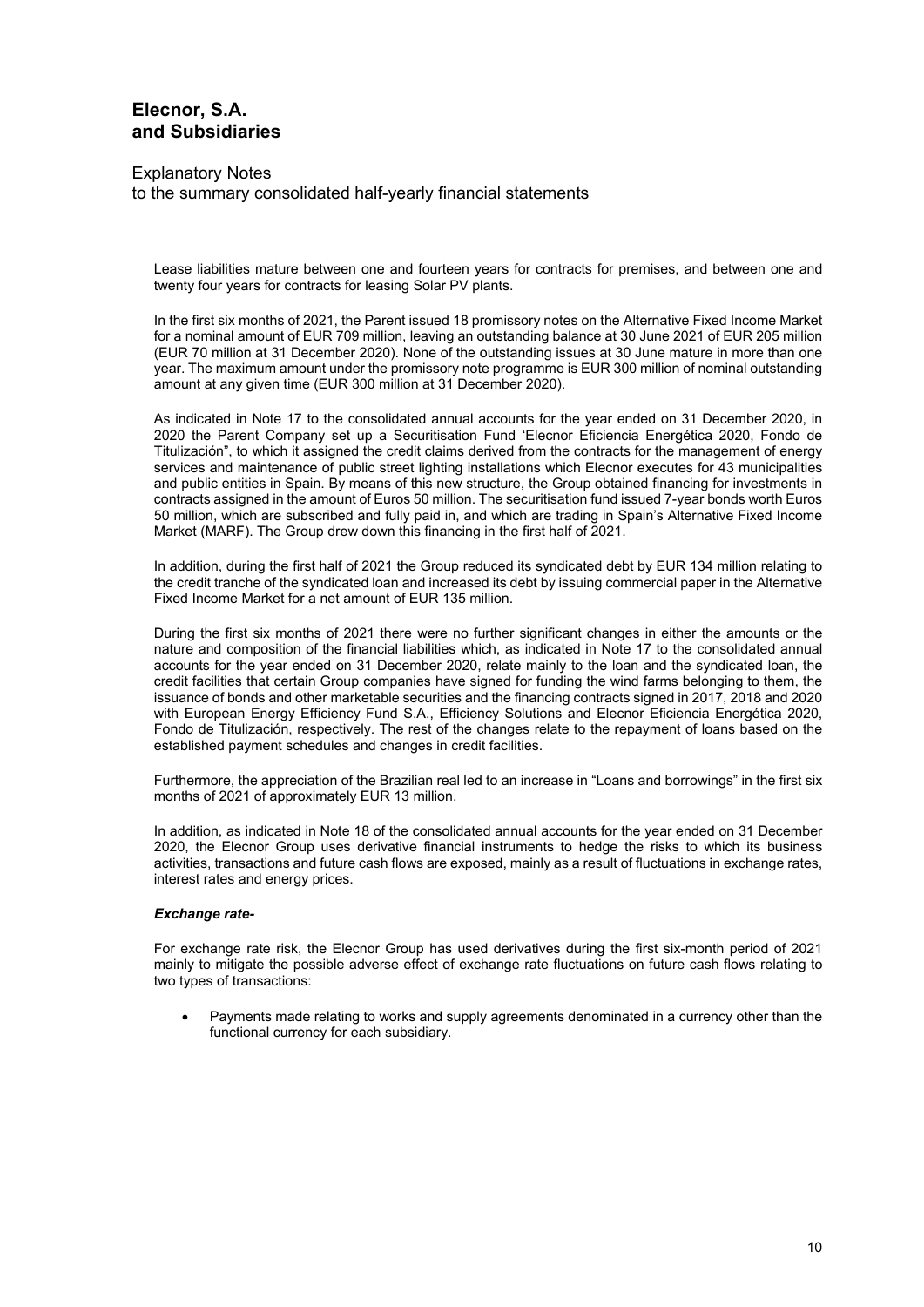Explanatory Notes

to the summary consolidated half-yearly financial statements

 Payments received from contracts for building work carried out abroad and denominated in a currency other than the functional currency for each subsidiary.

At 30 June 2021 and 31 December 2020, the total nominal amount of the exchange rate hedges was as follows:

| Currency                                         | 30/06/2021 | 31/12/2020 |
|--------------------------------------------------|------------|------------|
|                                                  |            |            |
| Thousands of US Dollars (*)                      | 154.646    | 7.961      |
| Thousands of Chilean Pesos (*)                   | 53,804,890 | 64.810.643 |
| Thousands of Euros (*)                           | 26.222     |            |
| (*) Figures expressed in the pertinent currency. |            |            |

Of the nominal total hedged at 30 June 2021:

- o EUR 7,110 thousand in sales insurance in US dollars to hedge future flows in that currency.
- $\circ$  EUR 61,475 thousand in purchases of Chilean pesos against US dollars to hedge future flows in that currency.
- o EUR 2,081 thousand in purchases of US dollars against euros to hedge future flows in that currency,
- o EUR 120,546 thousand in purchases of US dollars against Australian dollars to hedge future flows in that currency,
- o EUR 26,222 thousand in purchases of euros against Australian dollars to hedge future flows in that currency,

Of the nominal total hedged at 31 December 2020:

- o Euros 6,558 thousand corresponded to sales insurance in US Dollars to cover future payments to suppliers in US Dollars,
- o EUR 72,655 thousand correspond to purchases of Chilean Pesos against US Dollars to cover the risk of payments to suppliers in Chilean Pesos,

The equivalent Euro value of the nominal amount under exchange rate hedges at 30 June 2021 was approximately EUR 217,827 thousand (approximately EUR 79,213 thousand at 31 December 2020).

The breakdown of the maturities of the contractual cash flows for derivative financial instruments is shown below, which includes the nominal amounts in the case of financial instruments arising from exchange rate hedges at 30 June 2021 and 31 December 2020:

|                             | 30/06/2021 |                       |          |      |            |            |
|-----------------------------|------------|-----------------------|----------|------|------------|------------|
|                             |            |                       | Maturity |      |            |            |
|                             |            |                       |          |      | 2025 and   |            |
|                             | 2021       | 2022                  | 2023     | 2024 | thereafter | Total      |
|                             |            |                       |          |      |            |            |
| Exchange rate hedge:        |            |                       |          |      |            |            |
| $USD$ sales $(*)$           | 5,650      | 2.800                 |          |      |            | 8,450      |
| Chilean Pesos purchases (*) |            | 16,898,253 36,906,637 |          |      |            | 53,804,890 |
| USD purchases (*)           | 74,246     | 71,950                |          |      |            | 146,196    |
| EUR purchases (*)           | 15,798     | 10,424                |          |      |            | 26,222     |

(\*) Figures expressed in Euros in the pertinent currency.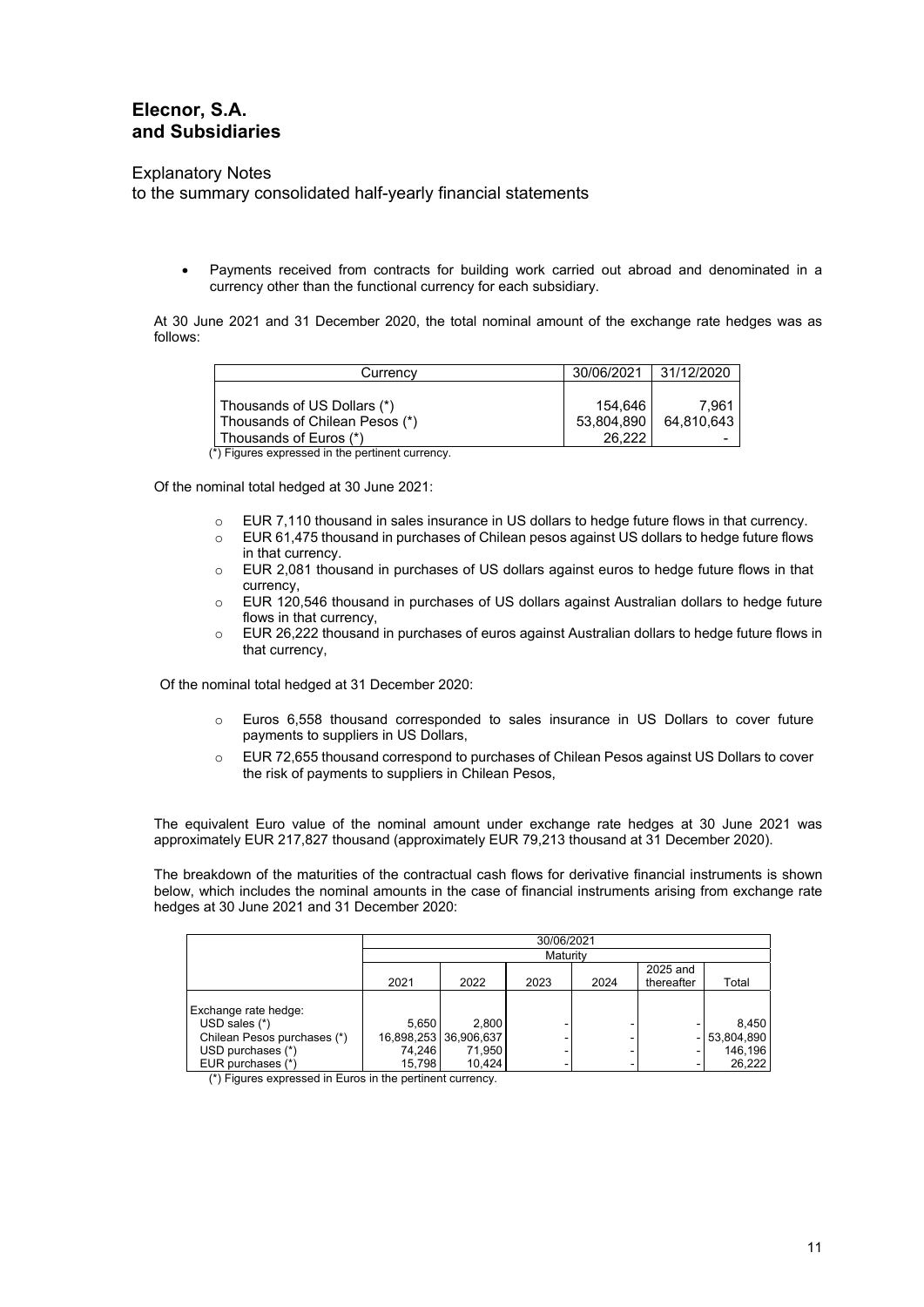Explanatory Notes

to the summary consolidated half-yearly financial statements

| 31/12/2020 |      |      |                         |            |                |
|------------|------|------|-------------------------|------------|----------------|
|            |      |      |                         |            |                |
|            |      |      |                         | 2025 and   |                |
| 2021       | 2022 | 2023 | 2024                    | thereafter | Total          |
|            |      |      |                         |            |                |
|            |      |      |                         |            |                |
| 7.961      |      |      |                         |            | 7.961          |
|            |      |      |                         |            | $-$ 64,810,643 |
|            |      |      | 40,710,643   24,100,000 | Maturity   |                |

(\*) Figures expressed in Euros in the pertinent currency.

#### *Interest rate-*

For interest rate risk, the Elecnor Group has hedges aimed at mitigating the effect that any changes in exchange rates might have on the future cash flows of certain long term loans and credit facilities referenced to a floating interest rate, mainly associated to the loan tranche of the syndicated financing entered into by the Parent in July 2014. At 30 June 2021 and 31 December 2020, the total nominal value of the liabilities hedged by interest rate hedges amounted to EUR 267,783 thousand and EUR 267,847 thousand respectively.

The nominal amounts of the various derivative financial instruments described above, excluding exchange rate hedges, mature as follows:

|                      | 30/06/2021 |                    |          |         |                        |         |  |  |
|----------------------|------------|--------------------|----------|---------|------------------------|---------|--|--|
|                      |            | Thousands of Euros |          |         |                        |         |  |  |
|                      |            |                    | Maturity |         |                        |         |  |  |
|                      | 2021       | 2022               | 2023     | 2024    | 2025 and<br>thereafter | Total   |  |  |
| Interest rate hedges | 27,009     | 24,826             | 34,808   | 160,081 | 21,059                 | 267,783 |  |  |

|                            | 31/12/2020 |        |        |                    |                        |         |
|----------------------------|------------|--------|--------|--------------------|------------------------|---------|
|                            |            |        |        | Thousands of Euros |                        |         |
|                            |            |        |        | Maturity           |                        |         |
|                            | 2021       | 2022   | 2023   | 2024               | 2025 and<br>thereafter | Total   |
| Interest<br>rate<br>hedges | 34,036     | 29,158 | 39,390 | 162,893            | 2,370                  | 267,847 |

#### *Energy price-*

In addition, the Group uses derivative financial instruments to hedge the risk of fluctuations in the Spanish daily market price based on its forecasts. Within the framework of these operations, the Group enters into swap contracts to ensure a fixed energy price for a specific number of Megawatt-hours (MWh), which are settled on a monthly basis. At 30 June 2021, the Group arranged derivatives to hedge the pool price of energy for a nominal 821,400 MWh (696,452 MWh hedged at 31 December 2020). The significant increase in the pool price in the first half of 2021 led to an increase in the value of these liability derivatives of approximately EUR 22 million.

Neither in the case of exchange rate hedges, interest rate hedges and energy price did any circumstances arise in the first half-year of 2021 or during 2020 that required changing the hedge accounting policy initially adopted for recognising the derivatives. Also, at 30 June 2021 and at 31 December 2020 the Elecnor Group has no derivatives that do not meet the conditions for being considered accounting hedges, nor has it maintained any during the course of the periods concluded on those dates.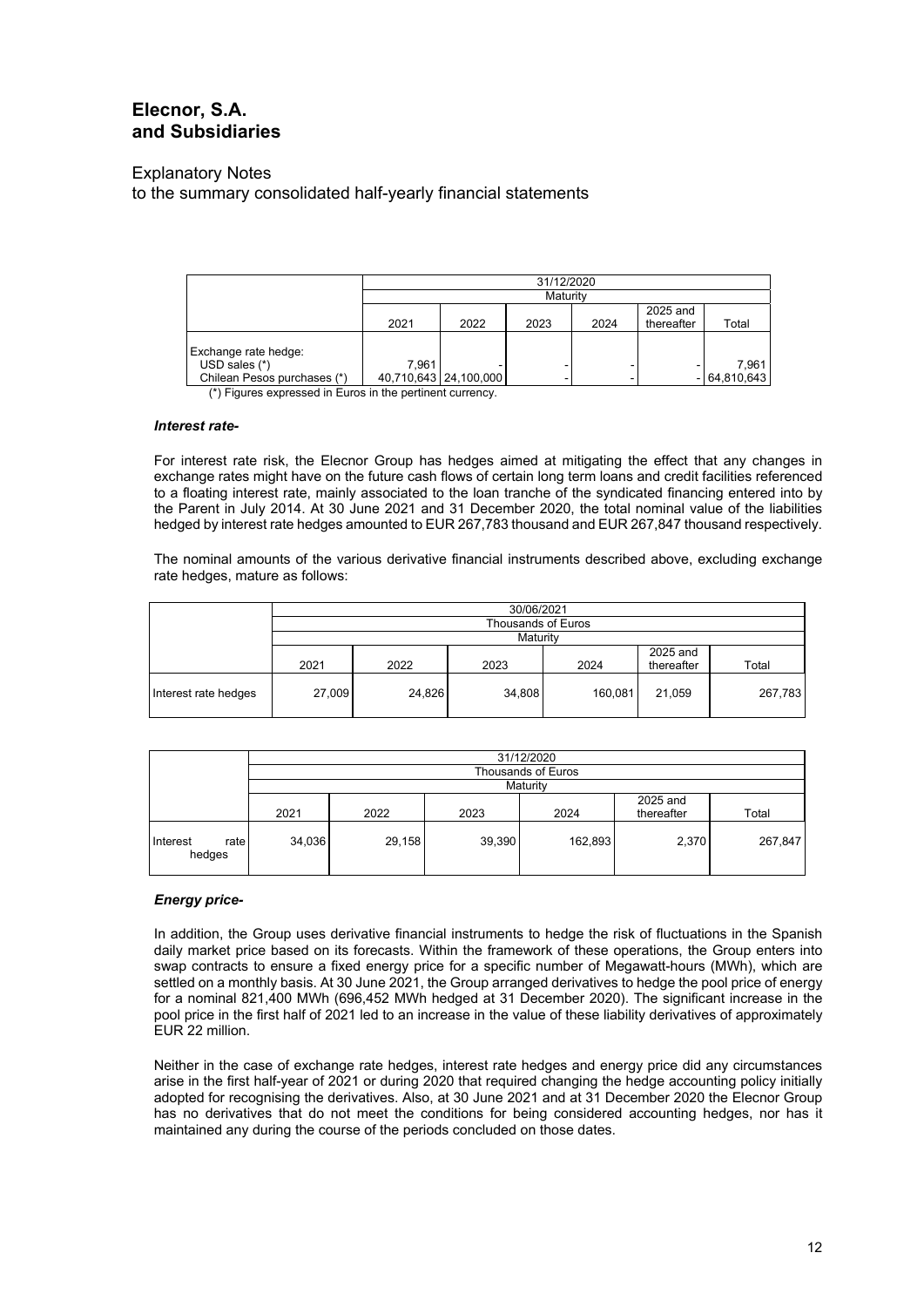Explanatory Notes to the summary consolidated half-yearly financial statements

#### **9. Equity**

#### *a) Issued capital*

At 30 June 2021, the share capital of Elecnor, S.A. was represented by 87,000,000 ordinary bearer shares of EUR 0.10 par value each, fully subscribed and paid in.

The shares of Elecnor, S.A. are listed on the Spanish electronic trading system.

#### *b) Own shares*

Pursuant to the resolutions adopted successively by the shareholders at the General Shareholders' Meeting of Elecnor, S.A., various acquisitions of own shares of Elecnor, S.A. have been made in recent years for their progressive disposal on the market.

The breakdown and changes in own shares during the first half-year of 2021 and 2020 are as follows:

|                                      | No. of Shares                      |             |  |
|--------------------------------------|------------------------------------|-------------|--|
|                                      | First six-month<br>First six-month |             |  |
|                                      | period 2021                        | period 2020 |  |
|                                      |                                    |             |  |
| Opening balance for the period       | 2,320,942                          | 2,320,809   |  |
| Acquisition of own shares            | 135,615                            | 100,619     |  |
| Sale of own shares                   | (136, 449)                         | (101, 295)  |  |
| Closing balance for the period (Note | 2,320,108                          | 2,320,133   |  |
| 3.b)                                 |                                    |             |  |

Changes in own shares during the first half-year of 2021 and 2020 in thousands of Euros are as follows:

|                                                                                   | First six-month<br>period 2021 | First six-month<br>period 2020 |
|-----------------------------------------------------------------------------------|--------------------------------|--------------------------------|
| Opening balance for the period<br>Acquisition of own shares<br>Sale of own shares | 21,899<br>1.444<br>(1.292)     | 21,963<br>886<br>(957          |
| <b>Closing balance for the period</b>                                             | 22.051                         | 21,892                         |

"Own shares" are shown as a reduction under the heading "Equity".

In the first six months of 2021 and 2020, there was no significant profit/loss from selling own shares, which is recognised as a credit or debit to "Equity".

All the own shares held by the Parent at 30 June 2021 and represented 2.67% of the total share capital of Elecnor, S.A. at that date (2.67% at 31 December 2020).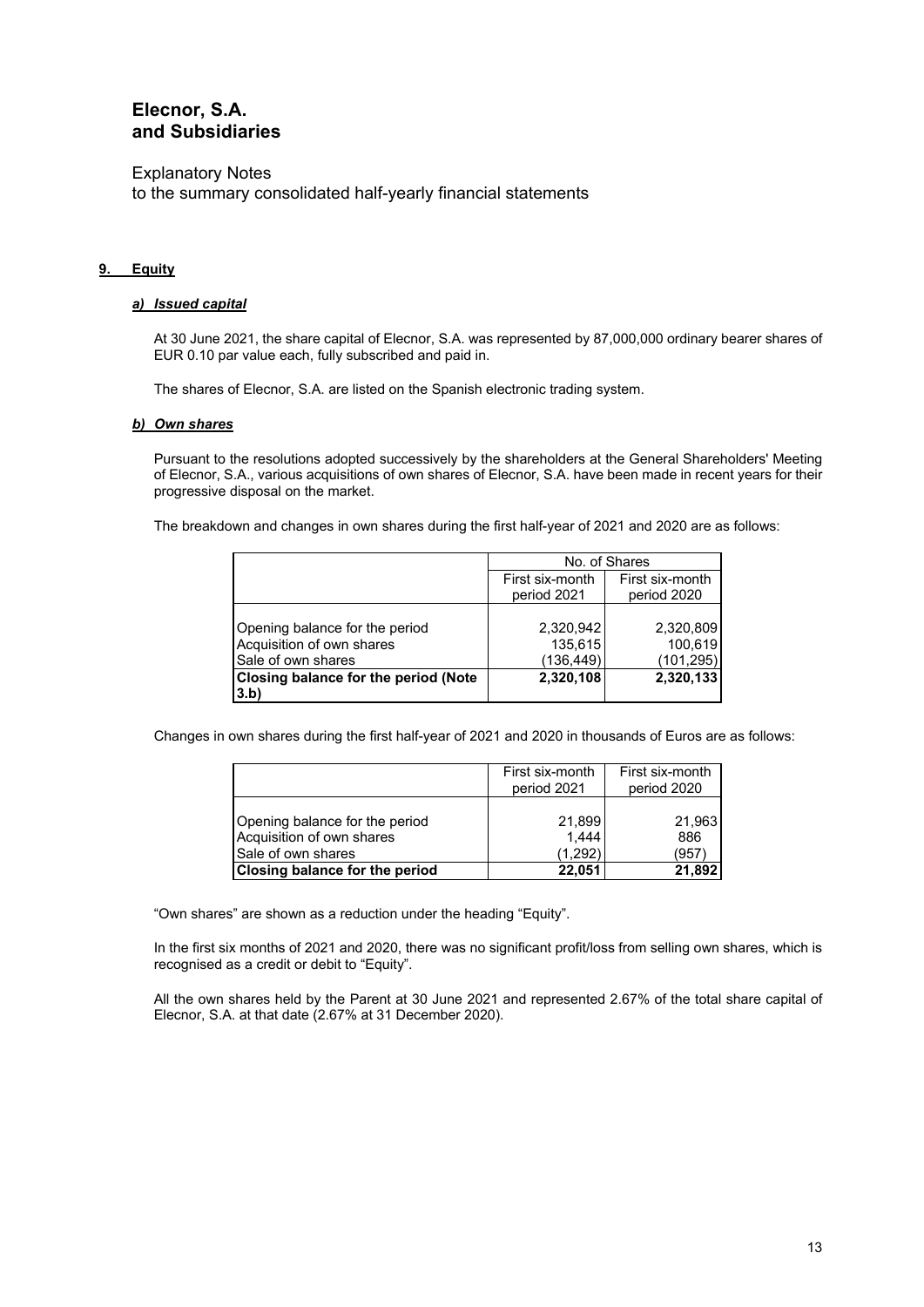Explanatory Notes

to the summary consolidated half-yearly financial statements

#### *c) Translation differences*

The cumulative translation differences recognised in equity at 30 June 2021 and 31 December 20201 for each of the main currencies are as follows:

| Translation differences | <b>Thousands of Euros</b> |            |  |
|-------------------------|---------------------------|------------|--|
|                         | 30/06/2021                | 31/12/2020 |  |
| Brazil                  | (228, 084)                | (260, 115) |  |
| Canada                  | (7, 767)                  | (8,043)    |  |
| Chile                   | (19, 352)                 | (24, 181)  |  |
| <b>USA</b>              | (2,202)                   | (1,720)    |  |
| Argentina               | (5,841)                   | (5,401)    |  |
| Venezuela               | (42, 502)                 | (42, 748)  |  |
| Other                   | (3,880)                   | (3,749)    |  |
| Total                   | (309,628)                 | (345, 957) |  |

The appreciation of the Brazilian real against the euro during the first half of 2021 from BRL 6.37/EUR at 31 December 2020 to BRL 5.91/EUR resulted in an improvement in translation differences of EUR 32 million (see Notes 6, 7 and 8).

#### **10. Income tax**

Elecnor, S.A. pays tax in accordance with Spanish legislation contained in Royal Legislative Decree 27/2014, of 27 November on Corporate Income Tax and its implementing regulations.

The Corporate Income Tax expense has been calculated on the basis of our best estimate performed by the Parent company's Directors of the weighted tax rate for the whole year multiplied by the consolidated profit or loss before tax corresponding to the six-month period.

The effective tax rate corresponding to the six-month period ended on 30 June 2021 was 38% (31% in the sixmonth period ended on 30 June 2020).

On 2 July 2021, the tax audit of the Parent was completed for all the taxes described in Note 22 to the consolidated annual accounts for 2020, with the exception of those pertaining to related-party transactions. The Group has recognised an amount of approximately EUR 4 million under income taxes in the accompanying consolidated income statement as a result of the change in estimate arising from the completion of these tax audits.

#### **11. Related parties**

"Related parties" to the Group are considered to be subsidiaries, associates and multi-group companies, plus any significant shareholders and "Key Management Personnel" (members of the Company's Board of Directors and the Managers, together with their close relatives), as well as any companies over which the key Management personnel has any significant influence or has control.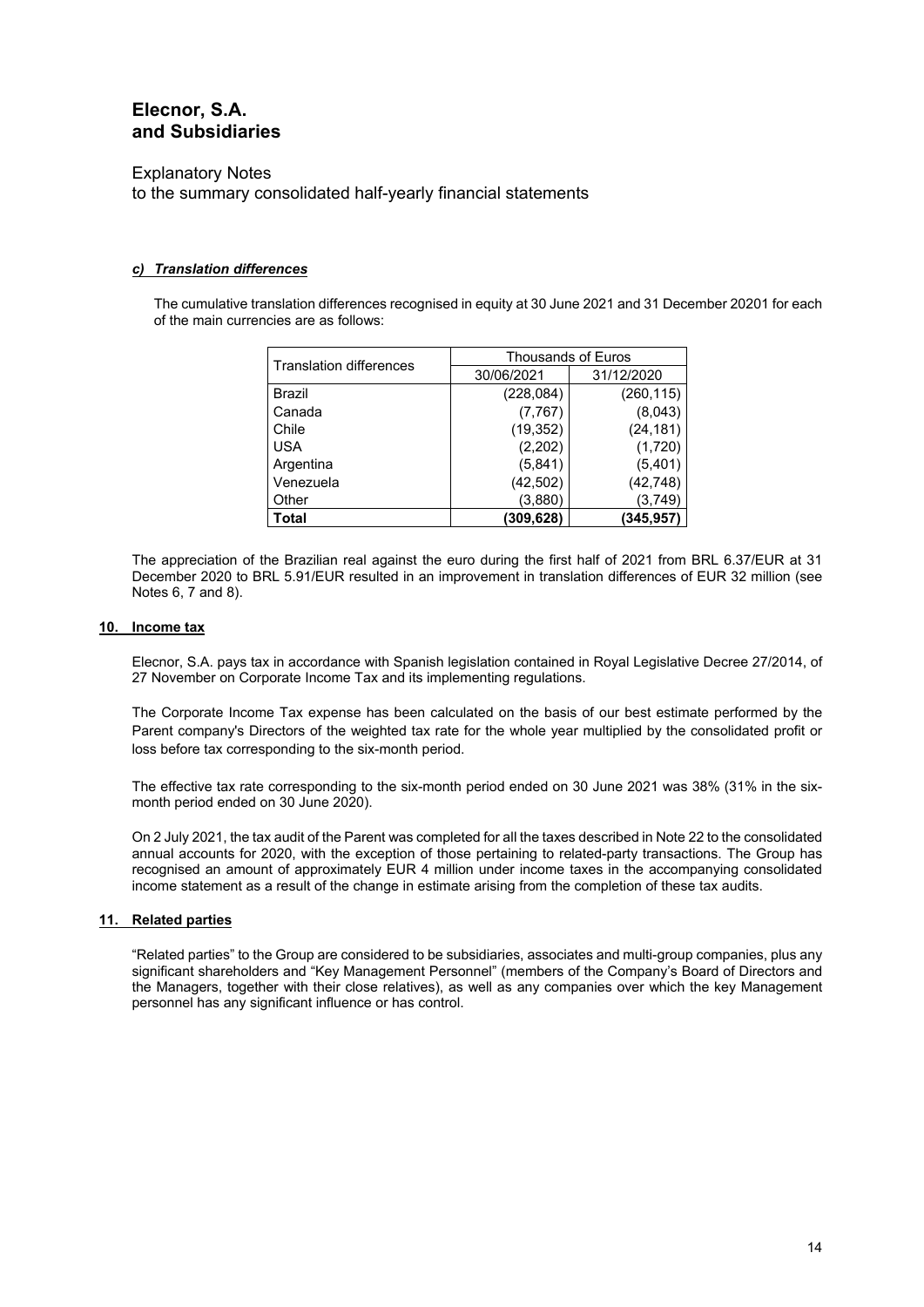Explanatory Notes to the summary consolidated half-yearly financial statements

The transactions carried out by the Group during the first six months of 2021 and 2020 with parties related to it and that have not been eliminated in the consolidation process are shown below. Related party transactions have been carried out at arm's length and, where appropriate, any corresponding payments in kind have been allocated.

|                                              | <b>Thousands of Euros</b><br>Other related parties<br>30/06/2021<br>30/06/2020 |               |  |
|----------------------------------------------|--------------------------------------------------------------------------------|---------------|--|
|                                              |                                                                                |               |  |
|                                              |                                                                                |               |  |
| lncome:<br>l Finance income<br>INet turnover | 693<br>59,034                                                                  | 445<br>66,337 |  |
|                                              | 59,727                                                                         | 66,782        |  |

The main transactions with related parties at 30 June 2021 relate to the invoicing for the construction of power transmission lines in Brazil for EUR 34 million (EUR 41 million at 30 June 2020), the construction of photovoltaic plants in Brazil for EUR 1 million (EUR 9 million at 30 June 2020), the construction of power transmission lines in Chile for EUR 16 million (EUR 9 million at 30 June 2020) and, for the maintenance of solar thermal facilities of the companies Aries Solar Termoeléctrica, S.L. and Dioxipe Solar, S.L. amounting to EUR 8 million (EUR 6 million at 30 June 2020); they are all companies forming part of the Celeo Concesiones e Inversiones Group which is consolidated using the equity method.

Trade payables, associates and related companies correspond mainly to the final dividend approved in June 2021 to be paid to the parent company Cantiles XXI, S.L. in the amount of EUR 12,947 thousand. The dividend payable to the remaining shareholders of the Parent is recorded under "Other current liabilities" in the accompanying balance sheet and amounts to EUR 10,939 thousand.

The Directors of the Parent have not carried out any transactions other than ordinary business or applying terms that differ from market conditions with the Company or any other Group company.

#### **12. Remuneration and other benefits paid to the Board of Directors and Senior Management of the Parent**

Note 29 of the notes to the consolidated annual accounts of the Group for the year ended 31 December 2020 reflects the arrangements in place regarding remuneration and other benefits for members of the Board of Directors of the Parent.

A summary of the most significant figures for those remunerations and benefits corresponding to the six-month periods ended 30 June 2021 and 2020 is shown below:

|                                                                                                                                                   | <b>Thousands of Euros</b> |                       |
|---------------------------------------------------------------------------------------------------------------------------------------------------|---------------------------|-----------------------|
|                                                                                                                                                   |                           | 30/06/2021 30/06/2020 |
| <b>Members of the Board of Directors:</b><br>Type of remuneration<br><b>Fixed remuneration</b><br>Statutory allowances<br>Life insurance premiums | 1,202<br>1,623            | 1,482<br>1,390<br>18  |
|                                                                                                                                                   | 2,832                     | 2,890                 |
| <b>Senior Management:</b>                                                                                                                         |                           |                       |
| Total remuneration received by Senior Management                                                                                                  | 3,048                     | 4.336                 |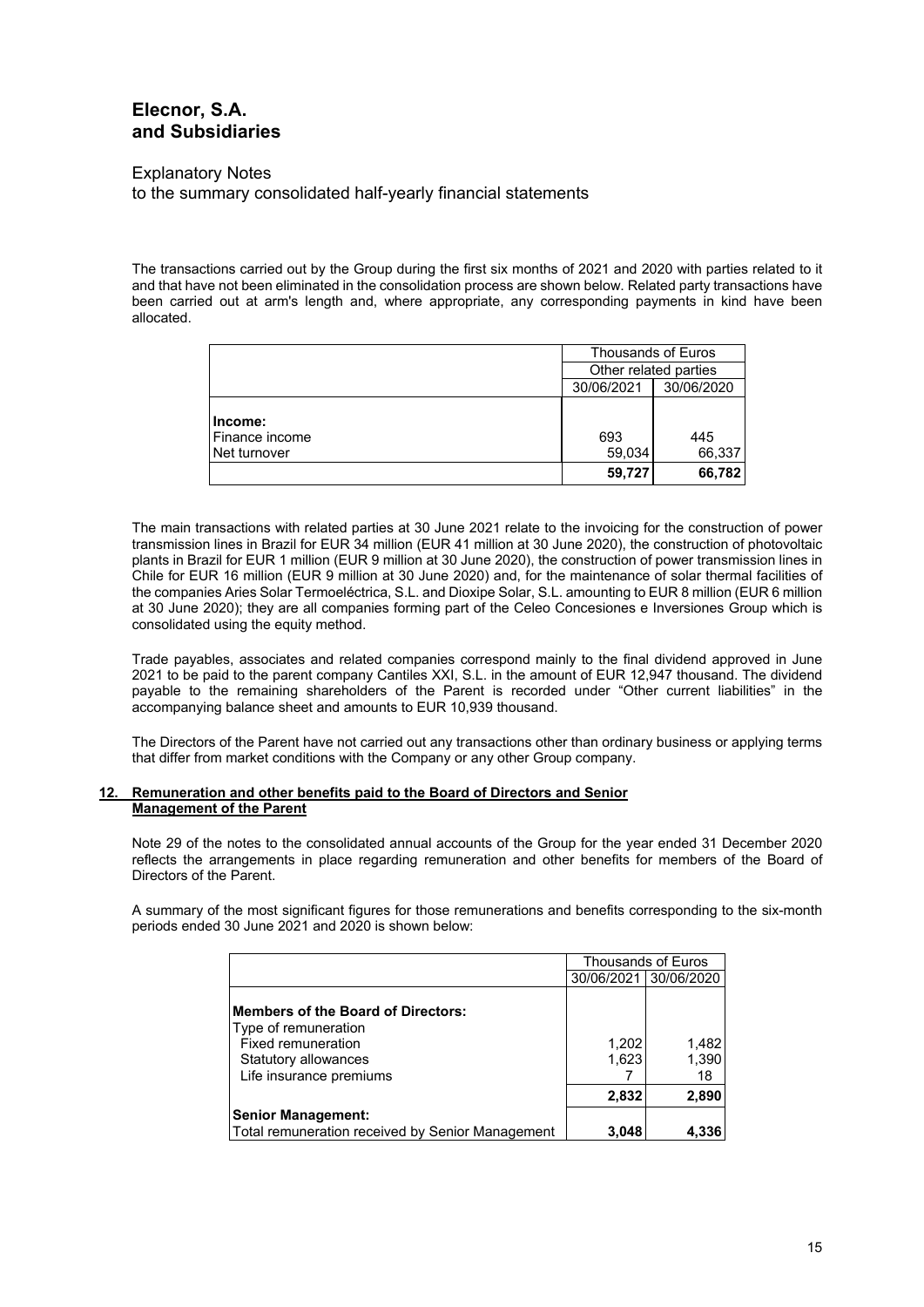Explanatory Notes

to the summary consolidated half-yearly financial statements

There were no significant agreements other than those itemised in the mentioned Note of the notes to the consolidated annual accounts of the Group for the year ended 31 December 2020.

### **13. Segment information**

Note 6 of the notes to the consolidated annual accounts of the Group for the year ended 31 December 2020 shows the principles used by the Group for defining its operating segments. There have been no changes in the bases for segmentation.

Net turnover per segment at 30 June 2021 and 2020 is as follows:

| Net turnover by                                                                      | <b>Thousands of Euros</b> |                   |  |
|--------------------------------------------------------------------------------------|---------------------------|-------------------|--|
| Segment                                                                              | 30/06/2021                | 30/06/2020        |  |
| Elecnor (Services and Projects business)<br>Enerfin and Celeo (Concessions business) | 1,267,320<br>68,201       | 960.229<br>69,355 |  |
| Intersegment                                                                         | (2,501)                   | (15, 829)         |  |
| Total                                                                                | 1,333,020                 | 1,013,755         |  |

The reconciliation of the profit/loss per segment with the consolidated profit/loss at 30 June 2021 and 2020 attributable to the Parent is as follows:

|                                                     | Thousands of Euros |            |
|-----------------------------------------------------|--------------------|------------|
| Segment                                             | 30/06/2021         | 30/06/2020 |
|                                                     |                    |            |
| Elecnor (Services and Projects business)            | 34.796             | 29,135     |
| Enerfin and Celeo (Concessions business)            | 17.798             | 13,353     |
| Group Management and Other Adjustments              | (14, 863)          | (7, 772)   |
| Intersegment                                        | (121               | (929)      |
| Profit/loss for the year attributable to the Parent | 37.610             | 33,787     |

The result attributable to the segment "Group Management and Other Adjustments" at 30 June 2021 corresponds mainly to general structural expenses and the expense arising from the tax audit (Note 10) (general structural expenses at 30 June 2020).

No breakdown is shown of the information corresponding to finance expenses and taxes as they are not included in the information supplied to the Group's Governing Body for management purposes.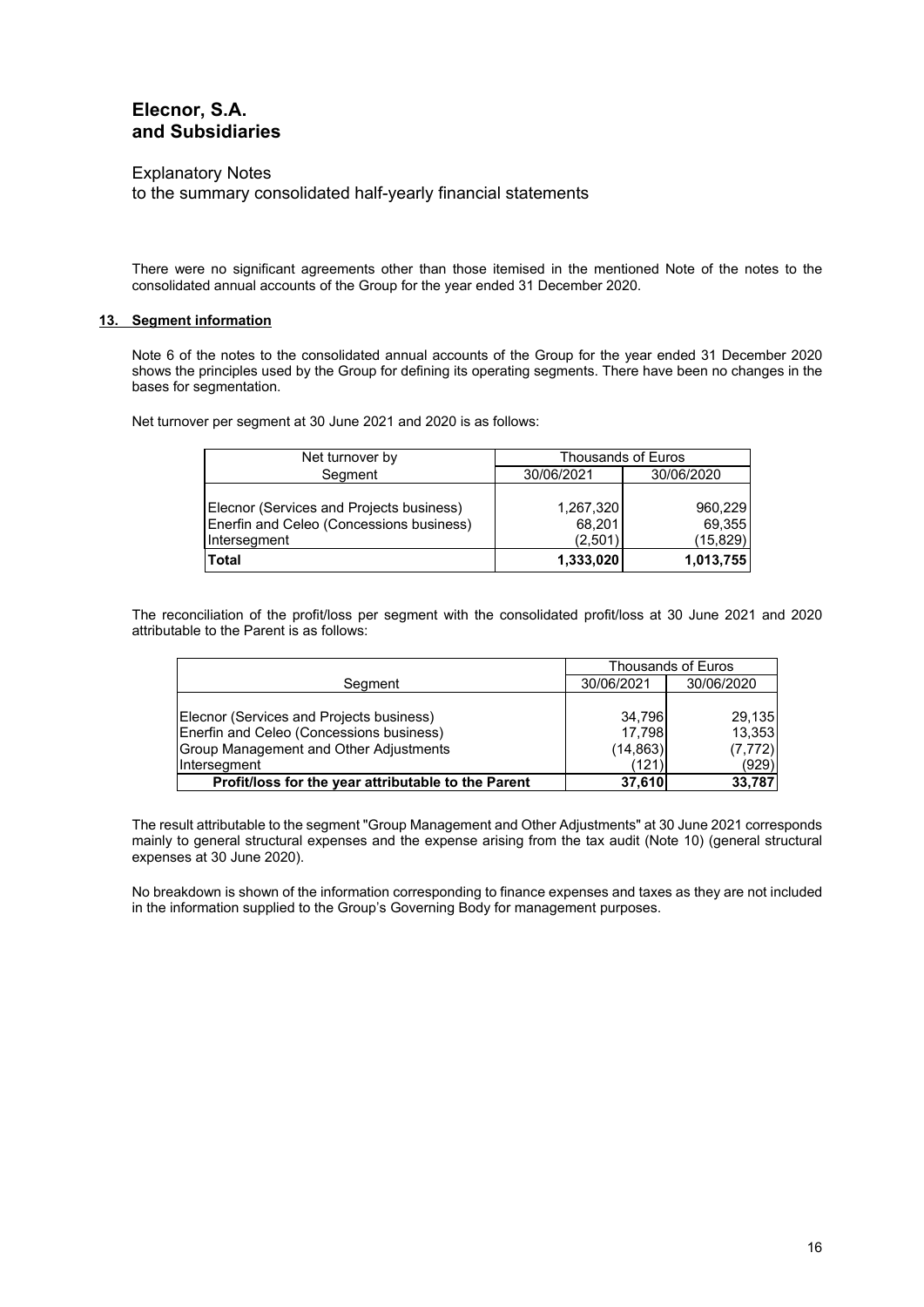#### Explanatory Notes

to the summary consolidated half-yearly financial statements

### **14. Average workforce**

The average headcount, by professional category, of employees during the first six months of 2021 and 2020 was as follows:

|                                                | Average headcount                         |                                           |  |
|------------------------------------------------|-------------------------------------------|-------------------------------------------|--|
|                                                | 30/06/2021                                | 30/06/2020                                |  |
| Management<br>Executive<br>Technician<br>Basic | 164<br>1,346<br>4,128<br>13,939<br>19,577 | 175<br>1,230<br>3,319<br>11,139<br>15,863 |  |

Of the Group's average headcount in the first six months of 2021 and 2020, 7,660 and 5,869 employees, respectively, had temporary employment contracts.

The distribution of the workforce per gender breakdown at 30 June 2021 and 2020 is as follows:

|                | Number of employees<br>30/06/2021<br>30/06/2020 |                 |  |
|----------------|-------------------------------------------------|-----------------|--|
|                |                                                 |                 |  |
| Male<br>Female | 18,273<br>2,467                                 | 14,357<br>1.912 |  |
|                | 20,740                                          | 16,269          |  |

#### **15. Events after the reporting period**

There have been no events between the close of the first six months of 2021 and the drawing up of these Interim Summary Consolidated Financial Statements that could entail any significant alteration to the true and fair view of the financial statements of both Elecnor, S.A. and the subsidiaries making up the Group.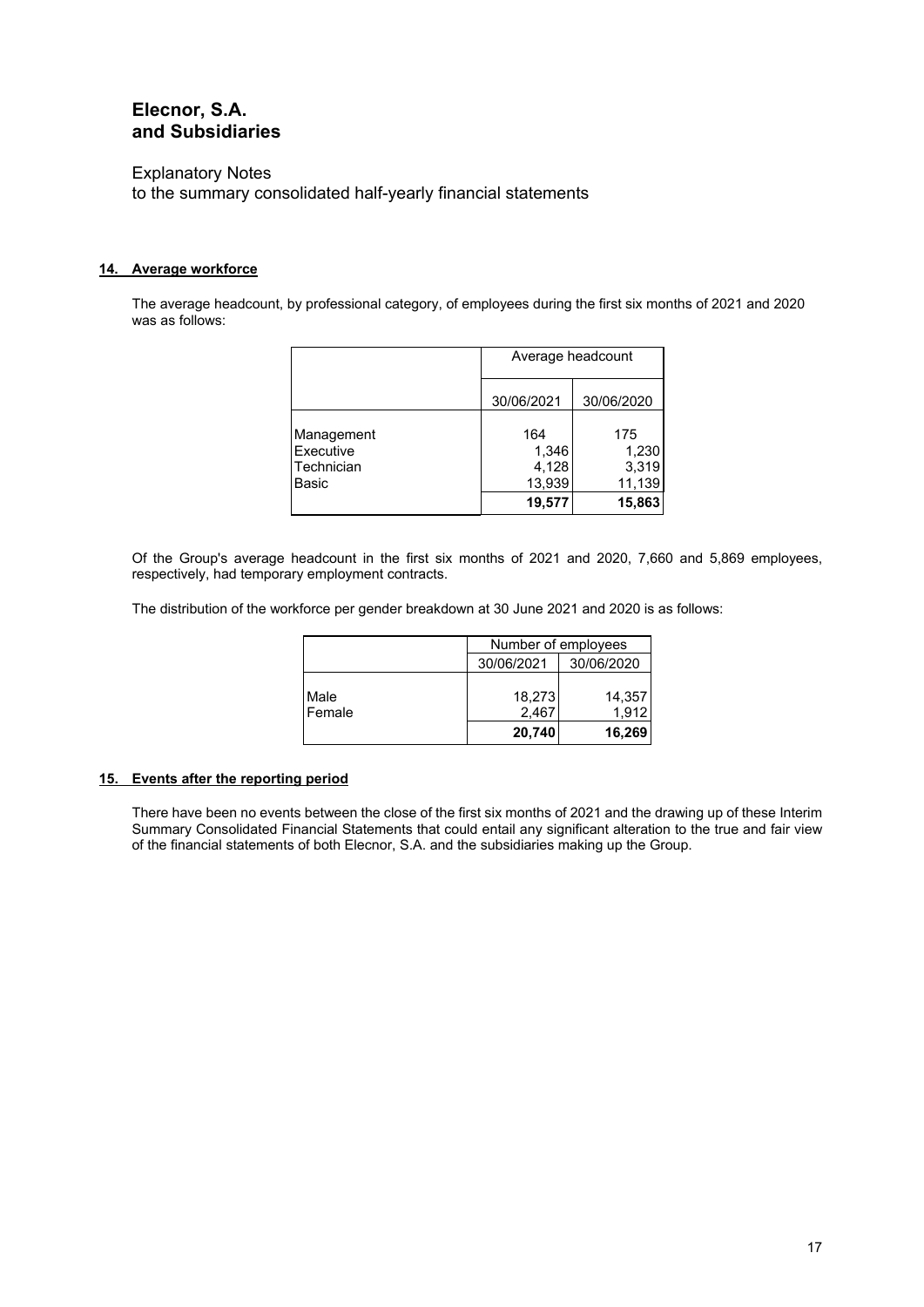

# Interim Directors' Report - Elecnor Group

For the half-year period ended on 30 June 2021

### **Contents**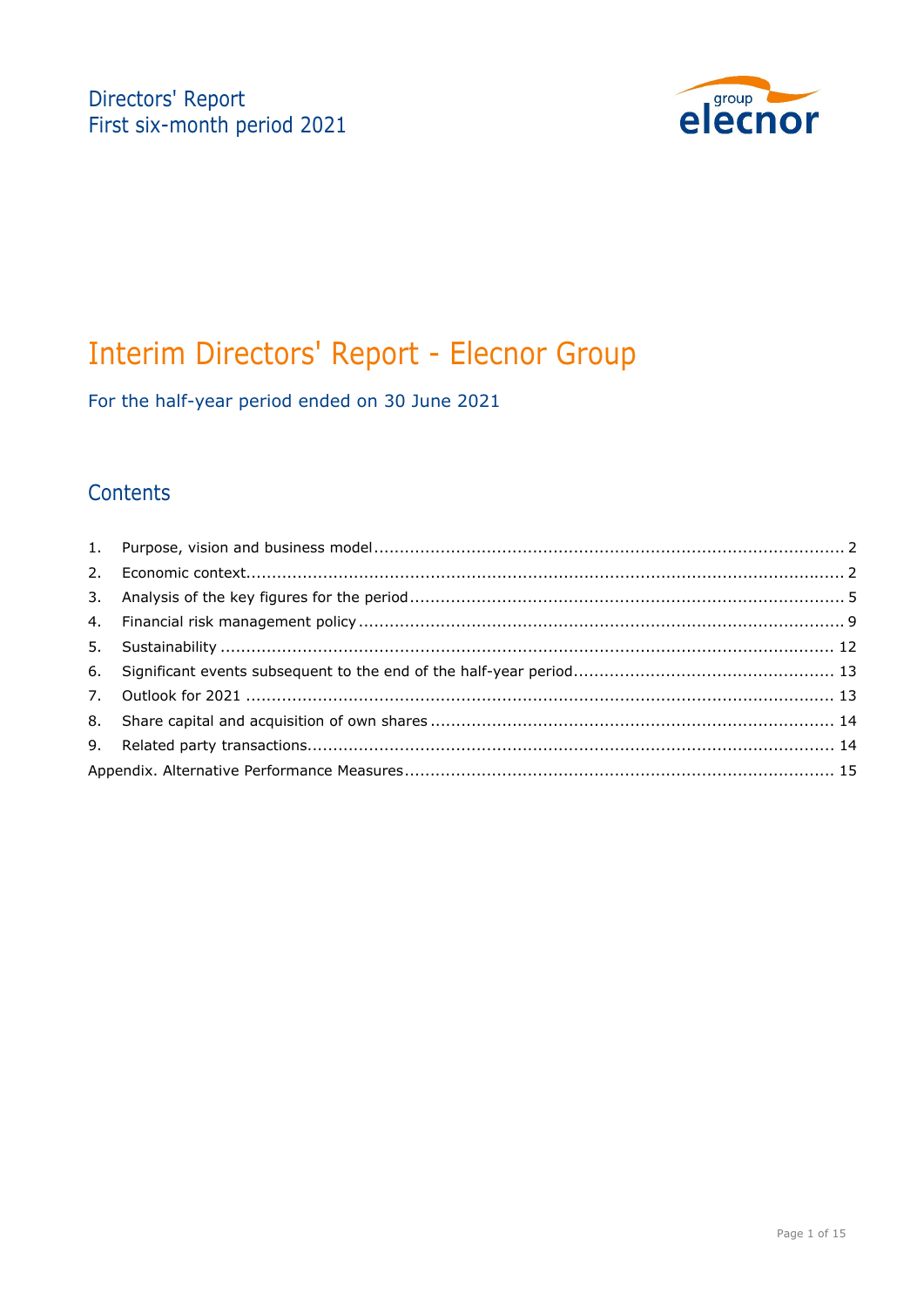

### 1. Purpose, vision and business model

The Elecnor Group is a Spanish company operating in more than 50 countries. The company's purpose is to generate change and bring about well-being by deploying infrastructure, energy and services to territories all over the world in order to develop their potential. The Elecnor Group places engineering and technology at the service of people's well-being.

It is a global enterprise whose purpose is driven by a people-centric business model and that believes in generating shared value and sustainability.

It is a model implemented by means of two key businesses that are complementary and mutually strengthening:

- **Services and Projects<sup>1</sup>**: execution of engineering, construction and services projects, most notably in the electricity, power generation, gas, telecommunications and systems, railways, maintenance, facilities, construction, water, environment and space sectors.
- **Concessions**: development, financing, construction, investment and management of energy assets.

Efficiency, diversification and robustness are the Elecnor Group's growth and expansion levers.

### 2. Economic context<sup>2</sup>

The economic situation resulting from COVID-19 and which is affecting all countries continues to be the determining factor in 2021. Although uncertainty remains over the evolution of the pandemic, according to estimates published by the International Monetary Fund (IMF), the launch of the vaccination campaign this year has raised hopes that the pandemic will reach a turning point during the year. In doing so, the IMF estimates a growth in the global economy of 6% in 2021 and 4.4% in 2022, improving its previous forecasts.

The IMF forecasts that in 2021 the growth rate of advanced economies will increase by 5.1%, while in emerging and developing economies, the average will be 6.7% (3.6% and 5%, respectively, in 2022). The improvement is mainly based on a recovery of activity at the beginning of the year thanks to vaccines and additional policy support in some major economies.

The robustness of the recovery, according to the IMF, will vary considerably between countries, depending on access to healthcare, the efficiency of policy support measures, exposure to cross-border economic repercussions and the structural characteristics of each economy at the start of the crisis. Thus, in its latest forecasts, the IMF expects that in the most advanced economies, the United States and Japan, will return to the level of activity of late 2019 during the first half of 2021 in the case of United States, and in the case of Japan, in the second half. In the euro area and the United Kingdom, activity will remain below the levels of late 2019 until the beginning of 2022. Similarly, among emerging and developing market economies, China had already returned to its pre-COVID-19 level by end of 2020, while many others won't do so until the beginning of 2023. That divergence in recovery paths between nations will significantly widen the disparities

ł

 $1$  Services and Projects, formerly known as the Infrastructure

<sup>2</sup> Sources:

<sup>-</sup> International Monetary Fund (IMF). World Economic Outlook. April 2021

<sup>-</sup> Bank of Spain. Quarterly report on the Spanish economy. June 2021

<sup>-</sup> Funcas. Economic forecasts for Spain 2021 – 2022. July 2021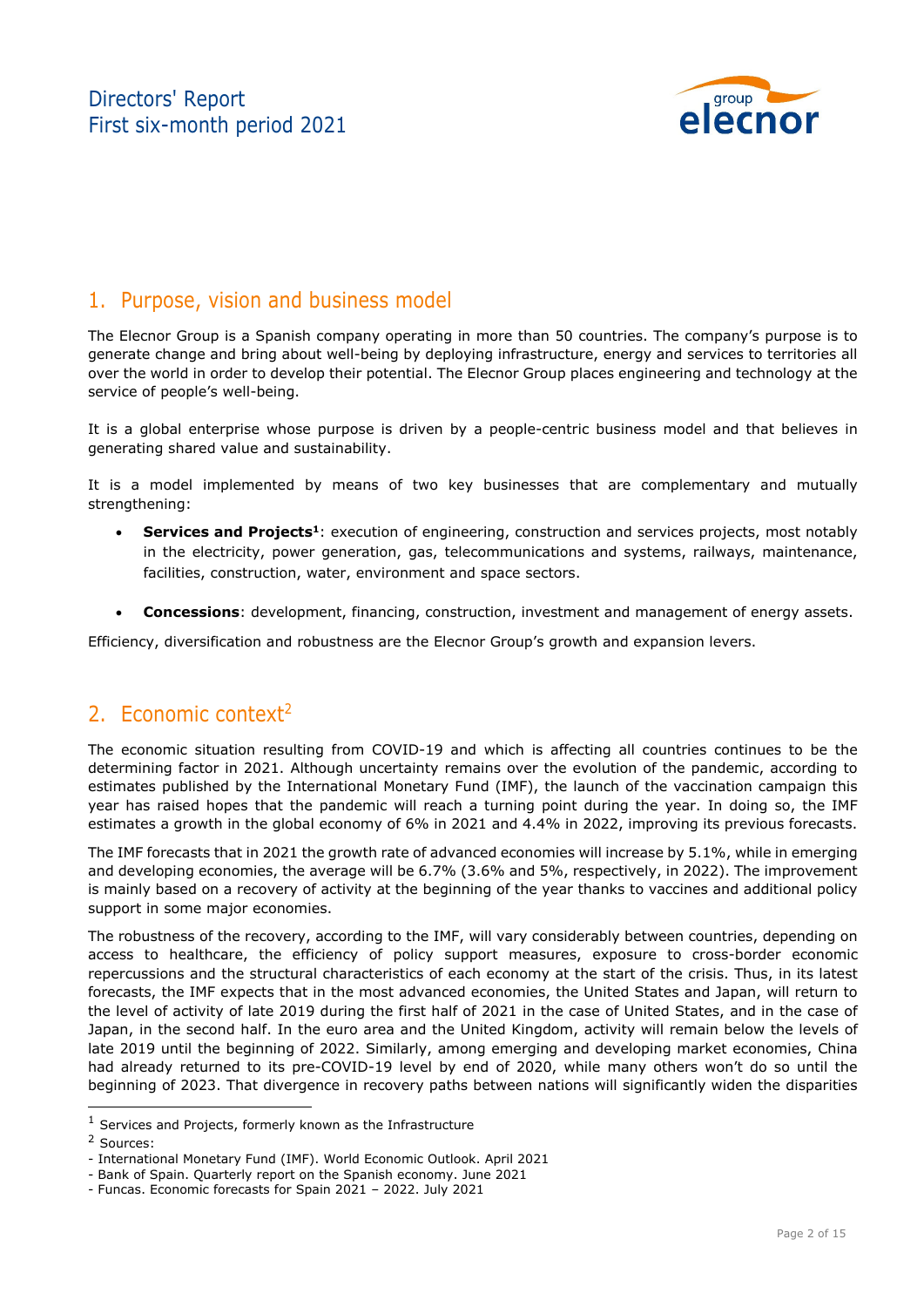

between the living standards of developing countries and other countries, compared to pre-pandemic expectations.

In **Spain**, according to Bank of Spain forecasts, GDP growth is expected to reach 6.2% in 2021. According to its Quarterly Report on the Spanish Economy, the reduced incidence of the pandemic, with the progress of the vaccination campaign, and the implementation of projects under the umbrella of the European funds would give rise, under this central scenario, to high growth in activity during the second half of this year, which would also have a high positive impact on GDP by the average of 2022. The Bank of Spain has stated that GDP would not return to the pre-pandemic level until the end of 2022 and would be 1.9% above this at the end of its projection horizon, which indicates that, although transitory, the impact of the health crisis will be relatively persistent.

Funcas estimates that public deficit will be 7.9% this year and 6.2% in 2022, and that public debt will remain high, close to 120% of GDP, while employment will have returned to the pre-crisis level by the end of 2022.

According to the Institute for Economic Studies (IEE), Spanish growth in 2021 will mainly be driven by the recovery of domestic demand, thanks to more dynamic household consumption and investment. In terms of the foreign sector, it is expected that tourism will gradually improve in line with the increase in the arrival of foreign tourists, while exports continue to grow faster than imports, which would allow the Spanish economy to record a current account surplus of around 1% of GDP in 2021 and slightly higher in 2022.

In detail by countries, the IMF recently raised its economic growth forecasts for the **United States** to 6.4% this year, the highest annual increase in a generation, while it played down the recent price rises, which it considered transitory. It also pointed out that the major beneficiaries of the evolution of the economy of the country led by Joe Biden will be its two neighbours, **Canada and Mexico**, which will see an increase in demand by the US market. The World Bank forecasts very significant growth rates in the United States (around 6.8%, more optimistic even than those of the IMF) as a result of major fiscal support and the lifting of restrictions established due to the pandemic. In other advanced economies, growth is also steady, albeit less.

According to the IMF, of the four major economies of the **Euro Area**, Spain will record the highest growth this year (6%), followed by France (5.8%), Italy (4.2%) and Germany (3.6%). Expansion in the Euro Area will be underpinned by the beginning of the disbursement of funds from the Next Generation programme of the European Union (EU) aimed at revitalising and reforming the economy after the pandemic, with funds worth 750 billion euros, and the monetary support of the European Central Bank (ECB).

**Latin America** is no exception in regard to an improvement in its outlook for 2021. The economy of this region will grow 4.6% this year according to the IMF. Progress with vaccination campaigns, the adaptability of working partially from home and huge fiscal and monetary stimuli in the world's principal economies are driving a more rapid recovery than expected. In 2022, however, the rebound will be slower: for that year, the IMF forecasts that Latin America will grow 3.3%. The two largest economies in the region, Mexico and Brazil will grow this year by 5% and 3.7%, respectively (3% and 2.6% in 2022).

In the **Latin America and Caribbean** region, according to the World Bank, external economic conditions favour the recovery. These include the increase in the price of basic products that the region exports to the rest of the world, which strengthens domestic fiscal revenue, and the gradual reactivation of international tourism. The growth forecast by the World Bank of 2.9% contrasts with the 3.9% considered for Europe, the 3.3% for **Sub-Saharan Africa** and is well behind that of **South Asia**, the most dynamic region, with expected growth of 6.8% for next year.

In other emerging and developing areas, World Bank data points to the following GDP growth this year: Russia (3.2%), Saudi Arabia (2.4%) and Nigeria (1.8%), while South Africa's performance (3.5%) will be affected by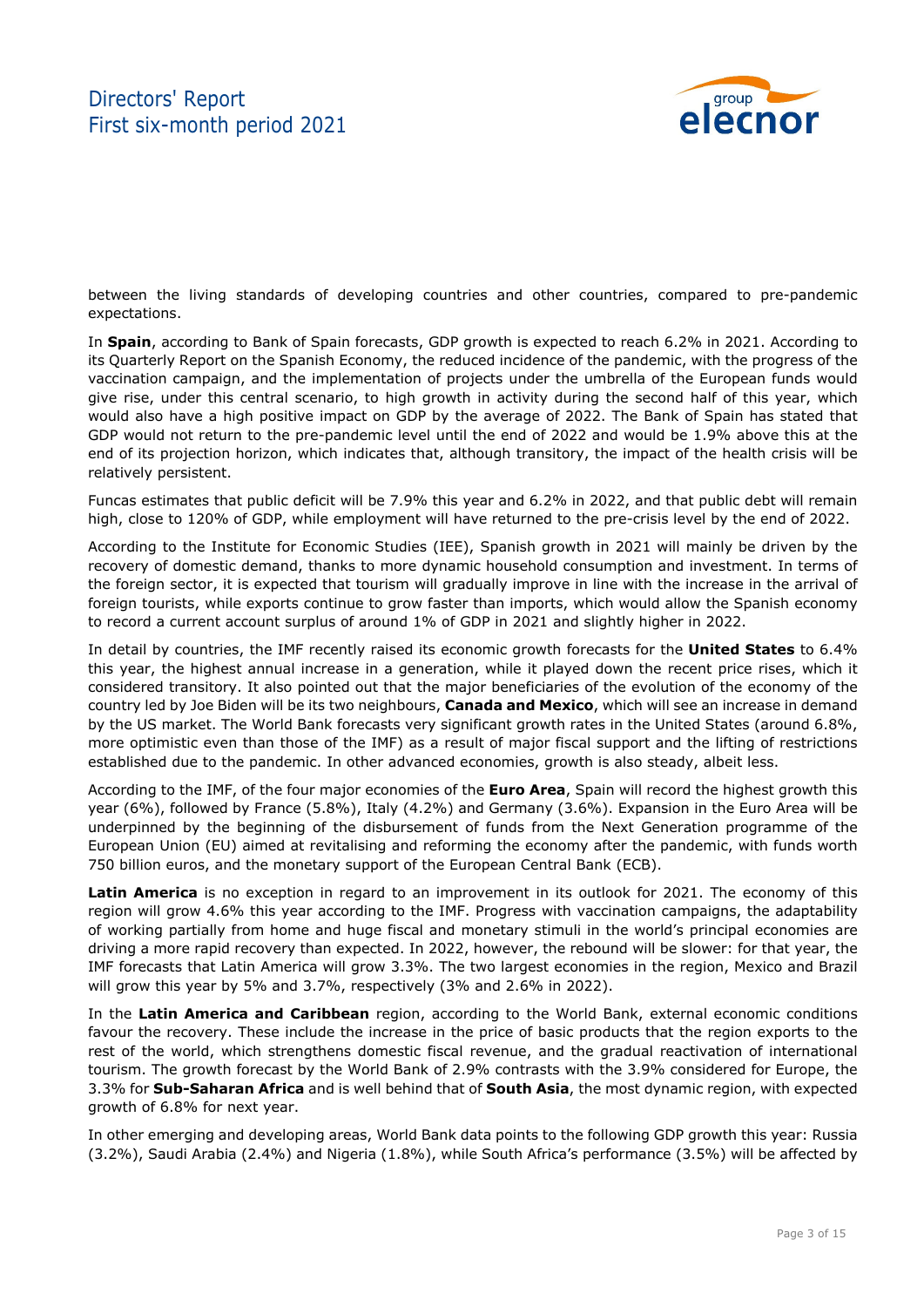

the improved health situation. All these countries finished 2020 with significant declines in their activity, as in the case of South Africa whose GDP shrunk by up to 7%.

In **Australia**, according to IMF data, the economy contracted by 2.4% in 2020. The Australian economy has recovered quickly from the technical recession and already recorded three consecutive quarters of growth with rates of higher than 3% in the periods for September and December 2020, and 1.8% in March 2021. It is the first time in sixty years of history of the National Accounts that GDP has grown by more than 3% in three consecutive quarters. Currently, the IMF and OECD forecast growth of 4.5% in 2021. Remember that, to counteract the effects of the pandemic, the Government of Australia has implemented since March of last year aid packages, including wage and unemployment subsidies, and has also provided economic stimuli in total equivalent to 13.3% of its GDP.

#### Elecnor Group

During the first half of 2021, the Board approved the formulation of the **Joint project for the spin-off of Elecnor, S.A. in favour of Elecnor Servicios y Proyectos, S.A.U.** which was approved at the General Shareholders' Meeting held on 23 June this year. The projected spin-off transaction will entail the spin-off of part of Elecnor's equity devoted to the services and projects business activity, comprising one economic unit acquired by universal succession by Elecnor Servicios y Proyectos. Insofar as Elecnor Servicios y Proyectos is fully owned by Elecnor, the spin-off will take place in accordance with the provisions of sec. 49.1 of Spanish Law 3/2009, of 3 April, on structural modifications of commercial enterprises, by reference to sec. 73.1 of the same legal text.

The current Elecnor, S.A. will continue to be the Group's listed parent company with the following organisational structure:



This spin-off process seeks the adaptation of the corporate structure of the Group to the organisational reality with which the Group has been working for several years. This new structure will facilitate the management and coordination of the various activities and help give more visibility to businesses favouring the orderly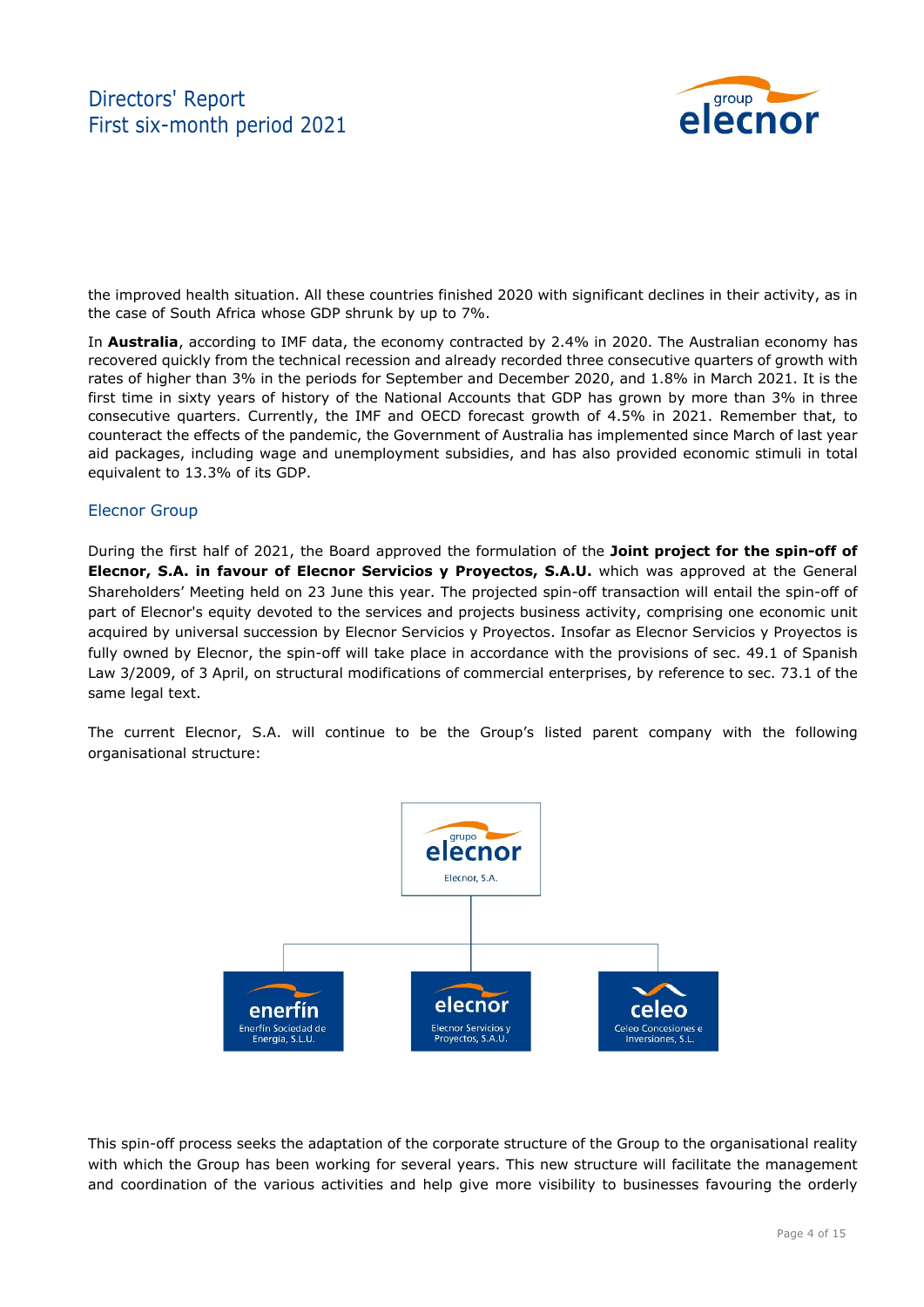

growth of all of them. In any case, from an operational point of view, the Group will continue to operate in the same way.

### 3. Analysis of the key figures for the period

### 3.1. Key figures of the Elecnor Group

At 30 June 2021 and 30 June 2020:

ł

| <b>Key figures</b>                   |                     |                     |               |
|--------------------------------------|---------------------|---------------------|---------------|
| (thousands of Euros)                 | <b>30 June 2021</b> | <b>30 June 2020</b> | Change $(% )$ |
| Turnover                             | 1,333,020           | 1,013,755           | 31.5%         |
| Domestic                             | 649,616             | 522,771             | 24.3%         |
| International                        | 683,404             | 490,984             | 39.2%         |
| EBITDA                               | 112,278             | 91,577              | 22.6%         |
| Profit before tax                    | 62,929              | 52,262              | 20.4%         |
| Attributable consolidated net profit | 37,610              | 33,787              | 11.3%         |

The Elecnor Group recorded net profits of EUR 37.6 million in the first half of 2021, which is a 11.3% increase on the profits obtained in the same period of the previous financial year, which was affected by the COVID-19 pandemic. The result achieved during this first half of the year surpasses that of the first half of 2019, when the economy had not yet been impacted by this crisis.

The Elecnor Group's sales reached **EUR 1,333 million** (EUR 1,013.8 million in the same period of the previous financial year), a 31.5% increase with respect to the first half of 2020. Both the domestic market (which represents 49% of the total) and the international market (which makes up 51%) experienced significant positive growth (24.3% and 39.2% respectively).

This positive evolution in the Group's figures during this first half of the year was possible thanks to a significant increase in Elecnor's business volume, mainly due to activities related to services that the Group provides in European countries, particularly Spain, the United Kingdom, Italy, and in the United States, and the start of the implementation of major projects in Australia, Chile and Brazil, especially.

As explained in the section that analyses the evolution of Elecnor's businesses<sup>3</sup>, the Group's profits were absorbed during the first half of the year by the costs of launching new telecommunications and electricity service agreements in the United Kingdom and Italy, and non-recurring costs such as those related to the

 $3$  Elecnor: Services and Projects Business, formerly known as the Infrastructure Business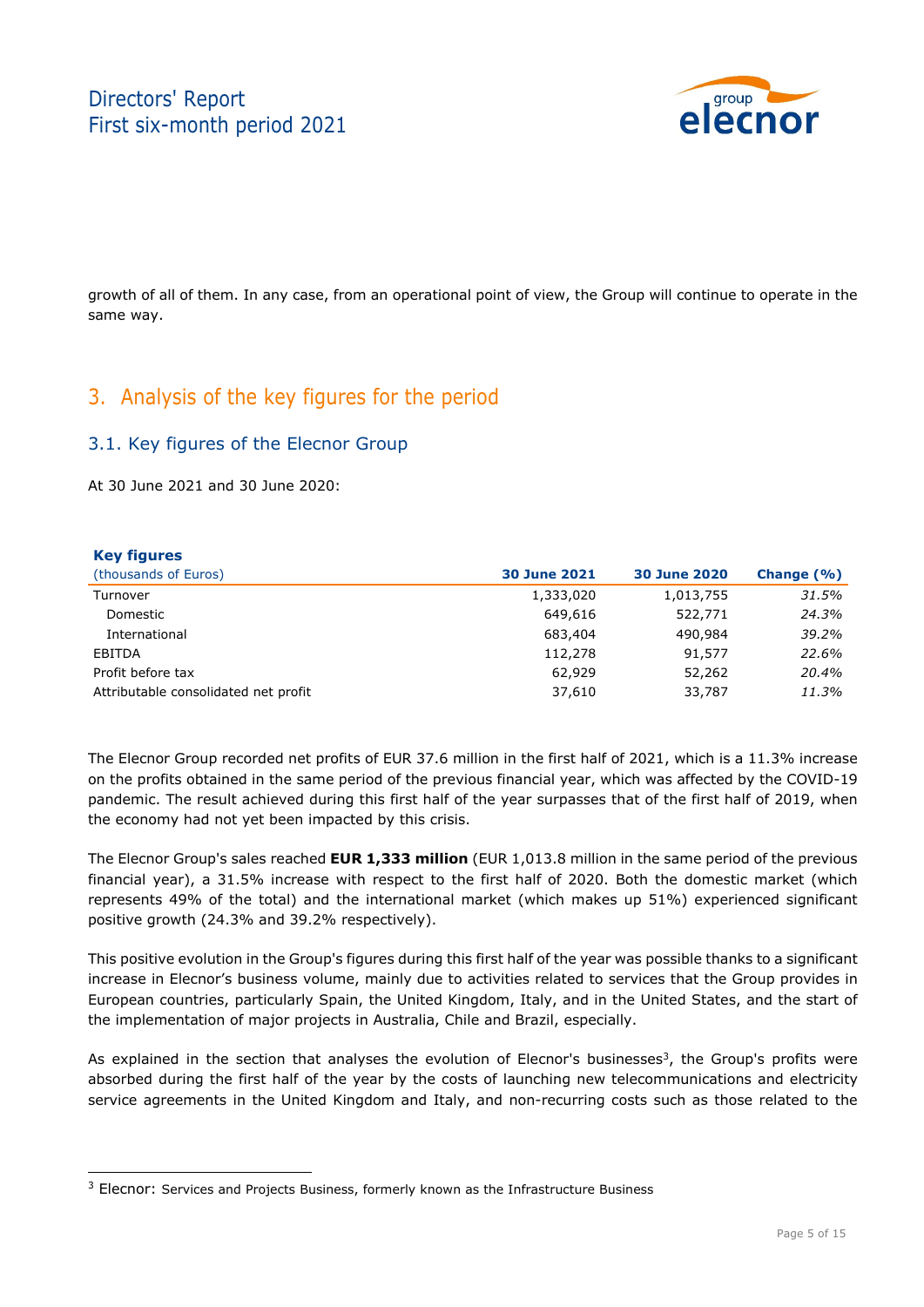

spin-off project explained above and the relevant reports of the tax inspection being carried out in Elecnor Holding4 and which are being signed in accordance with the Tax Office.

In addition to the good performance of the Services and Projects Business, worth highlighting is the positive evolution of the Concessions Business, both of which the Group bases its activity on and which complement and strengthen each other.

The Group continuously evaluates its operating expenses to reduce any discretionary expenses, applying policies of contention and control to the expenses on a recurring basis, in all companies of the Group.

### 3.2. Business performance

#### Elecnor *(Services and Projects Business)*

| (thousands of Euros)                 | 30 June 2021 30 June 2020 |         | Change $(\% )$ |
|--------------------------------------|---------------------------|---------|----------------|
| Turnover                             | 1,267,320                 | 960,229 | 32.0%          |
| Profit before tax                    | 53,110                    | 41,816  | 27.0%          |
| Attributable consolidated net profit | 34,796                    | 29,135  | 19.4%          |

The Services and Projects Business<sup>3</sup> has seen an increase in its turnover, both nationally and internationally, recording a profit/loss of EUR 34.8 million, 19.4% more than that in the same period the previous year.

In the **domestic market**, the activity has continued its growth path during this period, thanks to services undertaken for the energy, telecommunications, water, gas and transport sectors, it provides an essential service for all utilities, maintaining the safety and hygiene services adopted on the basis of government recommendations. In addition, during this first half of the year, wind farm and solar PV farm construction work contributed to both the turnover and profit/loss of the Group.

On the **international market,** positive evolution during the period is mainly due to the construction of electricity transmission lines in Brazil and Chile, and also to US subsidiaries (Hawkeye and Belco) and to the start of major projects in Australia to be implemented during the financial year. The construction of wind farms in Colombia, solar PV farms in the Dominican Republic and Panama, hydroelectric plants in Cameroon and Angola, substations in Guinea and D.R of the Congo and a biomass project in Belgium, among many others, also contributed to the Turnover. It is worthy to note that this increase in activity has contributed to the absorption of the costs for the launch of new activities and the expansion to new areas in Italy and the United Kingdom, countries in which the Group has been operating for years with positive results.

### Enerfin and Celeo *(Concessions business)*

ł

<sup>4</sup> Elecnor Holding: Elecnor, S.A. Parent of the Elecnor Group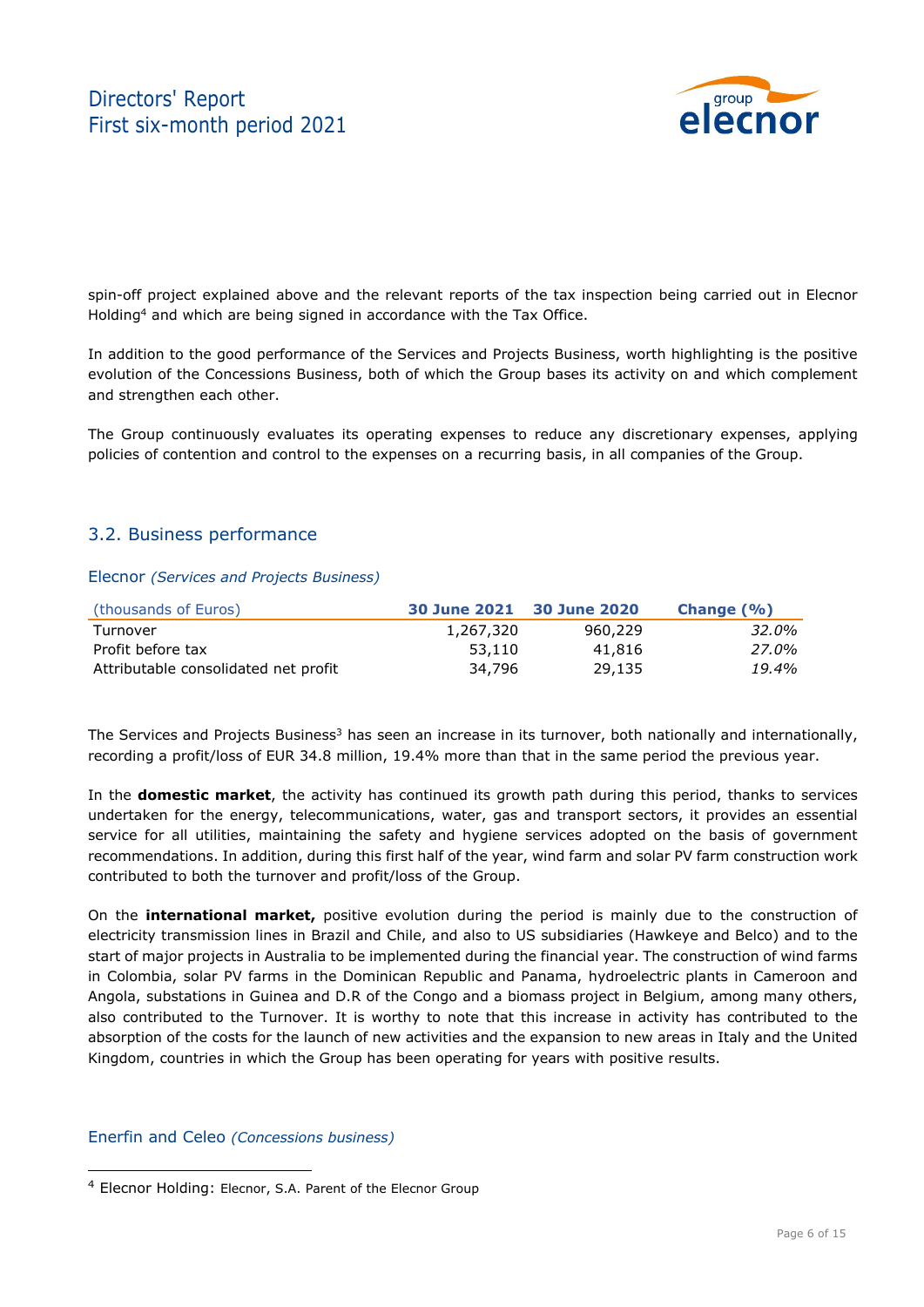

| (thousands of Euros)                 | 30 June 2021 30 June 2020 |        | Change $(\% )$ |
|--------------------------------------|---------------------------|--------|----------------|
| Turnover                             | 68,201                    | 69,355 | $-1.7%$        |
| Attributable consolidated net profit | 17,798                    | 13,353 | 33.3%          |

The Concessions Business encompasses the operation of wind farms, solar PV and solar thermal plants, and electricity transmission lines. The Group already operates 6,877 km of electricity transmission lines in Chile and Brazil, and participates in 1,814 MW of renewable energy (of which 93% is in operation and 7% under construction) in Spain, Brazil, Canada, Australia and Colombia, and continues its intense promotional activity to ensure its growth.

The power transmission business, which is consolidated in the Group by the Equity Method, does not provide turnover. Last year it included the turnover of subsidiaries dedicated to the construction and operation of water treatment plants (EUR 2,346 thousand), before their sale in the second half of the year.

The profit/loss of this segment increased by 33.3% compared to that obtained during the same period of the previous financial year, and has absorbed the impact of the depreciation of the currencies in which the Group's assets operate (especially in Brazil and Chile). In the national wind market, the Cofrentes wind farm was commissioned in April last year while internationally the wind farms in northern Brazil were commissioned (at the end of last year and beginning of this one).

The power transmission business continues its growth with the increased participation in the Brazil lines, as well as the signing of the contract by Celeo Concesiones for the acquisition of 20% of the shares of the transmission lines business of Colbún Transmisión, S.A. (APG Asset Management N.V. will acquire the remaining 80%) whose final closure is expected during the second half of 2021. Colbún Transmisión, S.A. consists of 29 active transmission line assets totalling 899 km and 27 transmission substations located throughout Chile. Through this acquisition, APG and Celeo will become the second largest player in the regulated transmission market in Chile.

### 3.3. Production portfolio

The **production portfolio** by 30 June 2021 and whose implementation is expected to take place over the next 12 months, **amounts to EUR 2,612 million** (EUR 2,273 million at the end of 2020), which is a 14.9% increase. Of this portfolio figure, 75% relates to the international market, for an amount of EUR 1,973 million, and 25% to the domestic market, for an amount of EUR 639 million. The domestic market portfolio was increased by the wind farms and solar PV farms, as well as the contracts for traditional service activities. The international portfolio is increasing in both European countries (Italy and the United Kingdom) where servicerelated activities are carried out, and in other countries (Australia, Chile and Brazil, mainly) where major wind farm, solar PV farm and power transmission projects have been contracted.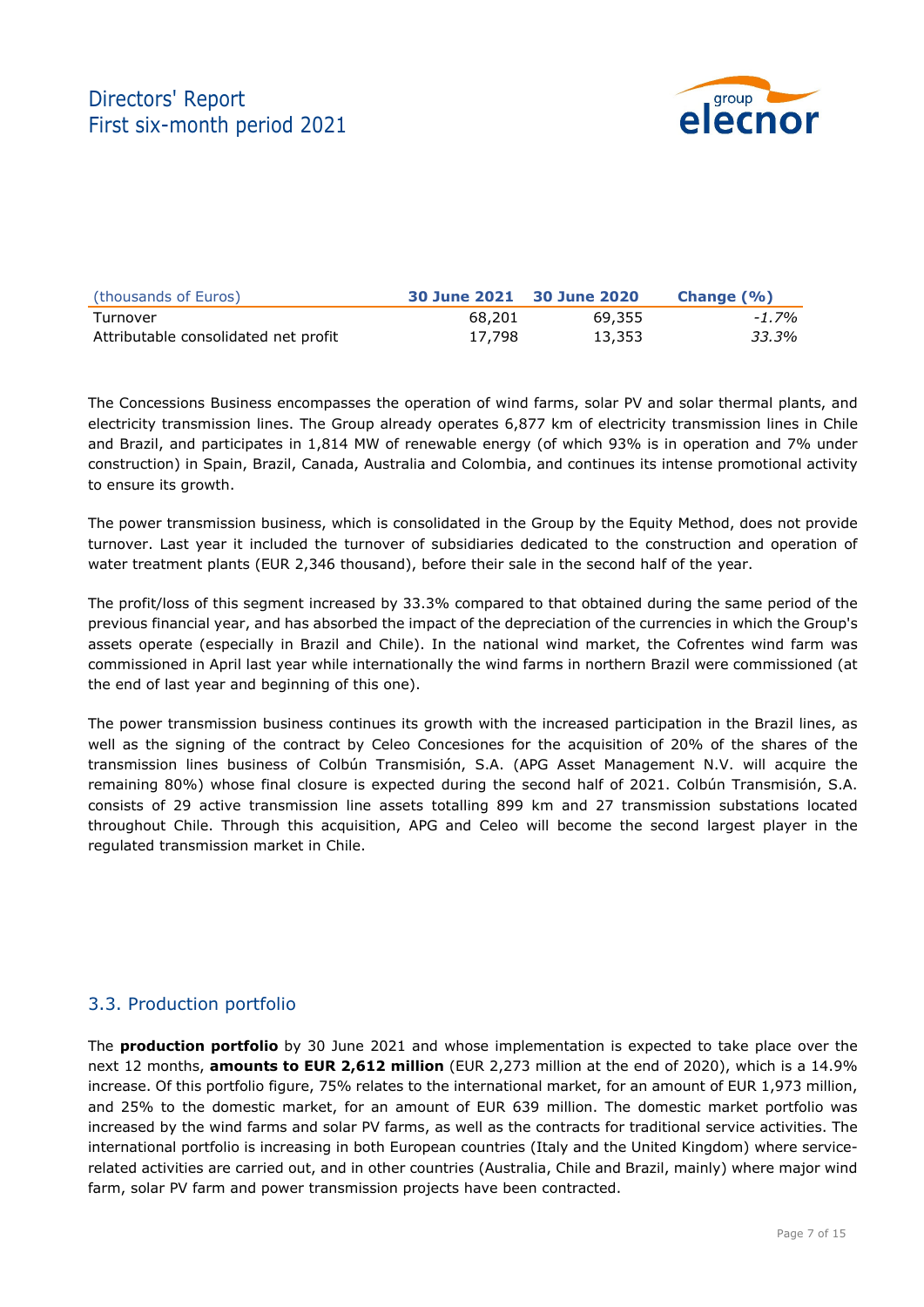

### 3.4. Financial Strategy

With regard to the Group's **financial strategy**, we note:

- The Elecnor Group maintains a **Syndicated Financing Agreement**, arranged in 2014 and renewed in 2015, 2016, 2017, 2018 and 2019, extending the maturity, improving the original conditions and including the voluntary prepayment of EUR 100 million in 2018. The financing has a cap of EUR 400 million, distributed between the Loan Tranche of Euros 200 million and a Credit Facility Tranche of Euros 200 million. The Credit Facility Tranche is subdivided into two parts: one denominated in US Dollars, up to a limit of EUR 75 million and available for Elecnor, S.A. and its subsidiary Elecdor, and one denominated in Euros up to a limit of EUR 134 million, available only to Elecnor. The 2019 renewal affords Elecdor sufficient financial capacity to tackle the new projects in the oil and gas business being developed by the company in Ecuador.
- The Elecnor Group's strategy is to diversify its short- and medium-term financing sources, beyond traditional banking sources, by issuing another **Commercial Paper programme in the Alternative Fixed-Income Market (MARF)** that will enable it to finance itself in Euros and US Dollars over periods of up to 24 months, optimising the costs of funding working capital. The equivalent value of outstanding issues in Euros may not exceed the ceiling of EUR 300 million. In deciding to renew the programme, Elecnor valued the flexibility of the financing periods and the lower cost than that of alternative funding sources over the same maturities. For this "Elecnor Commercial Paper Programme 2021" Elecnor has Banca March and Banco Sabadell as placement entities, assuming the functions of advising the issuer and structuring and distributing the issues among qualified investors, with Banca March also being the Registered Advisor for the Alternative Fixed-Income Market (MARF). The aim is to continue implementing its projects in the areas of engineering, development and construction of infrastructure, renewable energy and new technologies, both in Spain and the international markets.
- At 30 June 2021, the Group has a solid liquidity position, with sufficient cash and available credit facilities to comfortably meet liquidity requirements even if markets contract.

The Elecnor Group undertakes its investment projects by signing both "Project Financing" (section 4.2 of this report) and "Project Bonds" to finance wind farms in Brazil and transmission lines in Chile and Brazil. Contracts for the management of energy services and maintenance of public lighting installations in Spain are financed through resources generated by the transfer of their collection rights to the Securitisation Fund established by Elecnor, S.A. ("ELECNOR ENERGY EFFICIENCY 2020, Securitisation Fund"). The resources generated by the businesses that make up the Group help finance its Equity.

### 3.5. Material changes in accounting policies

The accounting policies and methods used to prepare the interim summary consolidated financial statements in June 2021 are the same as those applied to the consolidated annual accounts in 2020.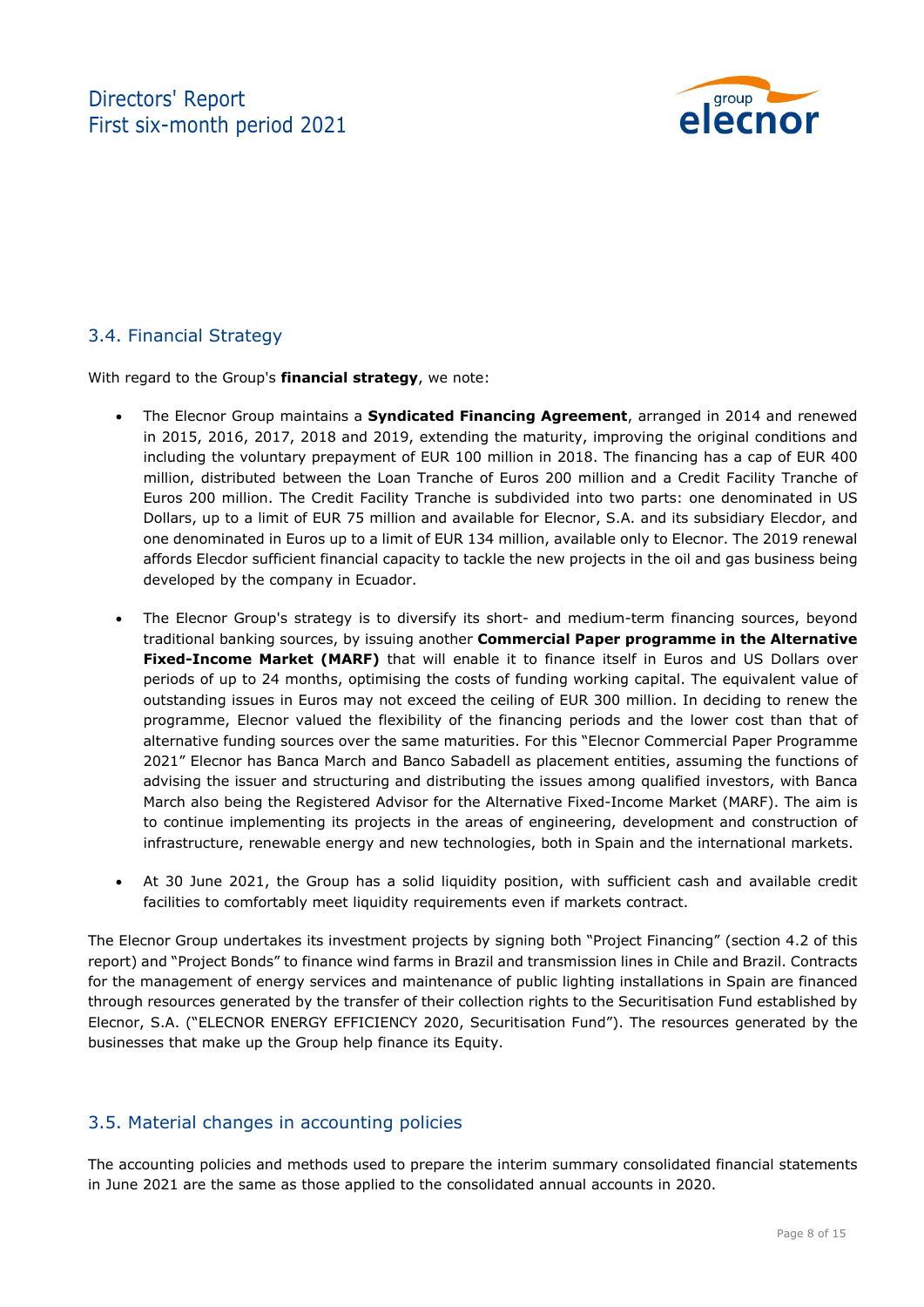

All accounting principles with a significant effect have been applied in the drawing up of these consolidated annual accounts.

### 4. Financial risk management policy

The Elecnor Group is exposed to certain financial risks, which it manages by grouping together its systems for identifying, measuring and supervising risks and limiting the concentration thereof. Financial risk management and containment is performed on a coordinated basis by Corporate Management and the various Business Units and Subsidiaries that comprise the Group. Financial risk management activities are approved at the highest executive level, in accordance with the rules, policies and procedures in place.

### 4.1. Foreign currency risk

Market risk due to foreign currency risk arises from transactions that the Group performs on the international markets in the course of its business. Certain income and costs of materials consumed are denominated in currencies other than the functional currency. For this reason, the risk of fluctuating exchange rates of these currencies against the functional currency could have an impact on the Group's profit/loss.

In order to manage and minimise this risk, the Elecnor Group uses hedging strategies, since its objective is to generate profits only through its ordinary business, and not by speculating in relation to exchange rate fluctuations.

The instruments used to achieve this hedge are essentially borrowings tied to the contract's collection currency, foreign currency hedges and swaps, whereby the Elecnor Group and the bank exchange the cash flows arising from a loan denominated in Euros for the flows of another loan denominated in the currency in question, as well as the use of "currency baskets" in order to hedge mixed financing tied to various currencies.

### 4.2. Interest rate risk

Interest rate fluctuations change the fair value of assets and liabilities that accrue interest at fixed rates and the future cash flows from assets and liabilities indexed to floating interest rates. The Elecnor Group has arranged external financing to enable it to carry on its operations, mainly in connection with the development, construction and operation of wind farms, solar projects and electricity infrastructure concessions, which it does under project financing arrangements. This kind of arrangement usually requires under contract that interest rate risk be partly covered using hedging instruments.

In the case of both project and corporate financing, borrowings are arranged mainly at floating rates and, where appropriate, hedging instruments are used to minimise the related interest rate risk. The hedging instruments, which are specifically assigned to financial debt, are limited to the same nominal value as the latter and the same maturity dates as the hedged items, and are essentially IRSs, the aim of which is to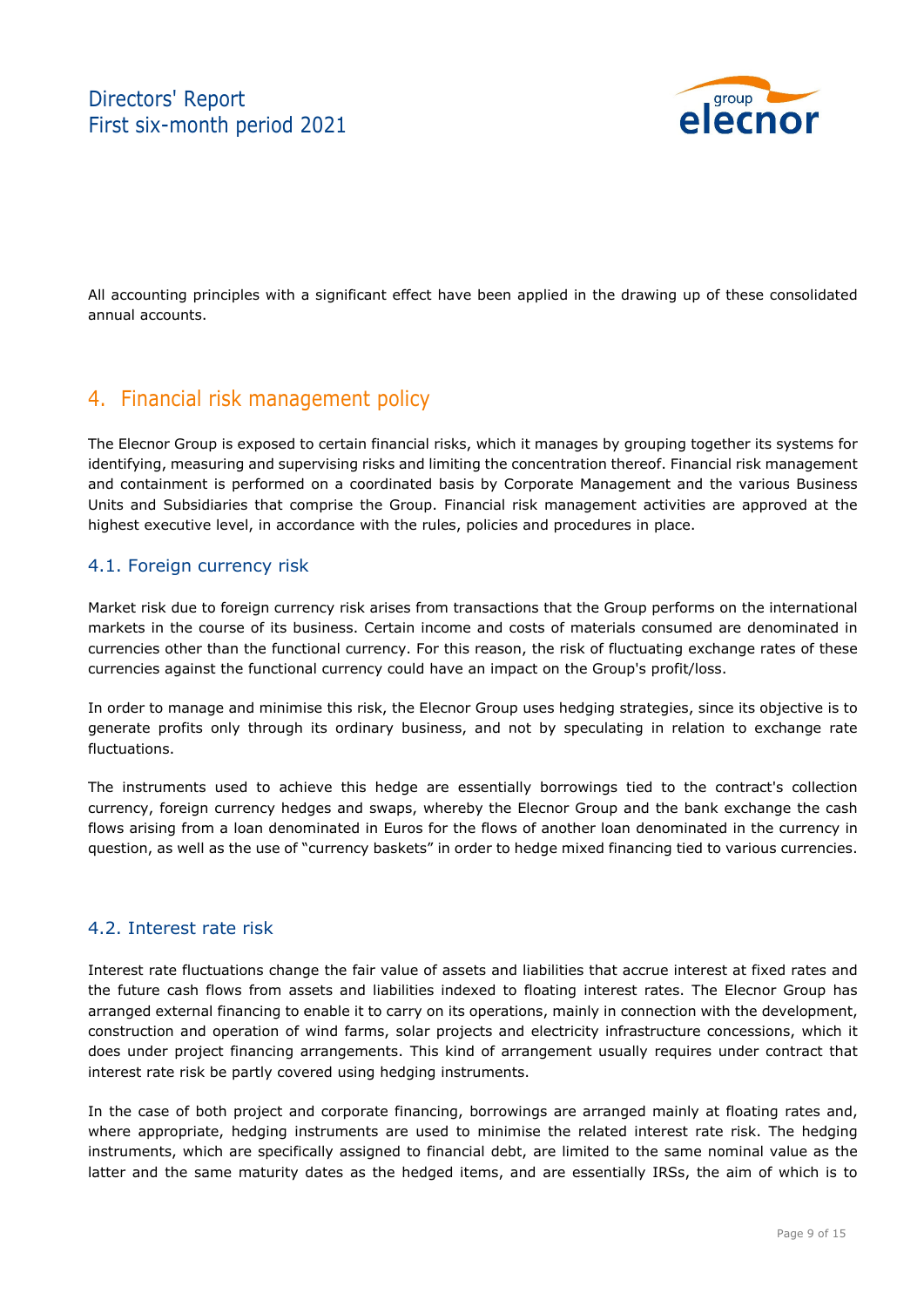

convert loans originally arranged at floating rates to fixed rates. In any case, the interest rate hedges arranged are all effective for accounting purposes.

### 4.3. Other price risks

The Group is also exposed to the risk that cash flows and profit/loss may be affected by changes in energy prices and by oil prices, among other issues. In order to manage and minimise these risks the Group occasionally uses hedging strategies.

### 4.4. Liquidity risk

Liquidity risk is mitigated through Elecnor's policy of holding cash and highly liquid non-speculative short-term instruments, such as the acquisition of treasury bills under non-optional repurchase agreements and very short-term US Dollar deposits, through leading credit institutions in order to be able to meet its future commitments and the arrangement of committed credit facilities of sufficient amount to cover its projected needs.

As described in the Financial Strategy section, the Elecnor Group maintained at the end of the first half of the year a solid liquidity position, with sufficient cash and available credit facilities to comfortably meet liquidity requirements even if markets contract.

### 4.5. Credit risk

The main credit risk arises from trade receivables, when the counterparty or customer does not meet their contractual obligations. To mitigate this risk, the Group operates with customers that have adequate credit records. In view of its activities and the sectors in which it operates, Elecnor has customers with very high credit ratings. However, in the case of non-recurring international sales to customers, mechanisms such as advances, irrevocable letters of credit and insurance policies are used to ensure collection. Furthermore, the financial solvency of customers is analysed and specific terms and conditions are included in contracts, aimed at guaranteeing customer payments of the stipulated price.

In the case of the national wind farms, the power produced - in accordance with the legislative framework in force for the electricity industry - is sold in the Iberian Electricity Market (MIBEL) and income is collected from the operator of the Spanish Electricity Market (OMIE) through a payment-guarantee system and from the Spanish National Commission on Markets and Competition (CNMC), which regulates energy markets in Spain and reports to the Ministry of Industry. Moreover, on 1 June 2020 the long-term energy sales agreement between the Cofrentes wind farm and CEPSA entered into force. In addition, Ventos do Sul Energía, S.A., Parques Eólicos Palmares, S.A., Ventos da Lagoa, S.A., Ventos do Litoral Energía, S.A. and Ventos dos Índios Energía, S.A. (Río Grande do Sul, Brazil) entered into long-term agreements with the corresponding Brazilian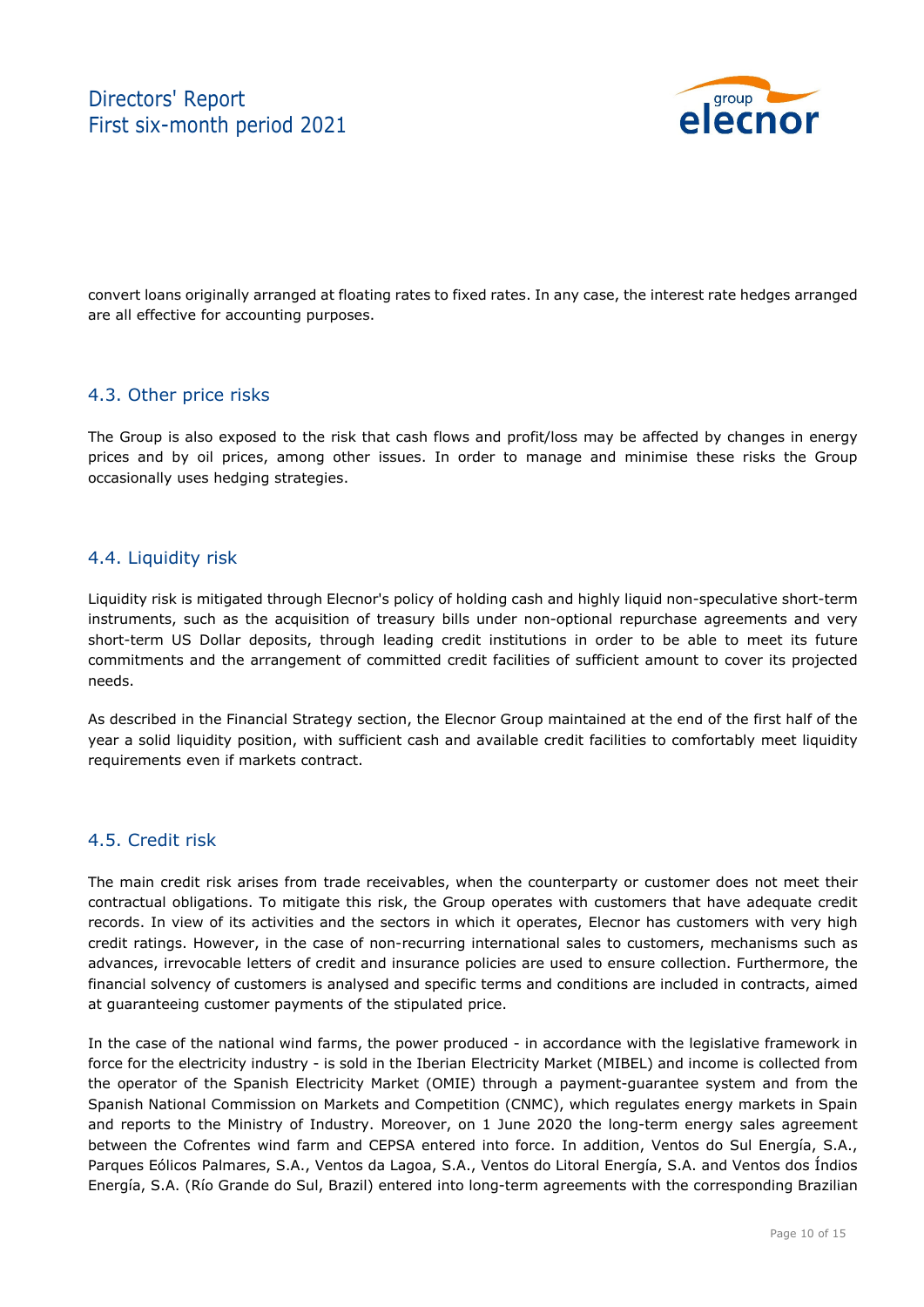### Directors' Report First six-month period 2021



electricity distribution companies to sell the electric power that they will generate over a period of 20 years. Furthermore, the newly built farms in the São Fernando complex in North-East Brazil sell part of the power generated in the Short-Term Market and a low volume of short-term bilateral agreements with suppliers until the long-term electricity sales agreements (most exceeding 20 years) enter into force from 2022. Furthermore, Eóliennes de L'Érable has signed a 20-year contract to sell the electricity it generates to Canadian electric utility Hydro-Québec.

With regard to transmission lines operated as concessions in Brazil, Operador Nacional do Sistema Elétrico (ONS) is responsible for coordinating collections and payments within the country's electricity system and notifies the concession holder of the companies from which collections must be made: generators, major consumers and transmission entities. Prior to connecting to the system these companies deposit a guarantee. In the event of non-payment this guarantee will be executed, they will be immediately disconnected from the system and the payment obligation will be shared among the remaining users of the system. Accordingly, the concession holder has the guaranteed payment from the national power grid system, there having been no payment default by its users.

Furthermore, in Chile we are building certain assets for the Zonal Transmission System, a segment characterised by its lines and substations positioned to supply regulated customers in a specific geographical area. In this case, as in the case of assets in the National Transmission System, their remuneration is safeguarded by the CEN collection procedure.

Elecnor always seeks to implement the strictest measures to mitigate this risk and conducts periodic analyses of its exposure to credit risk, making the relevant impairment adjustments where necessary.

### 4.6. Regulatory risk

Elecnor closely monitors regulatory risk, particularly that affecting renewable energy, to adequately reflect its impact on the consolidated income statement.

Order TED/668/2020, of 17 July, was published in 2020, reviewing remuneration on investments of 2018 and 2019. This review emerged as a result of Royal Decree-Law 15/2018, exempting the payment of tax on electricity production (7%) in the final quarter of 2018 and the first quarter of 2019, since this exemption was not taken into account by the government when calculating remuneration parameters.

With regard to facilities located abroad, the wind farms in Brazil have long-term electricity sale-purchase agreements (20 years) with various buyers (Eletrobras, Câmara de Comercialização de Energia Elétrica, Cemig and distributors), these agreements having been signed within the framework implemented by the Federal Government and through private auction. In addition, the first 100% 'de-contracted' project was launched in Brazil (24.2 MW), which sells energy in the free market. With regard to the Canada farm, it has a 20-year sale-purchase agreement with Hydro-Québec.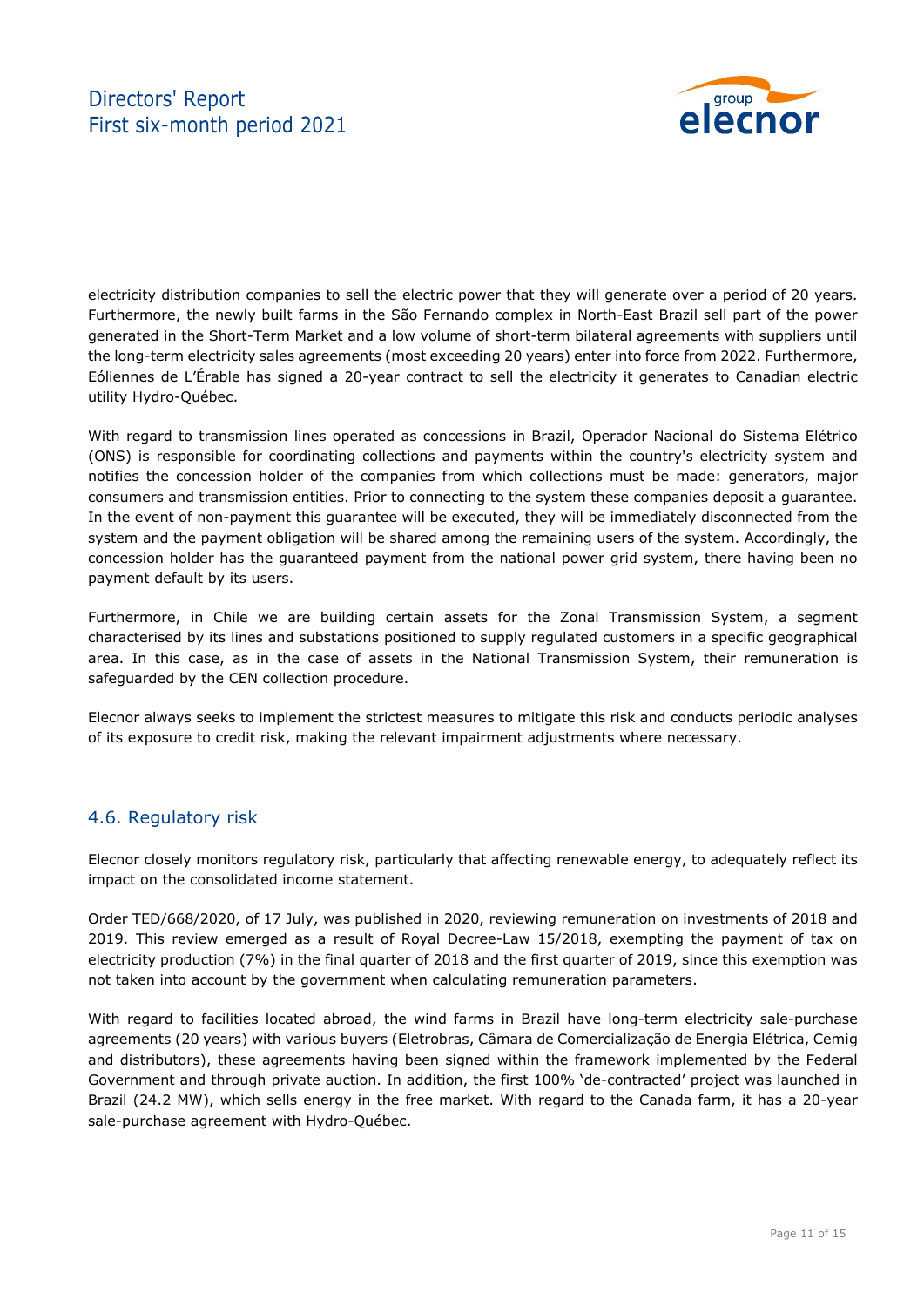

### 4.7. Other risks

In addition to the risks outlined above, the Elecnor Group is exposed to various risk factors (governance, strategic, planning and economic environment, operating, reporting and compliance risks) linked to the sectors in which it operates and the long list of countries in which it operates, either consistently or by means of oneoff projects. The Group uses its Risk Management System to continually manage and prevent these risks, reducing to acceptable levels the probability of their materialising and mitigating their potential impact, where applicable, on business volume, profitability and efficiency, reputation and sustainability. The pillars of this Risk Management System are the ongoing identification and assessment of the risks to which the Group is exposed, the improvement of related management mechanisms and tools and the permanent oversight and monitoring of the entire process.

### 5. Sustainability

The Elecnor Group is the generator of change and well-being. It is therefore aware of the importance of its actions on people and the environment in which it undertakes its activities. Its purpose is to maximise positive impacts and minimise negative impacts on society and the environment, through responsible, ethical and transparent behaviour. This commitment is inherent in every aspect of its activities and business strategy, as well as in its relations with stakeholders.

In line with ESG criteria (environmental, social and governance), the Elecnor Group contributed to global sustainability as follows:

#### **Focused on people**

- The prevention of occupational risks in the work centre
- Promotion of equality and diversity
- Inclusion of people at risk of social exclusion
- Increase of women in the workforce by 20% in 2020
- Women make up 30% of the Staff in Structure

#### **Protecting the environment**

- Continuity of the 2030 Climate Change Strategy
- Incorporation of environmental considerations in decision-making processes regarding investments and the planning and execution of activities
- Promotion of renewable energy
- Development of activities in keeping with an internal Environmental Management and Energy Management System, certified in accordance with ISO 14001 and ISO 5001 Standards, respectively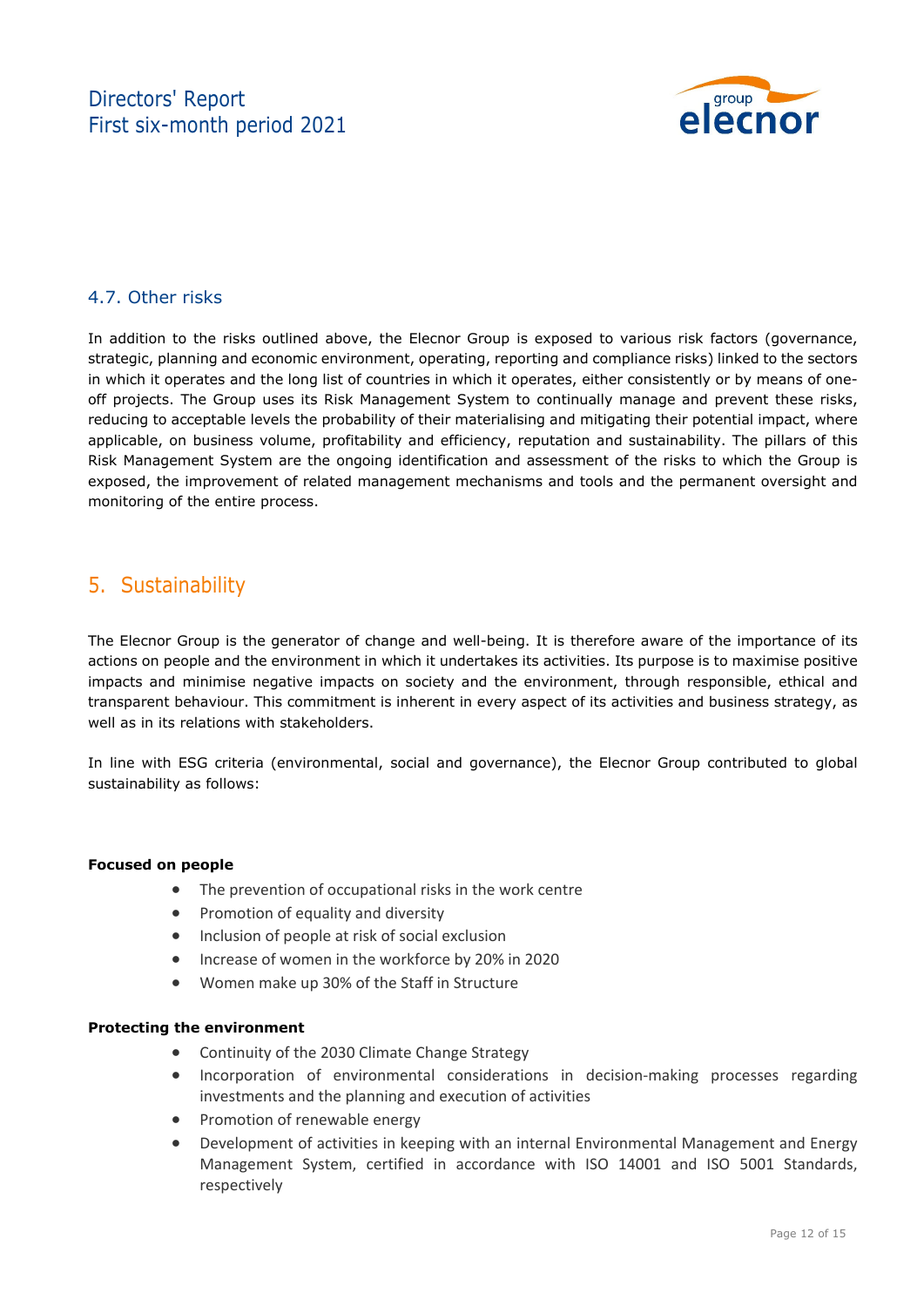### Directors' Report First six-month period 2021



- Reduction of GHG emissions by 24%, as compared to 2014
- Highest score in the CDP international sustainability ratings, endorsing the company's leadership in the fight against climate change

#### **Commitment to society**

- Signatory Partner to the UN Global Compact
- Ally of the Sustainable Development Goals (SDG)
- Social action led by the Elecnor Foundation
- Dialogue with local communities
- Operational excellence

#### **Good governance**

- The highest ethical standards
- Zero tolerance for malpractice
- Reporting transparency
- Certification to UNE‐ISO 37001 anti‐bribery management system standard
- Certification to UNE 19601 criminal compliance management system standard

The Elecnor Groups contributes with its businesses to the following SDGs:



### 6. Significant events subsequent to the end of the half-year period

Between 30 June 2021 and the preparation of the interim summary consolidated financial statements there were no significant events that might materially alter the true and fair view of those financial statements.

### 7. Outlook for 2021

### 7.1. Economic context

As explained in section 2 of this report – Economic context, the outlook for the year is for global growth. Despite the persistent high degree of uncertainty due to possible new virus variants, the global economy is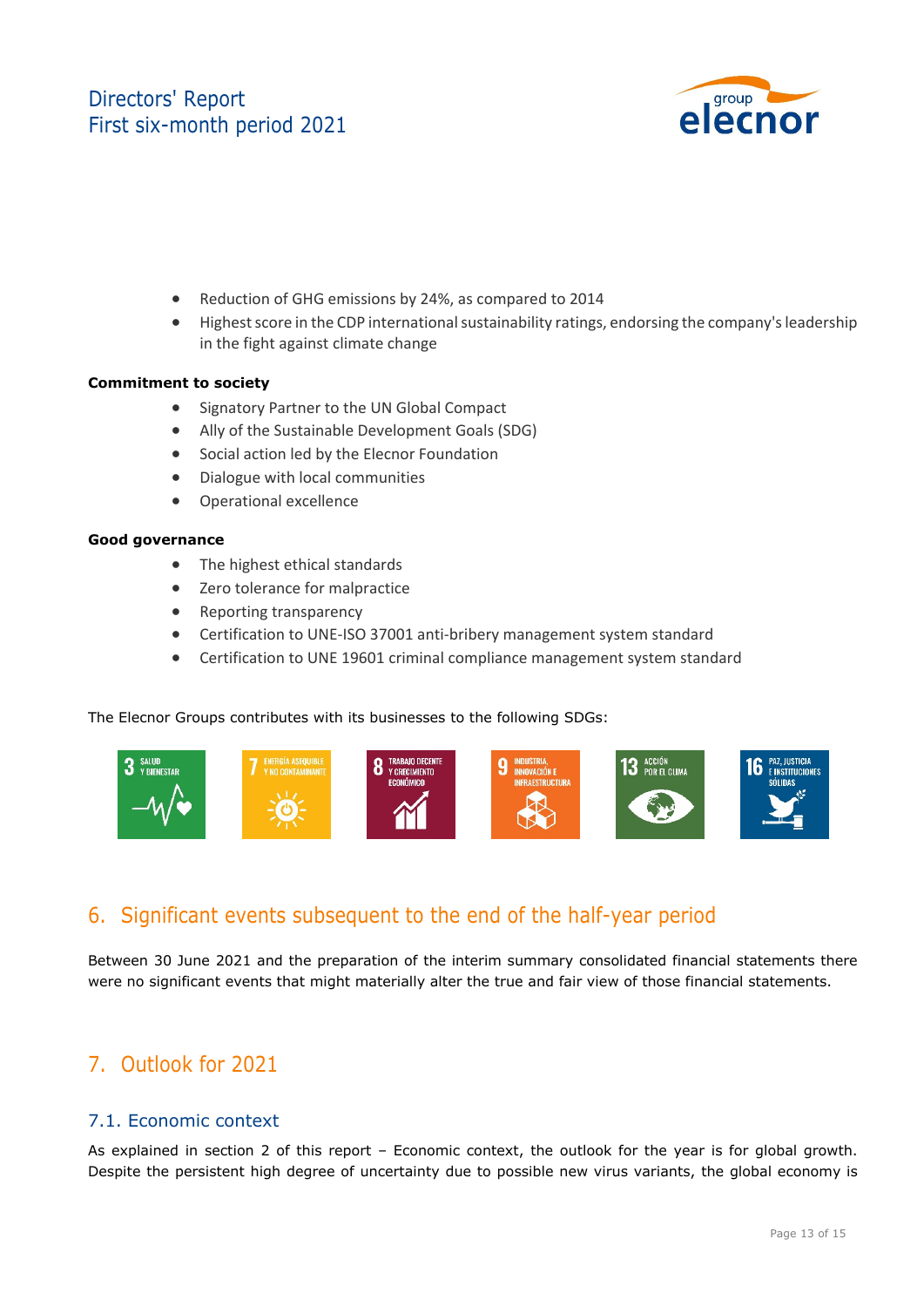

expected to grow in the latter part of the year, thanks to the vaccines and the additional policy support in some leading economies.

### 7.2. Elecnor Group

The Group, supported by its solid portfolio of contracts and by the geographical and activities diversification of the company, is confident that its businesses will surpass the figures of the previous financial year.

The Group's businesses continue to generate solid operating cash-flow, which reinforces its financial position, and continue their production activity by applying protocols developed to fight the spread of COVID-19 and to protect the health and safety of employees. It is also tracking all accounts receivable from customers and current ongoing production values with the aim of controlling credit risk.

### 8. Share capital and acquisition of own shares

At 30 June 2021, the share capital of Elecnor, S.A. was represented by 87,000,000 shares, each with a par value of EUR 10 Euro, fully subscribed and paid in, implying a share capital of EUR 8,700,000.

Elecnor, S.A.'s shares are traded in Spain's SIBE electronic trading system, where shares in the leading Spanish companies are traded, and the market with the largest trading volume in Spain.

At 31 December 2020, Elecnor had a portfolio of 2,320,942 shares. During the first half-year of 2021 it acquired 135,615 securities, and sold 136,449. Accordingly, at 30 June 2021 it had a total of 2,320,108 own shares, 2.7% of all shares in the company, unchanged on the previous year.

### 9. Related party transactions

With regard to the disclosures on related party transactions, see the details in the notes to the interim summary consolidated financial statements at 30 June 2021, as provided in article 15 of Royal Decree 1362/2007.